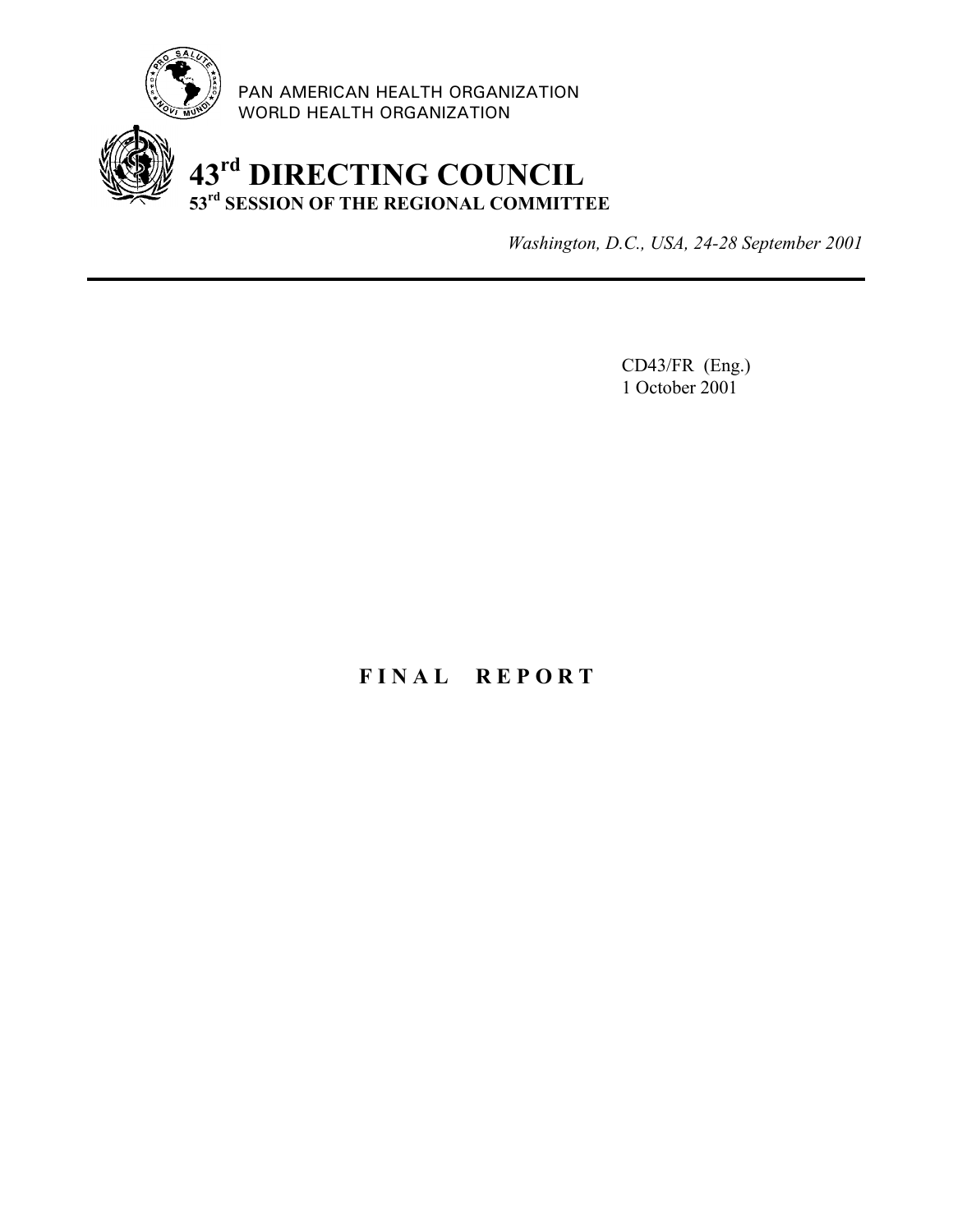# **CONTENTS**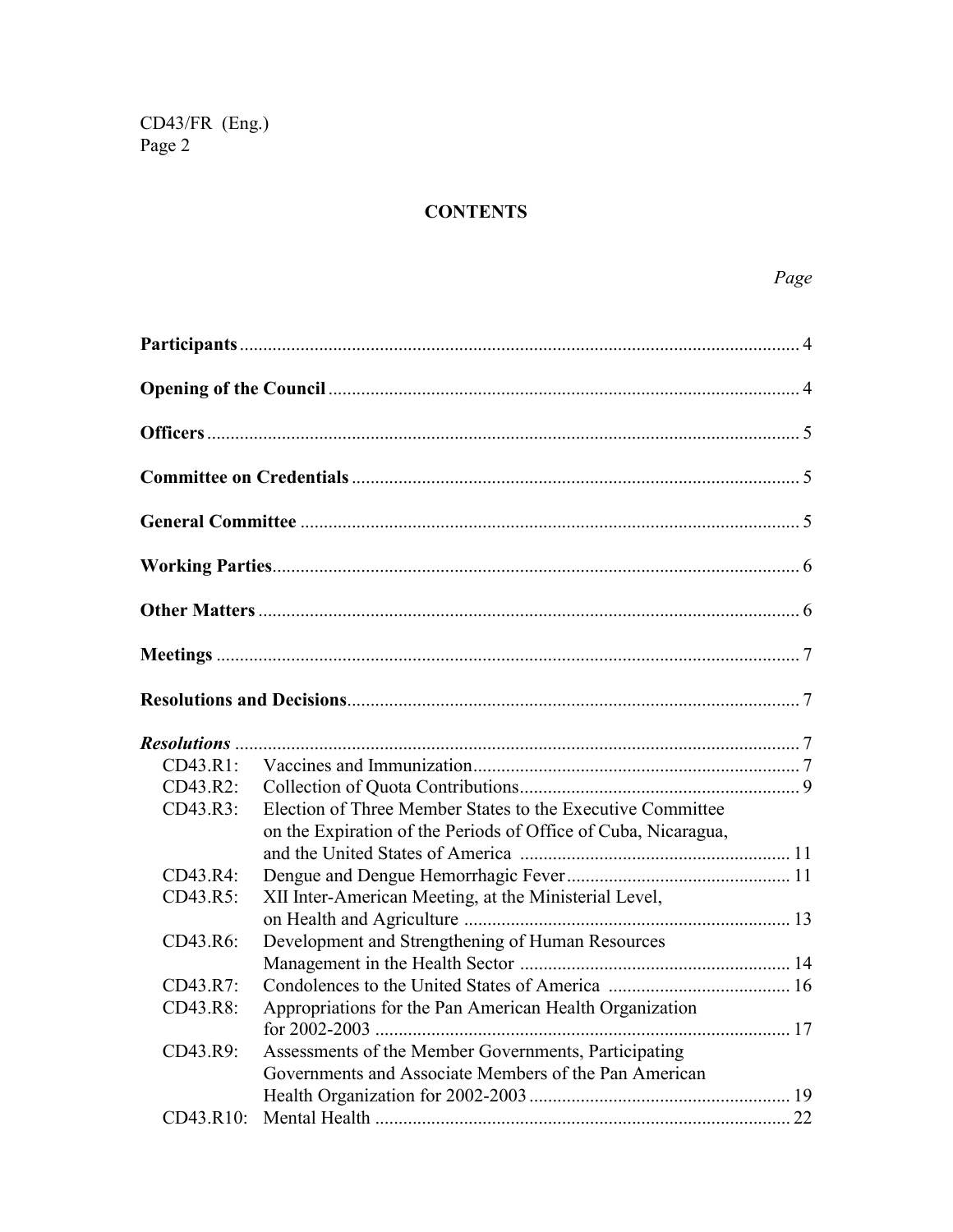# **CONTENTS** (*cont*.)

# *Page*

| <b>Resolutions</b> (cont.) |                                                                 |  |
|----------------------------|-----------------------------------------------------------------|--|
|                            |                                                                 |  |
|                            |                                                                 |  |
|                            |                                                                 |  |
| CD43.R14:                  | Salary of the Director of the Pan American Sanitary Bureau  28  |  |
|                            | CD43.R15: Health, Drinking Water, and Sanitation in Sustainable |  |
|                            |                                                                 |  |
| CD43.R16:                  | Acquired Immunodeficiency Syndrome (AIDS) in the Americas  31   |  |
|                            |                                                                 |  |
|                            |                                                                 |  |
| $CD43(D2)$ :               |                                                                 |  |
|                            | CD43(D3): Working Party to Study the Application of Article 6.B |  |
|                            |                                                                 |  |
| $CD43(D4)$ :               |                                                                 |  |
| $CD43(D5)$ :               |                                                                 |  |
| $CD43(D6)$ :               | Annual Report, 2000, of the Director of the Pan American        |  |
|                            |                                                                 |  |
| $CD43(D7)$ :               | Annual Report of the President of the Executive Committee  36   |  |
| $CD43(D8)$ :               | International Coordination Council of the Pan American          |  |
|                            |                                                                 |  |
| $CD43(D9)$ :               | Joint Coordinating Board of the UNDP/World Bank/WHO             |  |
|                            | Special Program for Research and Training in                    |  |
|                            |                                                                 |  |
|                            |                                                                 |  |
|                            |                                                                 |  |

### **Annexes:**

| Annex A. | Agenda               |
|----------|----------------------|
| Annex B. | List of Documents    |
| Annex C. | List of Participants |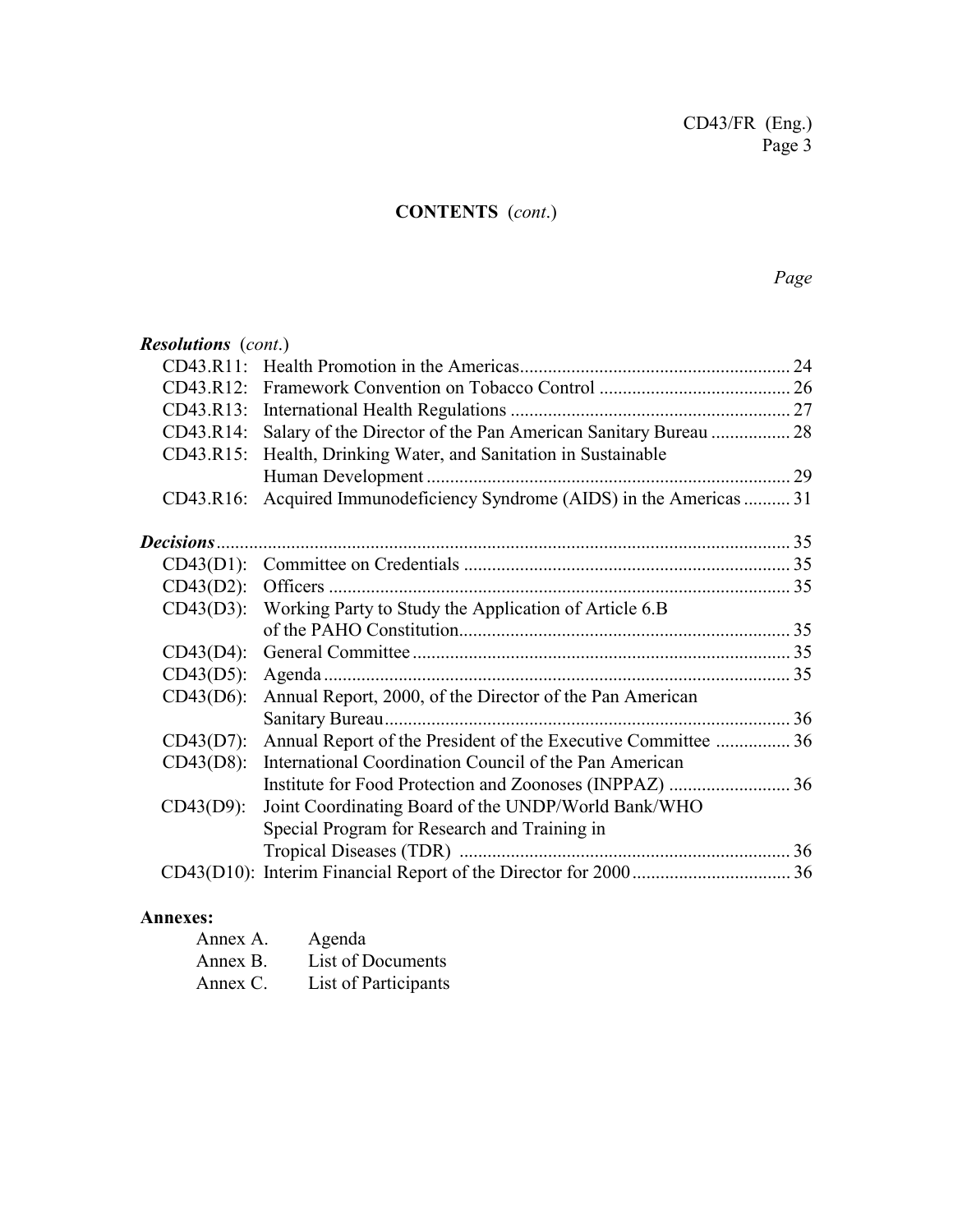#### **FINAL REPORT**

The 43rd Directing Council of the Pan American Health Organization, 53<sup>rd</sup> Session of the Regional Committee of the World Health Organization for the Americas, was held in Washington, D.C., on 24-27 September 2001, as convened by the Director of the Pan American Sanitary Bureau.

#### **Participants**

The following Members and Participating States and Associate Members of the Pan American Health Organization were represented: Antigua and Barbuda, Argentina, Bahamas, Barbados, Belize, Bolivia, Brazil, Canada, Chile, Colombia, Costa Rica, Cuba, Dominica, Dominican Republic, Ecuador, El Salvador, France, Grenada, Guatemala, Guyana, Haiti, Honduras, Jamaica, Mexico, Nicaragua, Panama, Paraguay, Peru, Puerto Rico, Saint Kitts and Nevis, Saint Lucia, Saint Vincent and the Grenadines, Suriname, Trinidad and Tobago, United Kingdom, United States of America, Uruguay, and Venezuela. The Government of Spain was represented as Observer State. The Executive Committee was represented by Dr. Carlos P. Dotres Martínez (Cuba), its President, and Mr. Mark Previsich (Canada), its Vice-President.

The Council was also attended by Dr. Gro Harlem Brundtland, Director-General of the World Health Organization. The following intergovernmental agencies were represented: Caribbean Community, Economic Commission for Latin America and the Caribbean, Hipólito Unanue Agreement, Inter-American Commission for Women, Inter-American Development Bank, Inter-American Institute for Cooperation on Agriculture, Organization of American States, United Nations, United Nations Children's Fund, United Nations Development Programme, and the World Bank. Representatives of 35 nongovernmental organizations attended.

#### **Opening of the Council**

The Council was opened by the outgoing President (Grenada), represented by the Hon. Clarice Modeste-Curwen. Speakers at the opening ceremony were Sir George Alleyne, Director of the Pan American Sanitary Bureau; the Hon. Tommy Thompson, Secretary, United States Department of Health and Human Services; and Dr. Gro Harlem Brundtland, Director-General of the World Health Organization.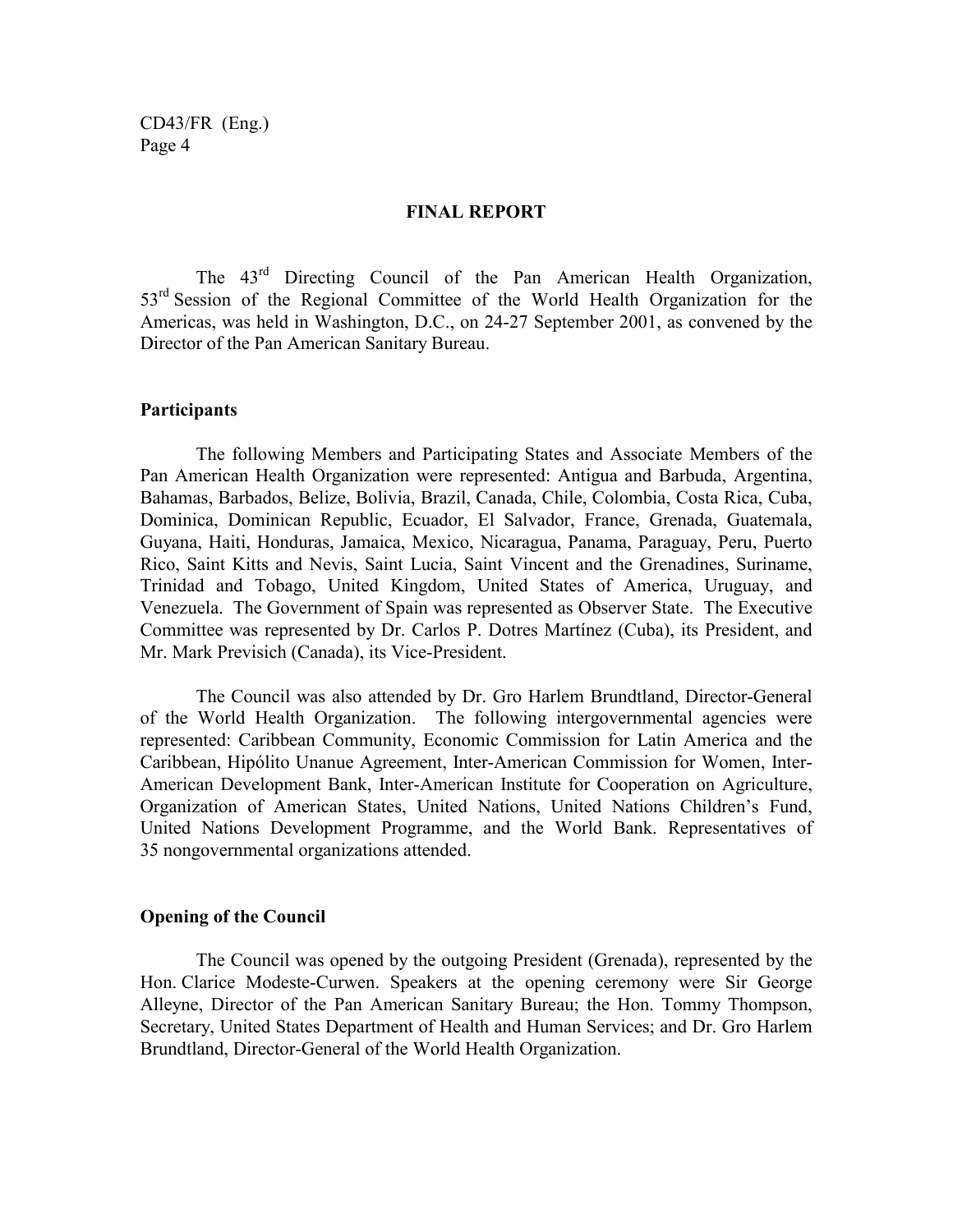#### **Officers**

Pursuant to Rule 20 of the Rules of Procedure, the Head of Delegation of Grenada, which occupied the Presidency of the  $42<sup>nd</sup>$  Directing Council, presided until the elections for office of the  $43<sup>rd</sup>$  Council. As a result of the elections, the following delegates served as officers:

| President:               | Colombia                                  | Dr. Sara Ordoñez Noriega                         |
|--------------------------|-------------------------------------------|--------------------------------------------------|
| <i>Vice Presidents:</i>  | Costa Rica<br>Haiti                       | Dr. Rogelio Pardo<br>Dr. Henri-Claude Voltaire   |
| <i>Rapporteur:</i>       | <b>United States</b><br>of America        | Ms. Mary Lou Valdez<br>(later) Mr. Michael Lyman |
| Secretary<br>ex officio: | Director, Pan American<br>Sanitary Bureau | Sir George Alleyne                               |

During the fourth and sixth meetings, Dr. Rogelio Pardo Evans (Costa Rica) and Dr. Henri-Claude Voltaire (Haiti) substituted in the presidency for Dr. Sara Ordoñez Noriega.

### **Committee on Credentials**

The Committee on Credentials was appointed pursuant to Rule 31 of the Rules of Procedure and was constituted as follows:

| <i>President:</i> | Dr. Lombardo Martínez Cabezas                         | Nicaragua                                    |
|-------------------|-------------------------------------------------------|----------------------------------------------|
| Members:          | Mr. José Marcos Nogueira Vieira<br>Dr. Bernard Morgan | Chile<br>Saint Vincent and the<br>Grenadines |

The Committee on Credentials met once and submitted its reports at the first meeting.

### **General Committee**

With the election of Cuba, Dominican Republic, and Mexico to the General Committee, pursuant to Rule 32 of the Rules of Procedure the Committee was constituted as follows: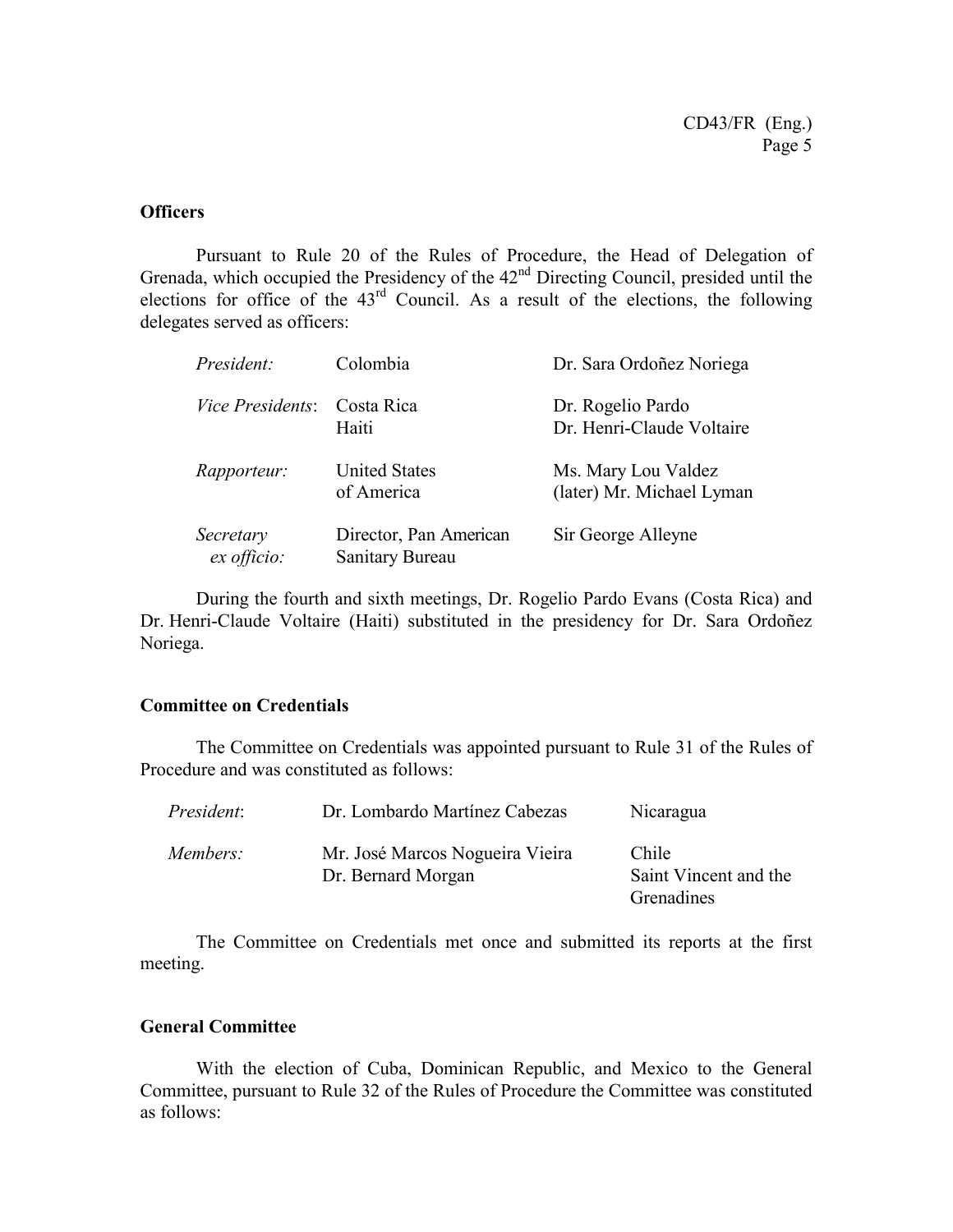| President<br>of the Council:              | Colombia                             | Dr. Sara Ordoñez Noriega                                                               |
|-------------------------------------------|--------------------------------------|----------------------------------------------------------------------------------------|
| <i>Vice Presidents</i><br>of the Council: | Costa Rica<br>Haiti                  | Dr. Rogelio Pardo Evans<br>Dr. Henri-Claude Voltaire                                   |
| Rapporteur<br>of the Council:             | United States of America             | Dr. Mary Lou Valdez<br>(later) Mr. Michael Lyman                                       |
| Members:                                  | Cuba<br>Dominican Republic<br>Mexico | Dr. Carlos P. Dotres Martínez<br>Dr. Julio Frenk Mora<br>Dr. José Rodríguez Soldevilla |

The General Committee met twice and submitted its respective reports at the second and sixth meetings of the Council.

#### **Working Parties**

At the first meeting a working party, consisting of the Delegates of Bahamas, Canada, and Chile, was established to study the application of Article 6.B of the PAHO Constitution to States more than two years in arrears in the payment of their quota contributions. The working party met twice and submitted its report at the third meeting of the Council, at which time Resolution CD43.R2 on the subject was adopted.

At the sixth meeting a working party, consisting of the Delegates of Brazil, Canada, Haiti, Jamaica, Peru, the United Kingdom, and the United States of America, was established to draft a resolution on the topic of acquired immunodeficiency syndrome (AIDS) in the Americas that reflected the amendments proposed by the various countries.

### **Other Matters**

In addition to the topics reflected in the decisions and resolutions reproduced in their entirety in the present report, the following matters were considered.

At the first meeting, a minute of silence was held in sympathy for the victims of the recent terrorist attacks on the United States of America.

At the third meeting, the Directing Council heard a presentation and discussed "Health Systems Performance".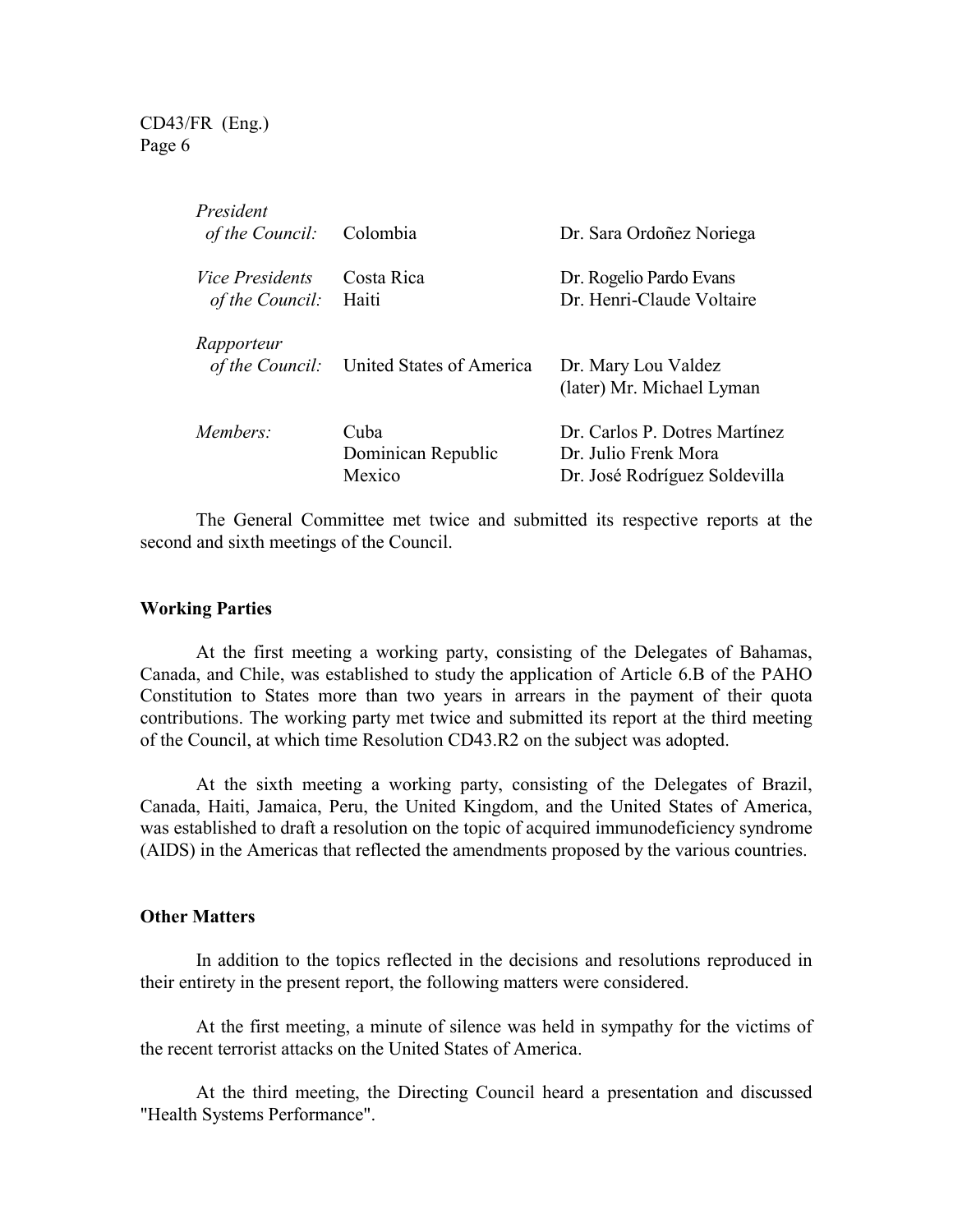At the fourth meeting, the President of the Inter-American Development Bank (IDB) addressed the Council on the topic "Health and Social Development at the Dawn of the  $21<sup>st</sup>$  Century: Perspective of the IDB".

At the fifth meeting, the Directing Council discussed the report on the XII Inter-American Meeting, at the Ministerial Level, on Health and Agriculture.

At the eighth meeting, the Directing Council:

- heard a presentation and discussed the report to the Director of the Advisory Committee on Health Research.
- discussed the report on the Strategic Plan for the Pan American Health Organization for the period 2003-2007.
- discussed the report of the Third Summit of the Americas.
- was updated on the preparations for the centennial of the Pan American Health Organization.

Also at the eighth meeting, the PAHO Award for Administration, 2001, was presented to Dr. Carlos Gehlert Mata, of Guatemala, and the Abraham Horwitz Award for Inter-American Health, 2001, was presented to Prof. Ruy Laurenti, of Brazil.

### **Meetings**

The Directing Council held eight meetings.

### **Resolutions and Decisions**

### *Resolutions*

### *CD42.R1: Vaccines and Immunization*

### *THE 43rd DIRECTING COUNCIL,*

Having considered the report of the Director on vaccines and immunization (Document CD43/7) and taking note of the progress being made by all countries in the control of vaccine-preventable diseases;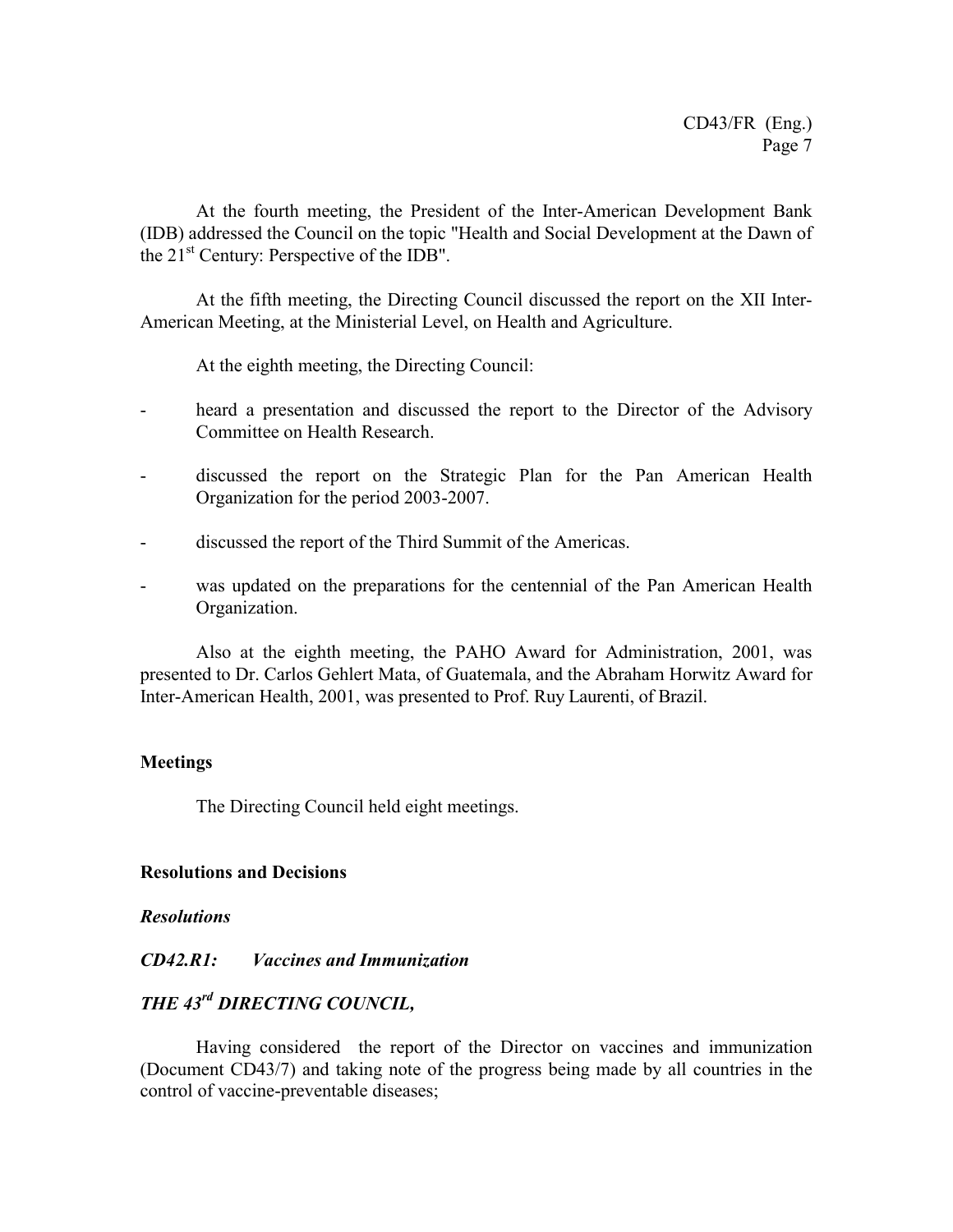Acknowledging the commitment shown by all Member States to reaching the goal of stopping indigenous measles transmission in the Americas;

Cognizant of the implications brought about by the recent Sabin type 1 vaccine– derived poliomyelitis outbreak on the island of Hispaniola;

Considering the high activity in yellow fever transmission in the Region in the last two years in the enzootic areas, causing extensive outbreaks in several countries;

Cognizant that neonatal tetanus is now confined to less than 1% of all districts in the Americas and that the epidemiological characteristics of remaining cases indicate that there are infants of women lacking prenatal care who are unvaccinated and deliver predominantly at home; and

Recognizing the significant progress made by the Region of the Americas in sustainable vaccine introduction,

- 1. To urge Member States to:
- (a) keep a high-level commitment to maintaining polio eradication and achieving measles eradication by means of maintaining vaccination coverage at 95% or higher for polio and a measles-containing vaccine in each municipality and local community;
- (b) allocate sufficient resources to sustain national inmunization programs and to undertake the advance planning for the provision of vaccines and to ensure safe injections by putting in place mechanisms to prevent the re-use of syringes and needles or by the use of auto-destruct syringes;
- (c) maintain high vaccination coverage with yellow fever vaccine in enzootic areas and all areas infected by *Aedes aegypti* and at risk of urban transmission, enforcing vaccination of travelers to enzootic areas, and implementing highly sensitive surveillance in enzootic areas;
- (d) strengthen efforts to reduce the number of rubella-susceptible women of childbearing age and prevent cases of congenital rubella syndrome (CRS) through the implementation of accelerated rubella vaccination strategies and enhanced surveillance for rubella and CRS;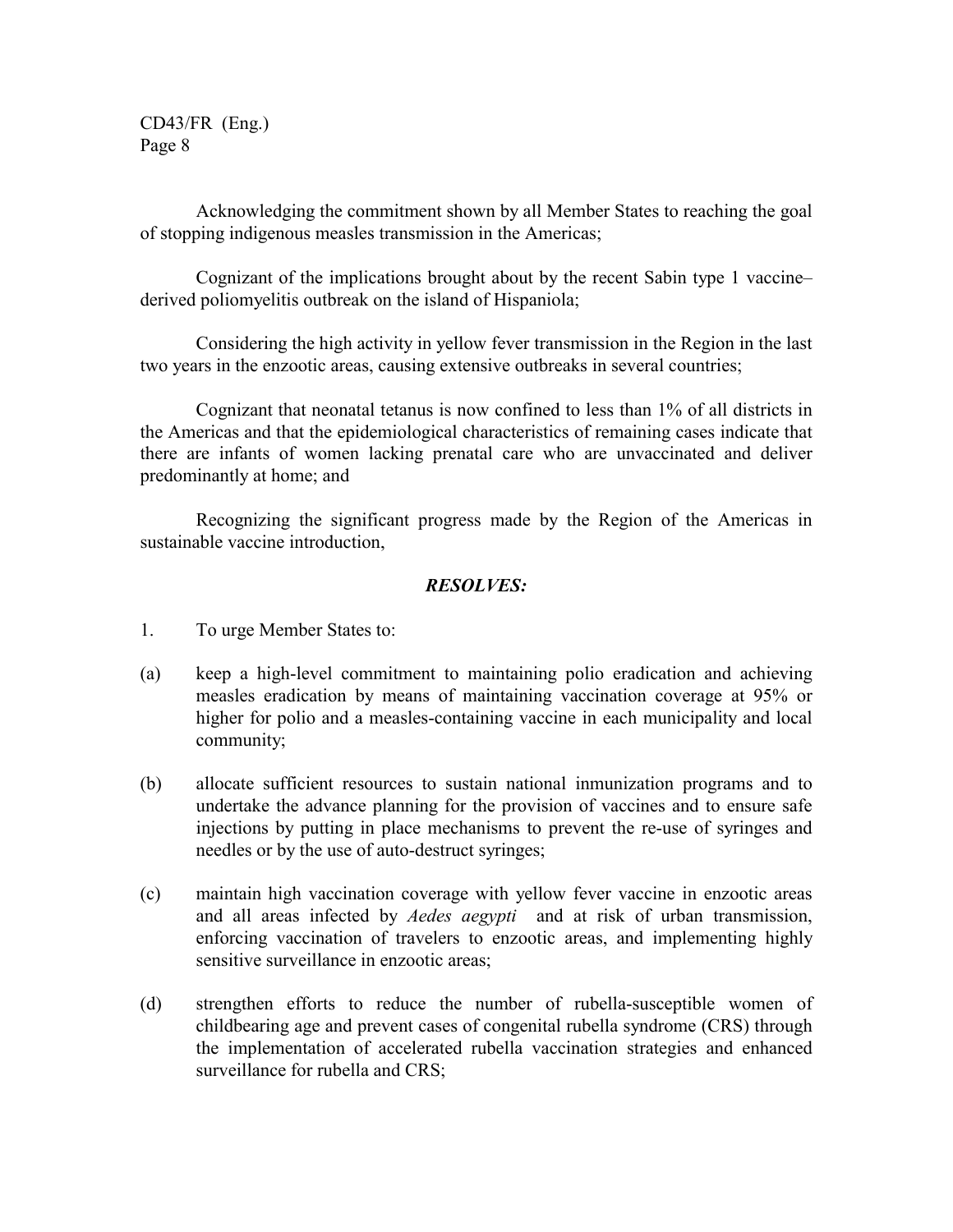- (e) target special vaccination services and surveillance efforts in those areas and population groups at highest risk within municipalities and uderserved pockets that still report isolated neonatal tetanus cases;
- (f) support the development of an epidemiological infrastructure to generate information for evaluating the introduction and potential impact of new vaccines;
- (g) strengthen national regulatory authorities and national control laboratories to ensure that only vaccines of quality, either imported or locally produced and approved by the competent authorities, are used in national immunization programs and the private sector.
- 2. To request the Director to:
- (a) maintain a constant dialogue with vaccine suppliers to minimize the impact of the global vaccine shortages on the Region of the Americas;
- (b) stress the importance that national governments prioritize resources for vaccines in their national budgets and promote the coordination of all partners that support national immunization programs to make maximum use of the flow of resources from the international level to complement national resources as appropriate;
- (c) promote the periodic national review and evaluation of national immunization programs to monitor progress and sustainability and adjust the strategies for the control and/or eradication of vaccine–preventable diseases;
- (d) promote greater cooperation among researchers for the development of vaccines and related products;
- (e) work in close collaboration with all partners of the Global Alliance for Vaccines and Immunization (GAVI) to maximize the support to the design, implementation, and evaluation of national immunization programs.

(*Second meeting, 24 September 2001*)

### *CD42.R2: Collection of Quota Contributions*

# *THE 43rd DIRECTING COUNCIL,*

Having considered the report of the Director on the collection of quota contributions (Document CD43/20 and Addendum I), and the concern expressed by the  $128<sup>th</sup>$  Meeting of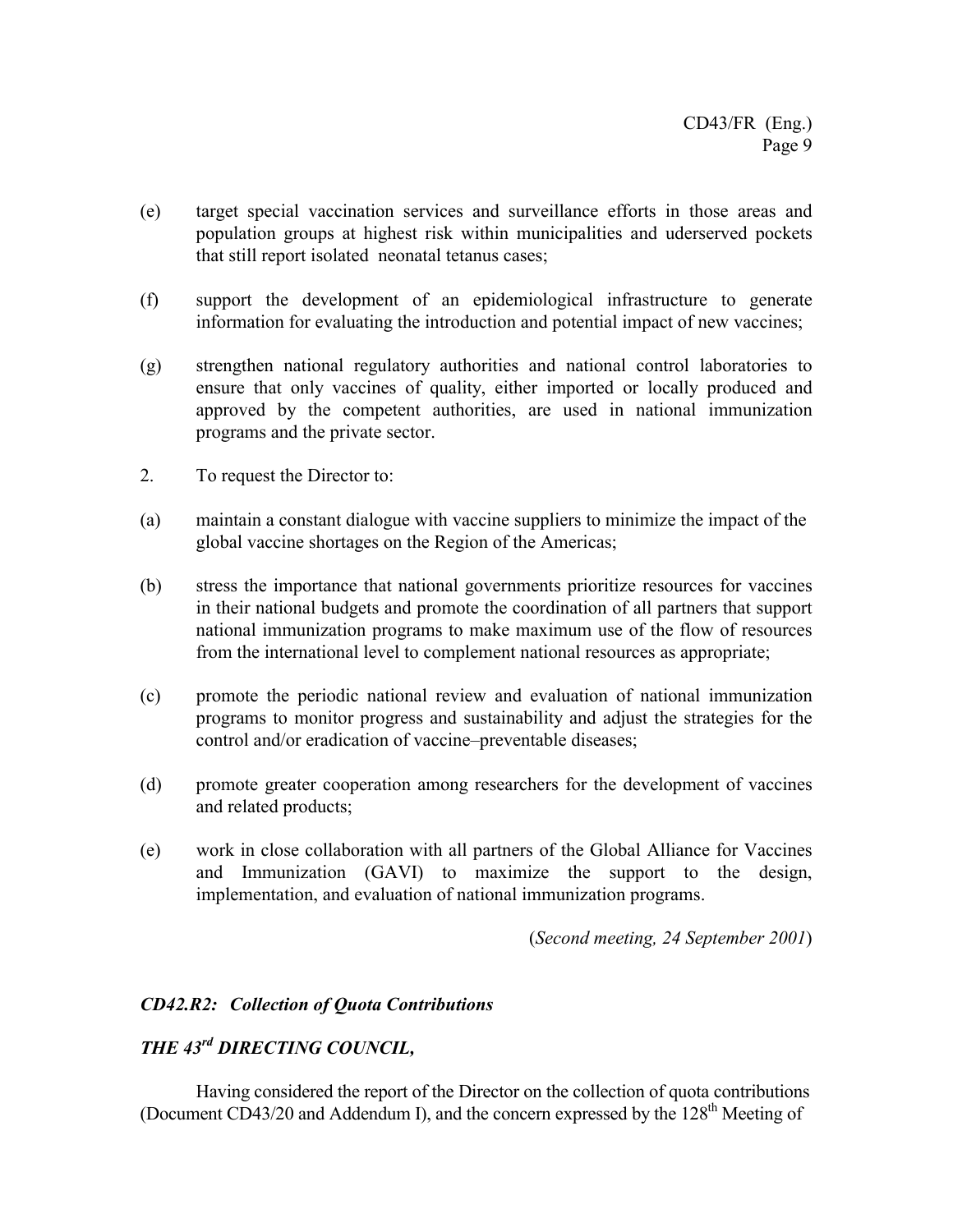the Executive Committee with respect to the status of the collection of quota contributions; and,

Noting that, due to economic circumstances beyond its control, Argentina is not in compliance with its deferred payment plan as submitted at the  $42<sup>nd</sup>$  Directing Council,

### *RESOLVES:*

- 1. To take note of the report of the Director on the collection of quota contributions (Document CD43/20 and Addendum I).
- 2. To express appreciation to those Member States that have already made payments in 2001, and to urge all Member States in arrears to meet their financial obligations to the Organization in an expeditious manner.
- 3. To congratulate those countries that have fully met their quota obligations through 2001.
- 4. To compliment the countries which have made significant payment efforts to reduce quota arrearages for prior years.
- 5. To express grave concern regarding Argentina's accumulation of arrears and failure to comply with its deferred payment plan, and to encourage Argentina to make settlement of its arrears a priority of the Government.
- 6. To request the President of the Directing Council to notify the Delegation of Argentina that its voting rights will be maintained at this 43rd Session of the Directing Council; however, no further extensions will be granted after 2001.
- 7. To request the Director:
- (a) To continue to monitor the implementation of special payment agreements by Member States in arrears for the payment of prior years' quota assessments;
- (b) To advise the Executive Committee of Member States' compliance with their quota payment commitments;
- (c) To report to the 26th Pan American Sanitary Conference on the status of the collection of quota contributions for 2002 and prior years.

*(Third meeting, 25 September 2001*)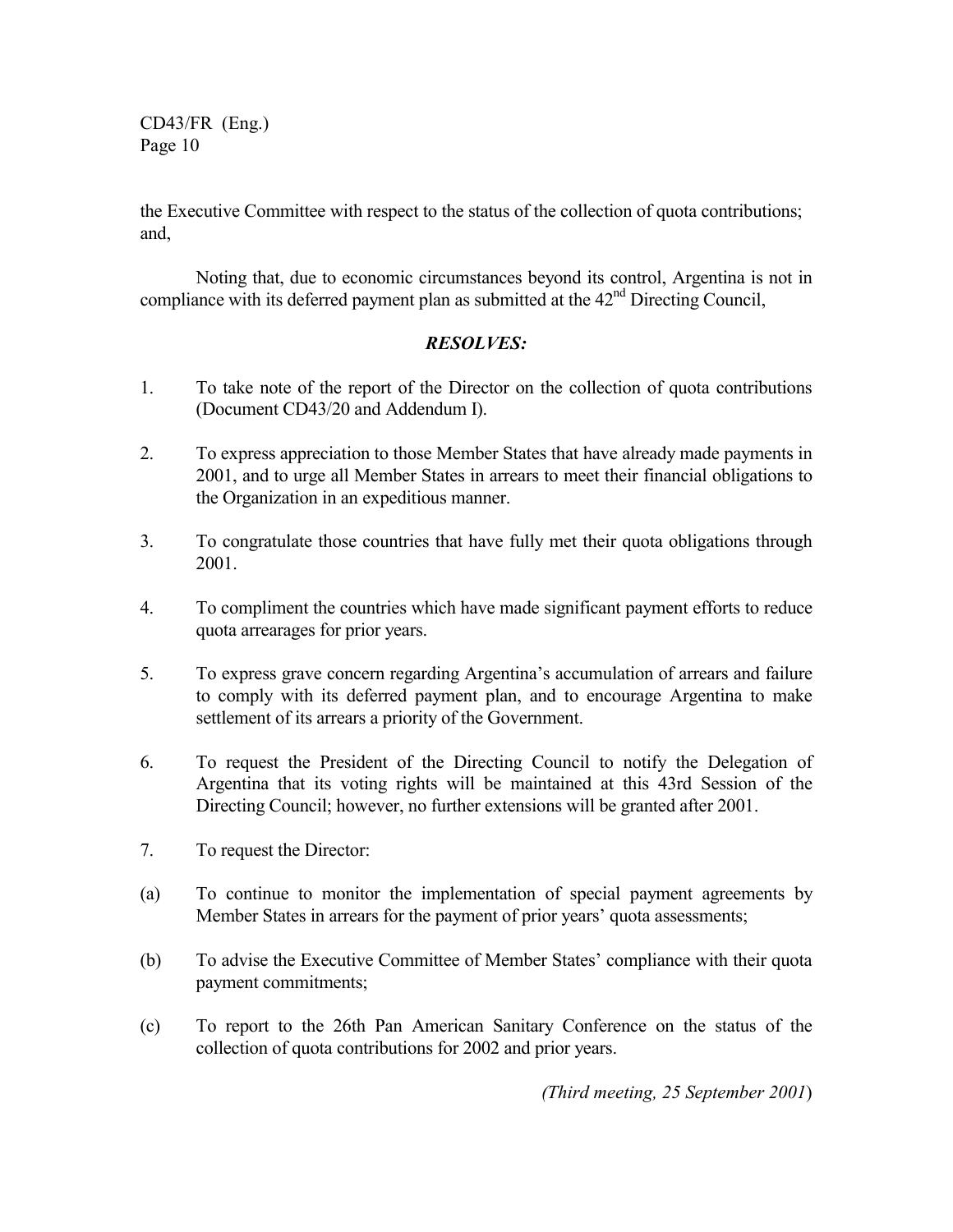### *CD43.R3: Election of Three Member States to the Executive Committee on the Expiration of the Periods of Office of Cuba, Nicaragua, and the United States of America*

### *THE 43rd DIRECTING COUNCIL,*

Bearing in mind the provision of Articles 4.D and 15.A of the Constitution of the Pan American Health Organization; and

Considering that the Dominican Republic, Honduras, and Peru were elected to serve on the Executive Committee upon the expiration of the periods of Cuba, Nicaragua, and the United States of America,

#### *RESOLVES***:**

1. To declare the Dominican Republic, Honduras, and Peru elected to membership on the Executive Committee for the period of three years.

2. To thank Cuba, Nicaragua, and the United States of America for the services rendered to the Organization during the past three years by their delegates on the Executive Committee.

(*Third meeting, 25 September 2001*)

### *CD43.R4: Dengue and Dengue Hemorrhagic Fever*

# *THE 43rd DIRECTING COUNCIL,*

Having considered the report on dengue and dengue hemorrhagic fever in the Americas (Document CD43/12);

Recognizing the trend of increasing numbers of cases of dengue and dengue hemorrhagic fever in the Americas, as well as the potential reurbanization of yellow fever in the Region; and

Considering Resolutions CD38.R12, CD39.R11, and CD40.R15,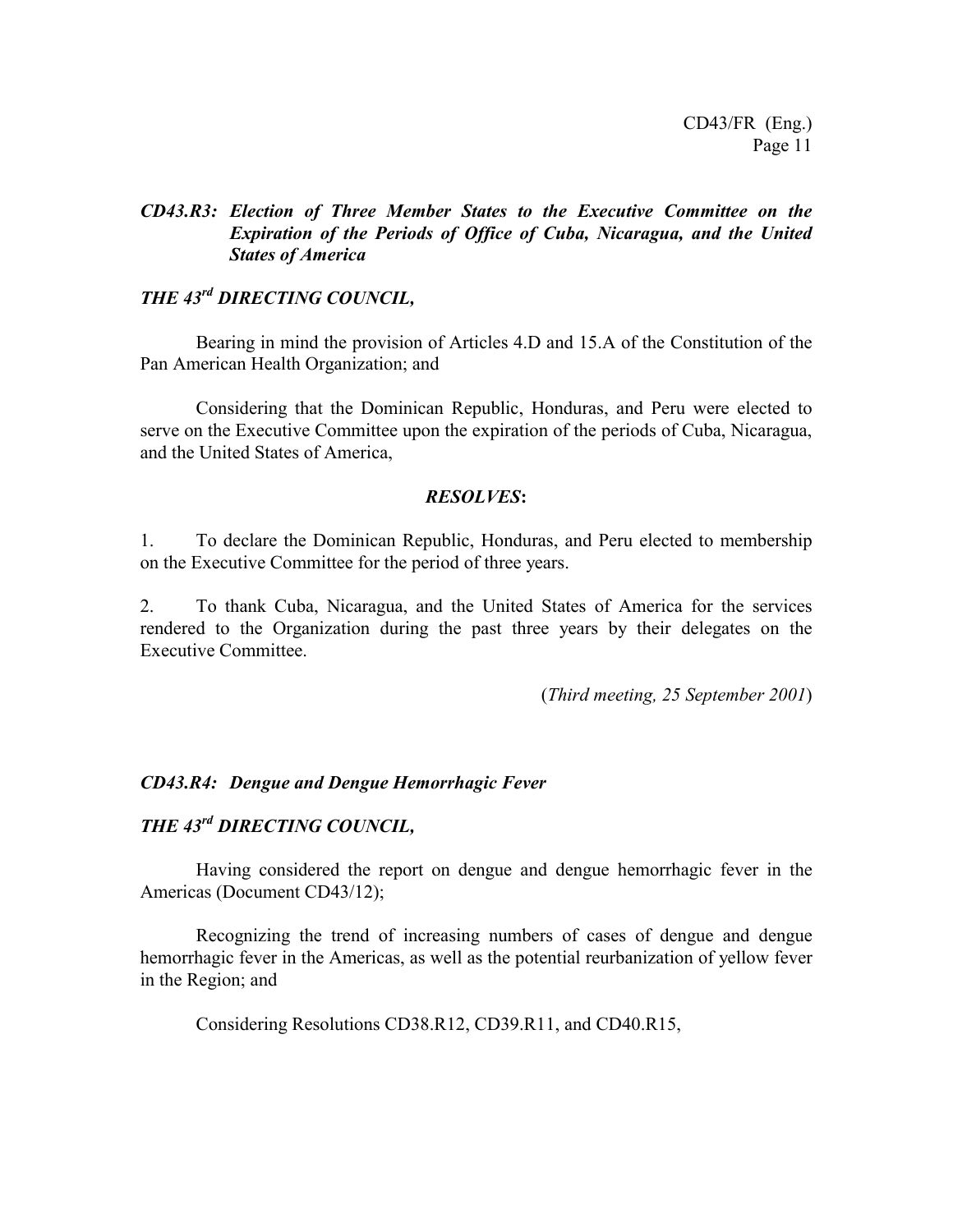- 1. To urge Member States to:
- (a) promote intersectoral coordination, develop partnerships, and support networks to strengthen dengue prevention control programs;
- (b) stimulate sustainable environmental actions in the areas of urban planning and services such as local water supply, wastewater disposal, solid waste management, and used tire disposal;
- (c) incorporate community participation, health education, and social communication strategies to promote behavioral change into dengue prevention and control programs;
- (d) implement appropriate patient care within and outside the formal health sector, including disease recognition, diagnosis, and proper response (including initial care in the home and knowledge of basic treatment measures);
- (e) standardize dengue case reporting throughout the Region to improve informationsharing that allows all countries to be knowledgeable about the dengue situation as well as the nature of the circulating viruses, with case reporting to include clinical cases (probable cases), laboratory-confirmed cases, cases of`dengue hemorrhagic fever, deaths due to dengue hemorrhagic fever/dengue shock syndrome and serotypes identified;
- (f) implement emergency modes of action and preparedness for outbreaks and epidemics;
- (g) review the role of insecticides in dengue prevention and control programs, so as to better incorporate them in a comprehensive program.
- 2. To request the Director to:
- (a) continue promoting the incorporation by Member States of social communication and community participation measures that encourage positive behavioral changes into their dengue prevention and control programs;
- (b) continue to advocate the need to confront the threat of dengue and dengue hemorrhagic fever in Member States through intersectoral partnerships;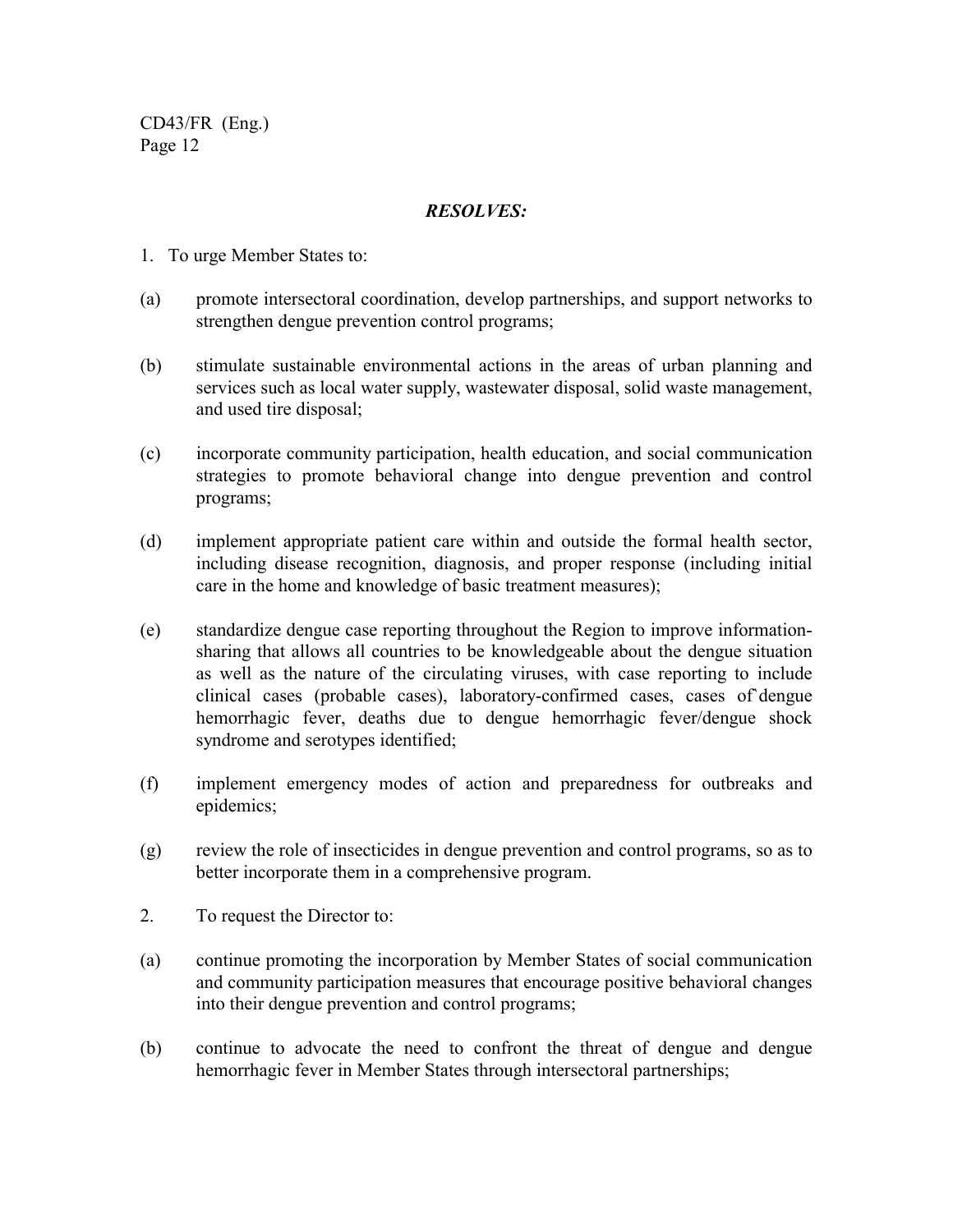- (c) assist Member States to strengthen dengue prevention and control programs by incorporating health education components in formal (basic) education systems;
- (d) reinforce multisectoral actions which encourage the development of healthy habits in the community, such as ecoclubs, healthy housing, and other environmentallyoriented initiatives;
- (e) promote training of health workers at all levels to improve their capacity to address the ever-mounting dengue burden on society;
- f) as resources permit, give due attention and allocate resources within the Secretariat, as well as in the technical cooperation to the countries, in order to meet the great challenge that dengue, dengue hemorrhagic fever, and potential reurbanization of yellow fever pose to the Region.

(*Fifth meeting, 26 September 2001*)

### *CD43.R5: XII Inter-American Meeting, at the Ministerial Level, on Health and Agriculture*

# *THE 43rd DIRECTING COUNCIL,*

Having considered the final report of the XII Inter-American Meeting, at the Ministerial Level, on Health and Agriculture (Document CD43/8);

Taking into account Resolution CD17.R19, which authorized the Director to convene these meetings, and Resolution RIMSA11.R3, ratified by the 41st Directing Council, which approved changing the name of the Meeting to "Inter-American Meeting, at the Ministerial Level, on Health and Agriculture," retaining the acronym RIMSA;

Considering that RIMSA has been constituted as the intersectoral forum at the highest political level in order to establish, orient, and monitor matters of mutual interest to the agriculture and health sectors; and

Aware of the broad response to the call by the Director of PAHO for the ministers of health and agriculture of the Member States to participate for the first time in RIMSA,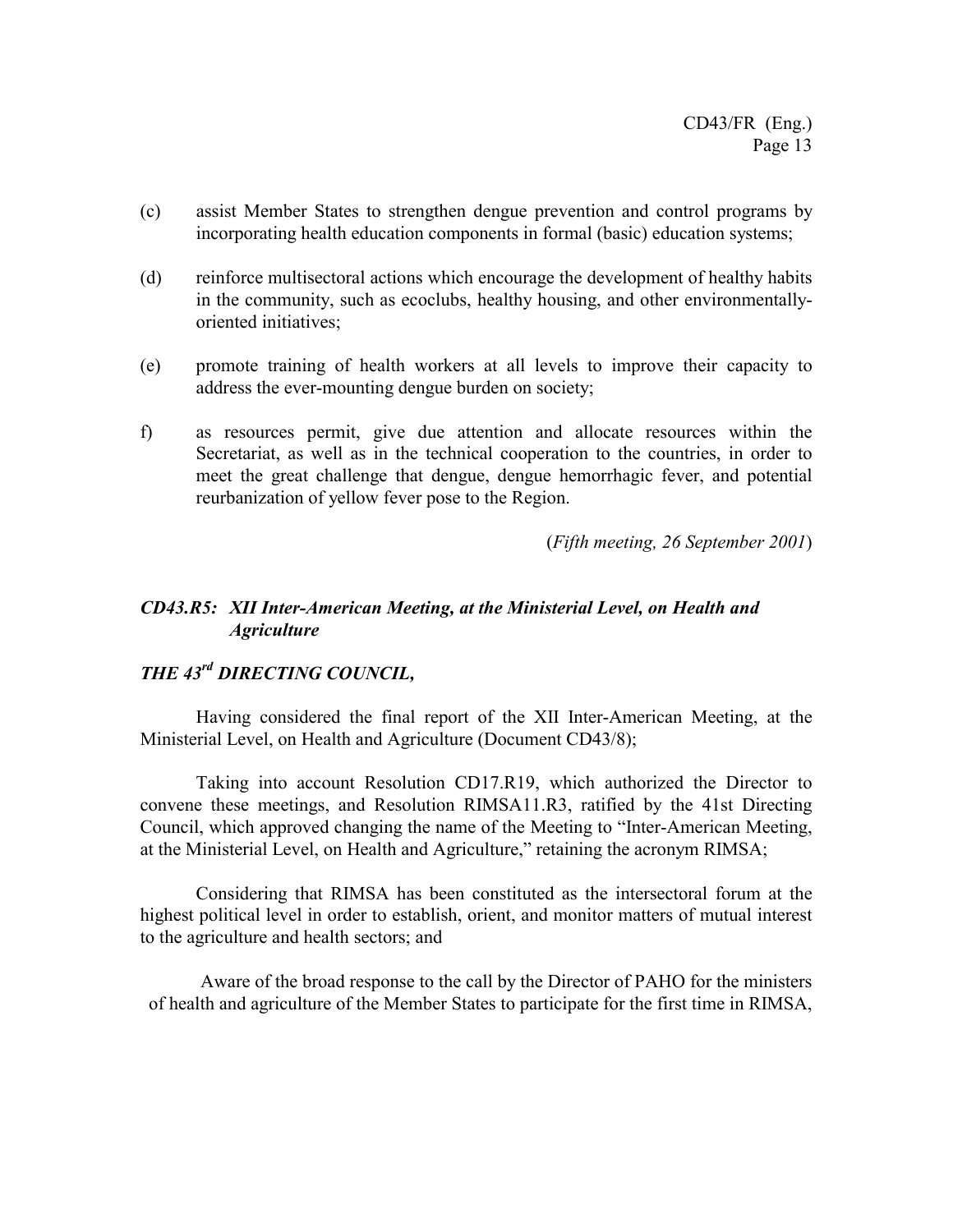### *RESOLVES:*

1. To endorse the Resolutions of RIMSA 12.

2. To urge the Member States to continue to bolster intersectoral action for the organization and execution of regional strategic plans for the eradication of foot-and-mouth disease, the control and elimination of zoonoses, and the monitoring of food safety.

3. To thank the Government of the Federative Republic of Brazil for serving as the venue for RIMSA 12.

4. To request the Director to:

- (a) continue to convoke the ministers of agriculture and health every two years to participate in RIMSA with the object of evaluating technical cooperation in veterinary public health and the performance of its specialized centers, the Pan American Foot-and-Mouth Disease Center (PANAFTOSA) and the Pan American Institute for Food Protection and Zoonoses (INPPAZ);
- (b) continue to include food safety, zoonoses, the eradication of foot-and-mouth disease, and other matters related to animal and human health as standing agenda items for RIMSA meetings;
- (c) support the development and implementation of the plan of action of the Pan American Commission for Food Safety.

(*Fifth meeting, 26 September 2001*)

### *CD43.R6: Development and Strengthening of Human Resources Management in the Health Sector*

# *THE 43rd DIRECTING COUNCIL,*

Having considered document CD43/9 on the development and strengthening human resources management in the health sector;

Considering the need for health systems to accord higher priority to human resources policies and to the development and strengthening of human resources management within the framework of the current sectoral reforms; and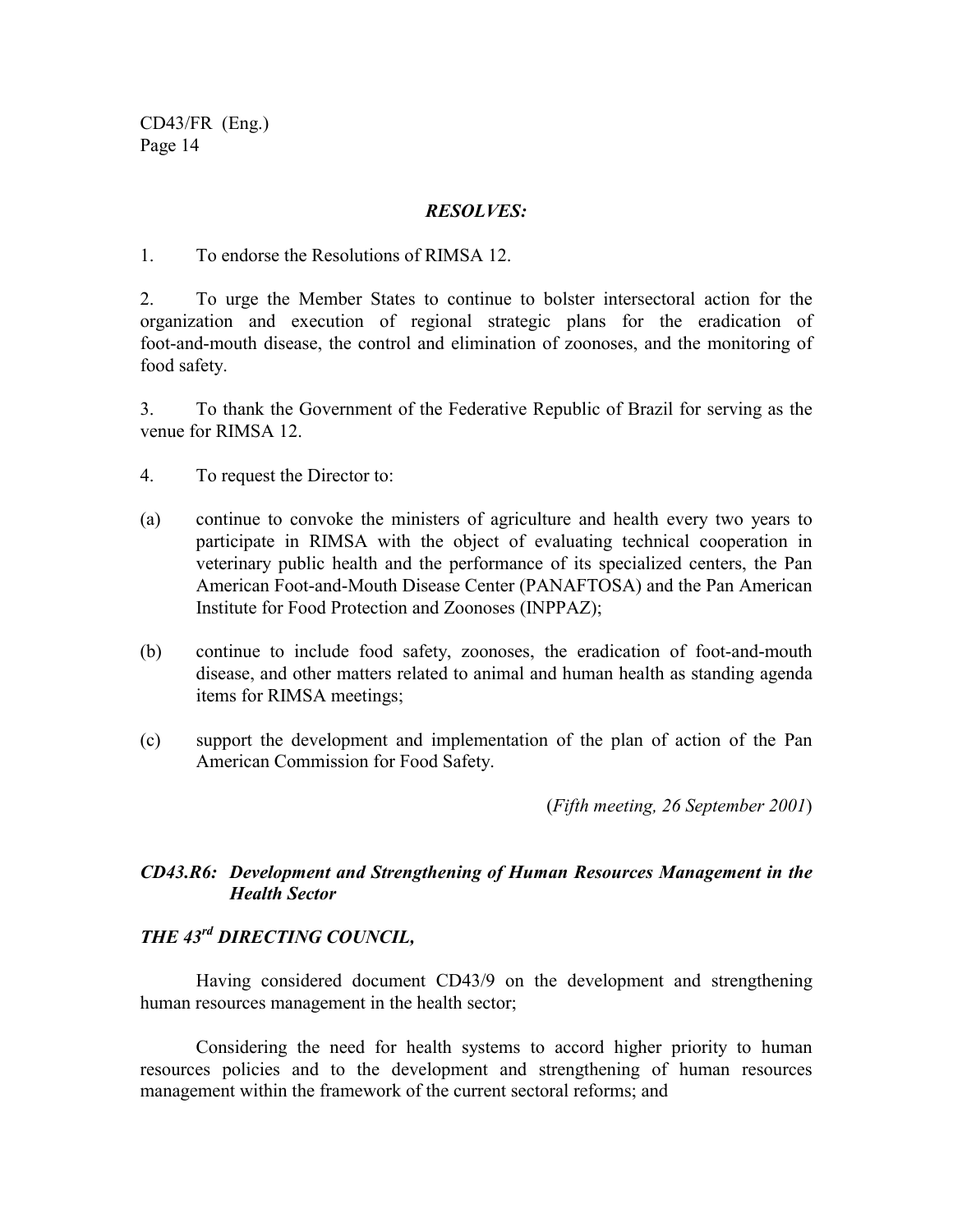Bearing in mind that the Pan American Health Organization is promoting the initiative known as the Observatory of Human Resources in health sector reform in a large group of countries, with a view to increasing the availability and improving the quality of information and knowledge for decision-making in the area of human resources development,

- 1. To urge the Member States to:
- (a) accord higher priority to human resources development policies in their sectoral reform processes in general and to human resources management in the health services in particular, mobilizing mechanisms to sensitize and commit sectoral leaders and other relevant actors to the achievement of this goal and integrating personnel management into the general management of the health services;
- (b) actively participate in the Observatory of Human Resources initiative, facilitating the creation of intersectoral and interinstitutional groups in each country to analyze the situation, generate essential information, and formulate proposals on human resources policy, regulation, and management.
- (c) to actively encourage the involvement of nurses, doctors, and other health professionals in the development of country human resources policies and programs, given the valuable expertise and experience that these workers can contribute to national health sector reform processes.
- 2. To request that the Director:
- (a) engage the interest and will of political authorities in the sector to accord higher priority to human resources policies and, specifically, to the development and strengthening of human resources management in the health sector;
- (b) advance the Observatory of Human Resources initiative, encourage the participation of all the Member States, further the development of methodologies and instruments for human resources management, and actively promote the training of public health leaders and the personnel responsible for this function to strengthen institutional capacity in this area;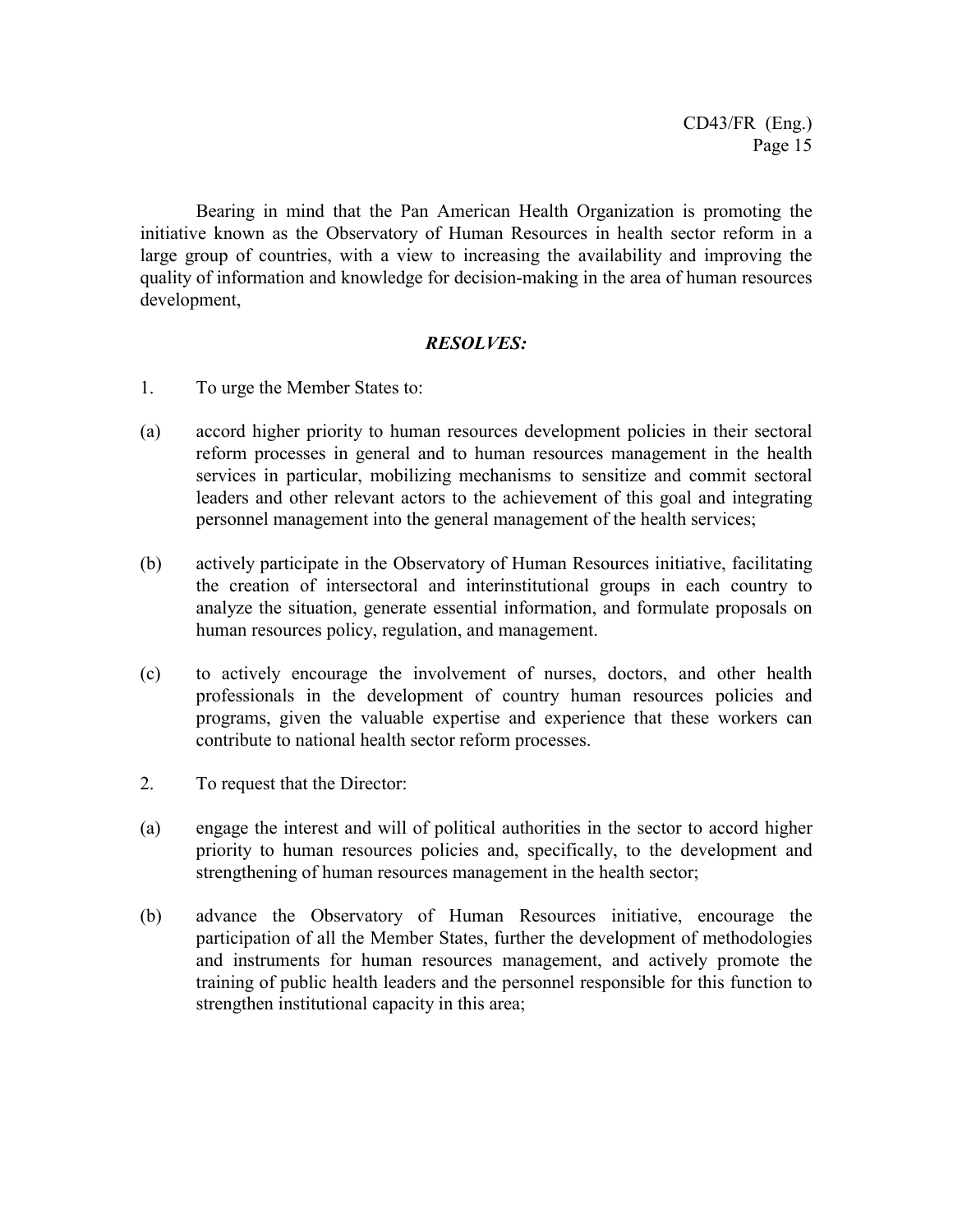(c) encourage the use of a broad mix of health professionals in order to promote broad public health goals, and involve these health professionals in the Region's policy and program development as they relate to human resources management in the health sector reform process.

*(Sixth meeting, 26 September 2001)*

#### *D43.R7: Condolences to the United States of America*

### *THE 43rd DIRECTING COUNCIL,*

Noting with great sorrow and consternation the tragic loss of life resulting from the terrorist acts perpetrated against the United States of America, one of PAHO's Member States, on 11 September 2001;

Mindful of the fact that citizens of many countries are believed to have been killed or injured in this terrorist attack, including many individuals from the Member States of the Pan American Health Organization;

Considering the remarkable and heroic rescue efforts underway, which also caused the significant loss of lives of firefighters, police, search and rescue volunteers, and health personnel;

Bearing in mind the solidarity that the United States of America has traditionally expressed to all the countries of the world whenever they have found themselves to be victims of natural or man-made disasters; and

Gravely concerned with the escalating levels of terrorist activities and other forms of violence against civil society, and with this armed attack in particular,

#### *RESOLVES:*

1. To convey the sympathy and condolences of PAHO's Member States to the Government and people of the United States of America, and offer any assistance that may be requested to aid the health authorities in their relief efforts.

2. To commend the health personnel, fire fighters, and volunteer rescue workers in New York, and particularly, to honor those who gave their lives to save those of others in the collapse of the twin towers of the World Trade Center.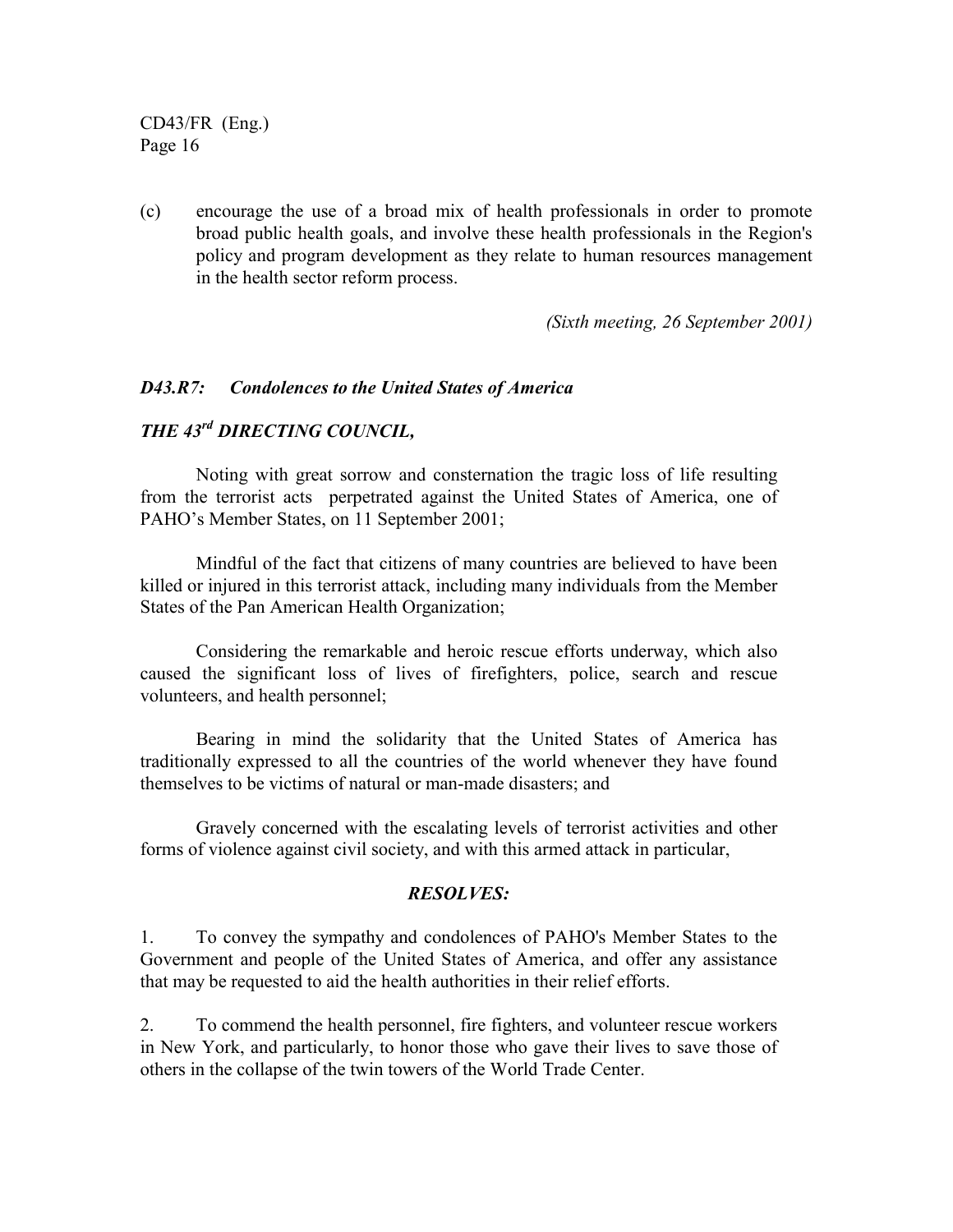3. To condemn those who perpetrated these acts of terrorism in the United States of America as well as those who harbor terrorists or support terrorist activity.

4. To urge all Member States to strengthen their disaster preparedness programs to be able to respond to acts of violence that threaten national security and the health and well-being of populations.

*(Seventh meeting, 27 September 2001)*

### *CD43.R8: Appropriation for the Pan American Health Organization for 2002-2003*

# *THE 43rd DIRECTING COUNCIL,*

### *RESOLVES:*

1. To approve the Program of Work for the Secretariat as outlined in the *Biennial Program Budget, Proposal for 2002-2003*, *Official Document No. 296.*

2. To appropriate for the financial period 2002-2003 an amount of \$210,074,666 as follows:

| Part I    | Health in Human Development                           | 31,586,100  |
|-----------|-------------------------------------------------------|-------------|
| Part II   | <b>Health Promotion and Protection</b>                | 15,600,100  |
| Part III  | <b>Environmental Protection and Development</b>       | 14,037,000  |
| Part IV   | Health Systems and Services Development               | 22,934,200  |
| Part V    | Disease Prevention and Control                        | 24,389,400  |
| Part VI   | Governing Bodies and Coordination                     | 42,918,000  |
| Part VII  | <b>General Direction</b>                              | 11,905,000  |
| Part VIII | <b>Administrative Services</b>                        | 23,430,200  |
|           | Effective Working Budget for 2002-2003 (Parts I-VIII) | 186,800,000 |
| Part IX   | Staff Assessment (Transfer to Tax Equalization Fund)  | 23,274,666  |
|           | <b>TOTAL - ALL PARTS</b>                              | 210,074,666 |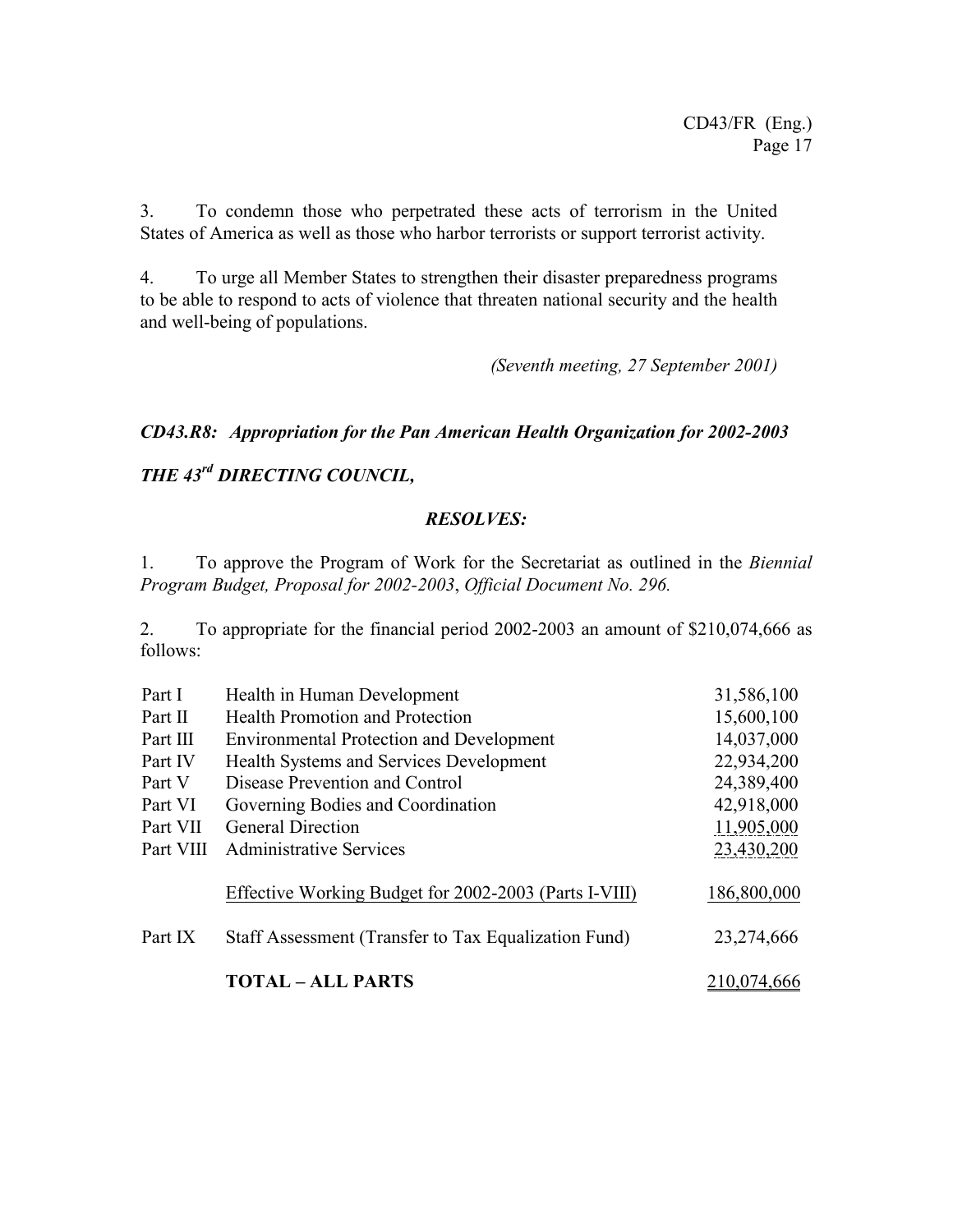3. That the appropriation shall be financed from:

(a) Assessments in respect to:

Member Governments, Participating Governments and Associate Members assessed under the scale adopted by the Organization of American States in accordance with Article 60 of the Pan American Sanitary Code or in accordance with Directing Council and Pan American Sanitary Conference resolutions 193,574,666

| (b) Miscellaneous Income | 16,500,000 |
|--------------------------|------------|
|                          |            |

# TOTAL 210,074,666

In establishing the contributions of Member Governments, Participating Governments and Associate Members, their assessments shall be reduced further by the amount standing to their credit in the Tax Equalization Fund, except that credits of those which levy taxes on the emoluments received from the Pan American Sanitary Bureau (PASB) by their nationals and residents shall be reduced by the amounts of such tax reimbursements by PASB.

4. That, in accordance with the Financial Regulations of PAHO, amounts not exceeding the appropriations noted under paragraph 1 shall be available for the payment of obligations incurred during the period 1 January 2002 to 31 December 2003, inclusive. Notwithstanding the provision of this paragraph, obligations during the financial period 2002-2003 shall be limited to the effective working budget, i.e., Parts I-VIII.

5. That the Director shall be authorized to transfer credits between parts of the effective working budget, provided that such transfer of credits between parts as are made do not exceed 10% of the part from which the credit is transferred, exclusive of the provision made for transfers from the Director's Development Program in Part VII. Except for the provision made for the Director's Development Program in Part VII, transfers of credits between parts of the budget in excess of 10% of the part from which the credit is transferred may be made with the concurrence of the Executive Committee. The Director is authorized to apply amounts not exceeding the provision for the Director's Development Program to those parts of the effective working budget under which the program obligation will be incurred. All transfers of budget credits shall be reported to the Directing Council or the Pan American Sanitary Conference.

(*Seventh meeting, 27 September 2001*)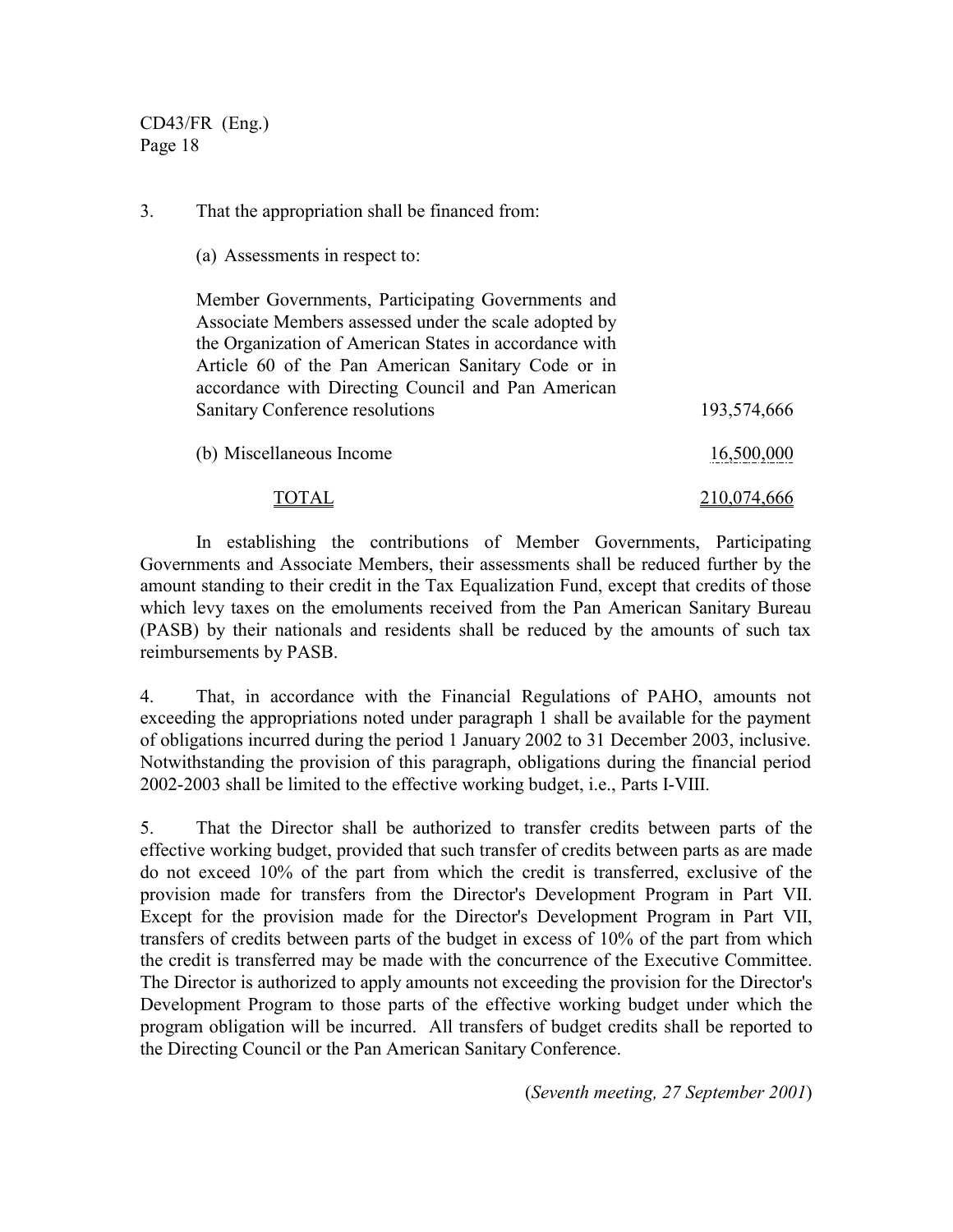### *CD43.R9: Assessments of the Member Governments, Participating Governments and Associate Members of the Pan American Health Organization for 2002- 2003*

# *THE 43rd DIRECTING COUNCIL,*

Whereas, Member Governments appearing in the scale adopted by the Organization of American States (OAS) are assessed according to the percentages shown in that scale, adjusted to PAHO Membership, in compliance with Article 60 of the Pan American Sanitary Code; and

Whereas, adjustments were made taking into account the assessments of Cuba, the Participating Governments and Associate Members; now, therefore,

#### *RESOLVES:*

To establish the assessments of the Member Governments, Participating Countries and Associate Members of the Pan American Health Organization for the financial period 2002-2003 in accordance with the scale of quotas shown below and in the corresponding amounts.

| (1)                        |                   | (2)           |           | (4)<br>(3)       |                          |         | (5)            |               | (6)            |           |
|----------------------------|-------------------|---------------|-----------|------------------|--------------------------|---------|----------------|---------------|----------------|-----------|
|                            |                   |               |           |                  |                          |         | Adjustment for |               |                |           |
|                            |                   |               |           |                  |                          |         | Taxes          |               |                |           |
|                            |                   |               |           |                  |                          |         | Imposed by     |               |                |           |
|                            |                   |               |           |                  |                          |         | Member         |               |                |           |
|                            |                   |               |           |                  |                          |         | Governments    |               |                |           |
|                            | Scale Adjusted to |               |           |                  | Credit from Tax          |         | on Emoluments  |               |                |           |
|                            | PAHO Membership   |               |           | Gross Assessment | <b>Equalization Fund</b> |         |                | of PASB Staff | Net Assessment |           |
| Membership                 | 2002              | 2003          | 2002      | 2003             | 2002                     | 2003    | 2002           | 2003          | 2002           | 2003      |
|                            | $\frac{0}{0}$     | $\frac{0}{0}$ | US\$      | US\$             | US\$                     | US\$    | US\$           | US\$          | US\$           | US\$      |
|                            |                   |               |           |                  |                          |         |                |               |                |           |
| <b>Member Governments:</b> |                   |               |           |                  |                          |         |                |               |                |           |
| Antigua and                |                   |               |           |                  |                          |         |                |               |                |           |
| Barbuda                    | 0.019993          | 0.019993      | 19,351    | 19,351           | 2,327                    | 2,327   |                |               | 17,024         | 17,024    |
| Argentina                  | 4.897907          | 4.897907      | 4,740,556 | 4,740,556        | 569,987                  | 569,987 |                |               | 4,170,569      | 4,170,569 |
| <b>Bahamas</b>             | 0.069971          | 0.069971      | 67,723    | 67,723           | 8,143                    | 8,143   |                |               | 59,580         | 59,580    |
| <b>Barbados</b>            | 0.079965          | 0.079965      | 77,396    | 77,396           | 9,306                    | 9,306   |                |               | 68,090         | 68,090    |
| Belize                     | 0.029987          | 0.029987      | 29,024    | 29,024           | 3,490                    | 3,490   |                |               | 25,534         | 25,534    |
|                            |                   |               |           |                  |                          |         |                |               |                |           |
| Bolivia                    | 0.069971          | 0.069971      | 67,723    | 67,723           | 8,143                    | 8,143   |                |               | 59,580         | 59,580    |
| <b>Brazil</b>              | 8.546348          | 8.546348      | 8,271,782 | 8,271,782        | 994,567                  | 994,567 |                |               | 7,277,215      | 7,277,215 |
|                            |                   |               |           |                  |                          |         |                |               |                |           |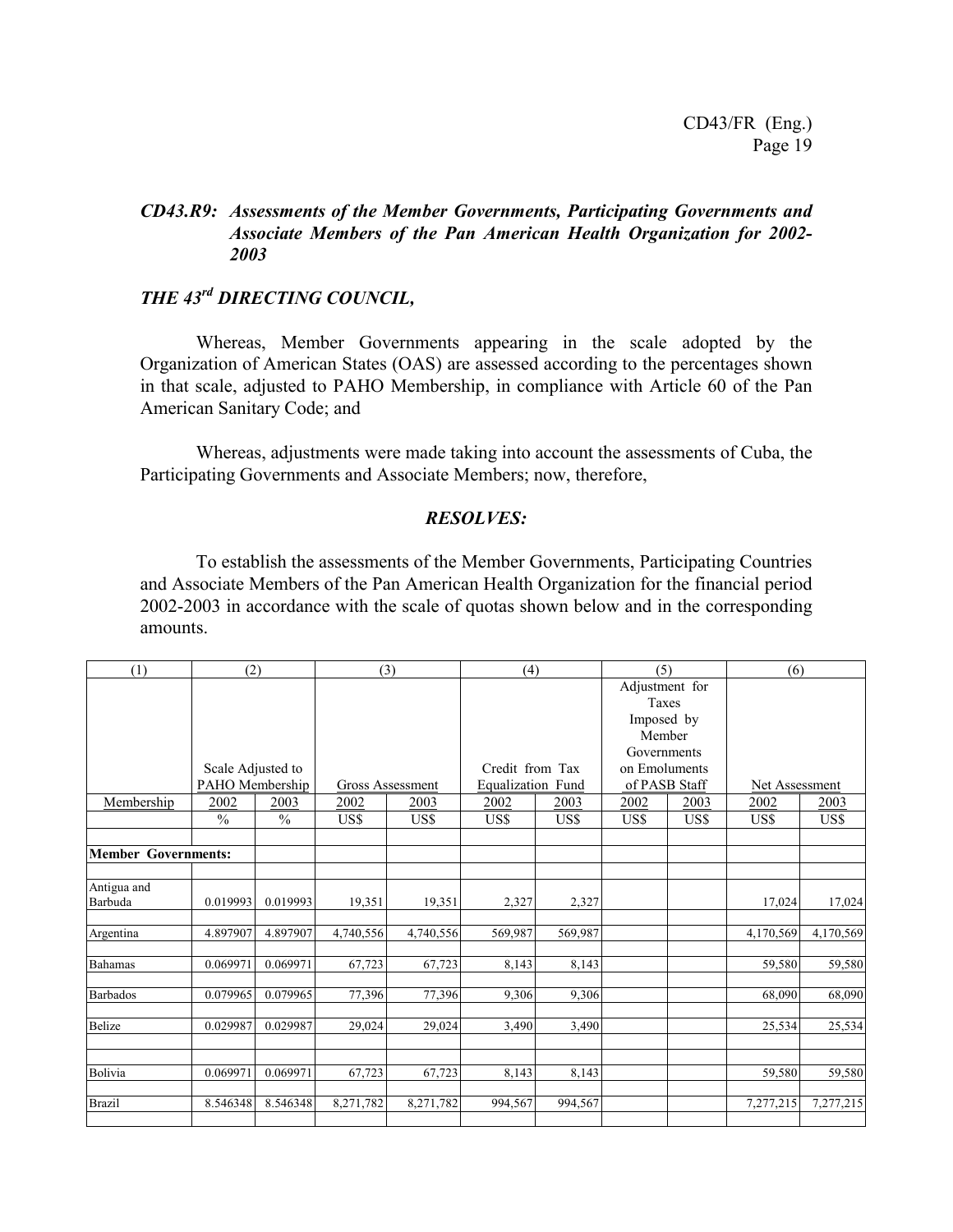| (1)                        | (2)               |           | (3)              |                      | (4)               |           | (5)            |               | (6)            |            |
|----------------------------|-------------------|-----------|------------------|----------------------|-------------------|-----------|----------------|---------------|----------------|------------|
|                            |                   |           |                  |                      |                   |           | Adjustment for |               |                |            |
|                            |                   |           |                  |                      |                   |           | Taxes          |               |                |            |
|                            |                   |           |                  |                      |                   |           | Imposed by     |               |                |            |
|                            |                   |           |                  |                      |                   |           | Member         |               |                |            |
|                            |                   |           |                  |                      |                   |           | Governments    |               |                |            |
|                            | Scale Adjusted to |           |                  |                      | Credit from Tax   |           | on Emoluments  |               |                |            |
|                            | PAHO Membership   |           | Gross Assessment |                      | Equalization Fund |           |                | of PASB Staff | Net Assessment |            |
| Membership                 | 2002              | 2003      | 2002             | 2003                 | 2002              | 2003      | 2002           | 2003          | 2002           | 2003       |
|                            | $\%$              | $\%$      | US\$             | US\$                 | US\$              | US\$      | US\$           | US\$          | US\$           | US\$       |
|                            |                   |           |                  |                      |                   |           |                |               |                |            |
| <b>Member Governments:</b> |                   |           |                  |                      |                   |           |                |               |                |            |
| Canada                     | 12.354723         | 12.354723 | 11,957,808       | 11,957,808           | 1,437,760         | 1,437,760 | 75,000         | 75,000        | 10,595,048     | 10,595,048 |
|                            |                   |           |                  |                      |                   |           |                |               |                |            |
| Chile                      | 0.539769          | 0.539769  | 522,428          | 522,428              | 62,815            | 62,815    |                |               | 459,613        | 459,613    |
|                            |                   |           |                  |                      |                   |           |                |               |                |            |
| Colombia                   | 0.939599          | 0.939599  | 909,413          | 909,413              | 109,344           | 109,344   |                |               | 800,069        | 800,069    |
|                            |                   |           |                  |                      |                   |           |                |               |                |            |
|                            |                   |           |                  |                      |                   |           |                |               |                |            |
| Costa Rica                 | 0.129945          | 0.129945  | 125,770          | 125,770              | 15,122            | 15,122    |                |               | 110,648        | 110,648    |
|                            |                   |           |                  |                      |                   |           |                |               |                |            |
| Cuba                       | 0.730372          | 0.730372  | 706,908          | 706,908              | 84,996            | 84,996    |                |               | 621,912        | 621,912    |
|                            |                   |           |                  |                      |                   |           |                |               |                |            |
| Dominica                   | 0.019993          | 0.019993  | 19,351           | 19,351               | 2,327             | 2,327     |                |               | 17,024         | 17,024     |
|                            |                   |           |                  |                      |                   |           |                |               |                |            |
| Dominican<br>Republic      | 0.179924          | 0.179924  | 174,143          | 174,143              | 20,938            | 20,938    |                |               | 153,205        | 153,205    |
|                            |                   |           |                  |                      |                   |           |                |               |                |            |
| Ecuador                    | 0.179924          | 0.179924  | 174,143          | $\overline{174,143}$ | 20,938            | 20,938    |                |               | 153,205        | 153,205    |
|                            |                   |           |                  |                      |                   |           |                |               |                |            |
| El Salvador                | 0.069971          | 0.069971  | 67,723           | 67,723               | 8,143             | 8,143     |                |               | 59,580         | 59,580     |
|                            |                   |           |                  |                      |                   |           |                |               |                |            |
| Grenada                    | 0.029987          | 0.029987  | 29,024           | 29,024               | 3,490             | 3,490     |                |               | 25,534         | 25,534     |
|                            |                   |           |                  |                      |                   |           |                |               |                |            |
| Guatemala                  | 0.129945          | 0.129945  | 125,770          | 125,770              | 15,122            | 15,122    |                |               | 110,648        | 110,648    |
|                            |                   |           |                  |                      |                   |           |                |               |                |            |
| Guyana                     | 0.019993          | 0.019993  | 19,351           | 19,351               | 2,327             | 2,327     |                |               | 17,024         | 17,024     |
|                            |                   |           |                  |                      |                   |           |                |               |                |            |
| Haiti                      | 0.069971          | 0.069971  | 67,723           | 67,723               | 8,143             | 8,143     |                |               | 59,580         | 59,580     |
|                            |                   |           |                  |                      |                   |           |                |               |                |            |
| Honduras                   | 0.069971          | 0.069971  | 67,723           | 67,723               | 8,143             | 8,143     |                |               | 59,580         | 59,580     |
| Jamaica                    |                   |           |                  |                      |                   |           |                |               |                |            |
|                            | 0.179924          | 0.179924  | 174,143          | 174,143              | 20,938            | 20,938    |                |               | 153,205        | 153,205    |
| Mexico                     | 6.077403          | 6.077403  | 5,882,156        | 5,882,156            | 707,247           | 707,247   |                |               | 5,174,909      | 5,174,909  |
|                            |                   |           |                  |                      |                   |           |                |               |                |            |
| Nicaragua                  | 0.069971          | 0.069971  | 67,723           | 67,723               | 8,143             | 8,143     |                |               | 59,580         | 59,580     |
|                            |                   |           |                  |                      |                   |           |                |               |                |            |
| Panama                     | 0.129945          | 0.129945  | 125,770          | 125,770              | 15,122            | 15,122    |                |               | 110,648        | 110,648    |
|                            |                   |           |                  |                      |                   |           |                |               |                |            |
| Paraguay                   | 0.179924          | 0.179924  | 174,143          | 174,143              | 20,938            | 20,938    |                |               | 153,205        | 153,205    |
|                            |                   |           |                  |                      |                   |           |                |               |                |            |
| Peru                       | 0.409825          | 0.409825  | 396,659          | 396,659              | 47,693            | 47,693    |                |               | 348,966        | 348,966    |
|                            |                   |           |                  |                      |                   |           |                |               |                |            |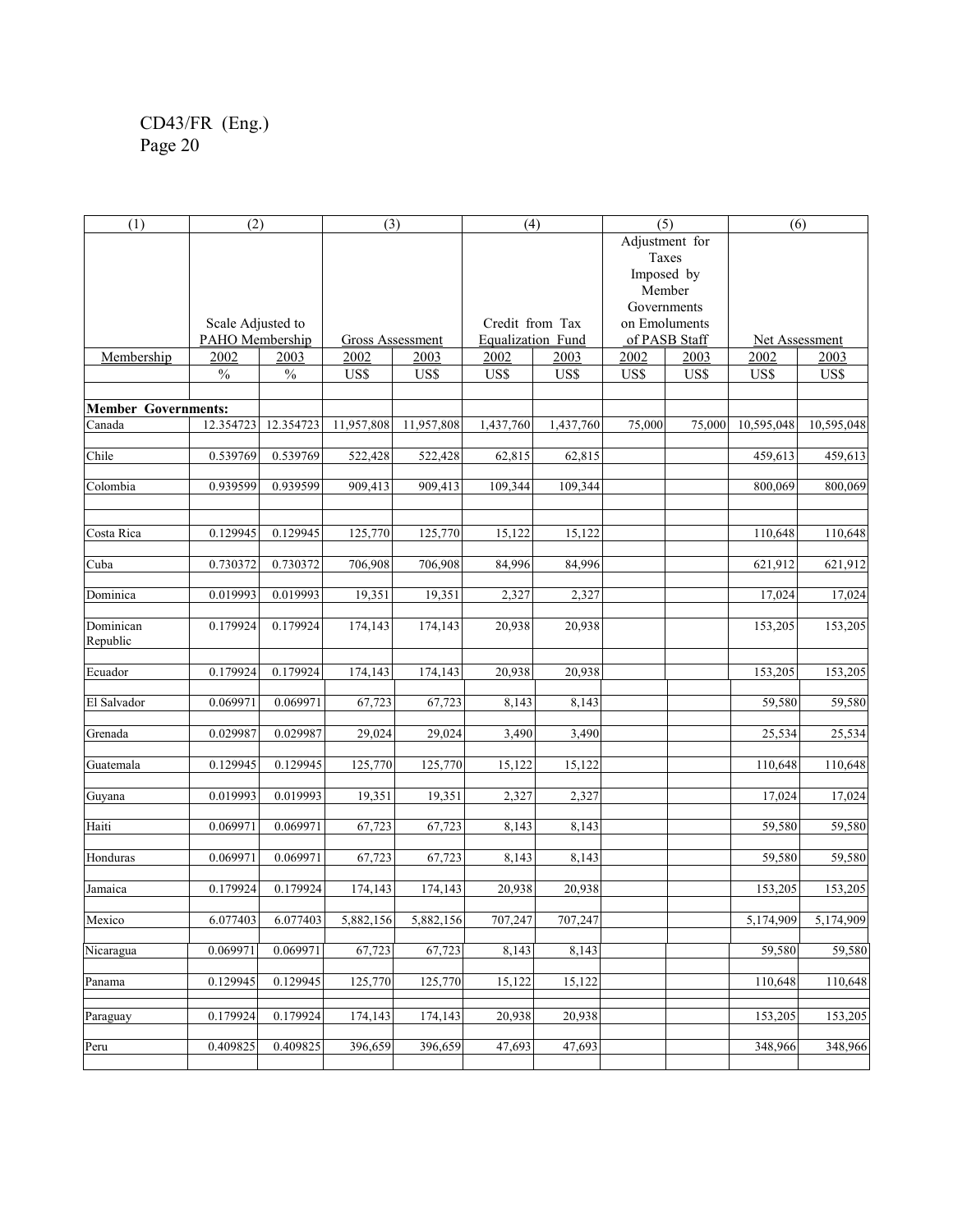| (1)                                 | (2)               |               | (3)                     |            | (4)               |            | (5)           |                                                                | (6)            |            |  |
|-------------------------------------|-------------------|---------------|-------------------------|------------|-------------------|------------|---------------|----------------------------------------------------------------|----------------|------------|--|
|                                     |                   |               |                         |            |                   |            |               | Adjustment for<br>Taxes<br>Imposed by<br>Member<br>Governments |                |            |  |
|                                     | Scale Adjusted to |               |                         |            | Credit from Tax   |            | on Emoluments |                                                                |                |            |  |
|                                     | PAHO Membership   |               | <b>Gross Assessment</b> |            | Equalization Fund |            | of PASB Staff |                                                                | Net Assessment |            |  |
| Membership                          | 2002              | 2003          | 2002                    | 2003       | 2002              | 2003       | 2002          | 2003                                                           | 2002           | 2003       |  |
|                                     | $\frac{0}{0}$     | $\frac{0}{0}$ | US\$                    | US\$       | US\$              | US\$       | US\$          | US\$                                                           | US\$           | US\$       |  |
| <b>Member Governments:</b>          |                   |               |                         |            |                   |            |               |                                                                |                |            |  |
|                                     |                   |               |                         |            |                   |            |               |                                                                |                |            |  |
| Saint Kitts and Nevis               | 0.019993          | 0.019993      | 19,351                  | 19,351     | 2,327             | 2,327      |               |                                                                | 17,024         | 17,024     |  |
| Saint Lucia                         | 0.029987          | 0.029987      | 29,024                  | 29,024     | 3,490             | 3,490      |               |                                                                | 25,534         | 25,534     |  |
| Saint Vincent and<br>the Grenadines | 0.019993          | 0.019993      | 19,351                  | 19,351     | 2,327             | 2,327      |               |                                                                | 17,024         | 17,024     |  |
| Suriname                            | 0.069971          | 0.069971      | 67,723                  | 67,723     | 8,143             | 8,143      |               |                                                                | 59,580         | 59,580     |  |
| Trinidad and Tobago                 | 0.179924          | 0.179924      | 174,143                 | 174,143    | 20,938            | 20,938     |               |                                                                | 153,205        | 153,205    |  |
| <b>United States</b><br>of America  | 59.444615         | 59.444615     | 57,534,856              | 57,534,856 | 6,917,765         | 6,917,765  | 5,250,000     | 5,250,000                                                      | 55,867,091     | 55,867,091 |  |
| Uruguay                             | 0.259889          | 0.259889      | 251,539                 | 251,539    | 30,244            | 30,244     |               |                                                                | 221,295        | 221,295    |  |
| Venezuela                           | 3.198634          | 3.198634      | 3,095,873               | 3,095,873  | 372,236           | 372,236    | 5.000         | 5.000                                                          | 2,728,637      | 2,728,637  |  |
| Subtotal                            | 99.448227         | 99.448227     | 96,253,287              | 96,253,287 | 11,573,122        | 11,573,122 | 5,330,000     | 5,330,000                                                      | 90,010,165     | 90,010,165 |  |
| <b>Participating Governments:</b>   |                   |               |                         |            |                   |            |               |                                                                |                |            |  |
| France                              | 0.289876          | 0.289876      | 280,563                 | 280,563    | 33,734            | 33,734     |               |                                                                | 246,829        | 246,829    |  |
| Kingdom of the<br>Netherlands       | 0.089961          | 0.089961      | 87,071                  | 87,071     | 10,469            | 10,469     |               |                                                                | 76,602         | 76,602     |  |
| <b>United Kingdom</b>               | 0.059974          | 0.059974      | 58,047                  | 58,047     | 6,979             | 6,979      |               |                                                                | 51,068         | 51,068     |  |
| Subtotal                            | 0.439811          | 0.439811      | 425,681                 | 425,681    | 51,182            | 51,182     |               |                                                                | 374,499        | 374,499    |  |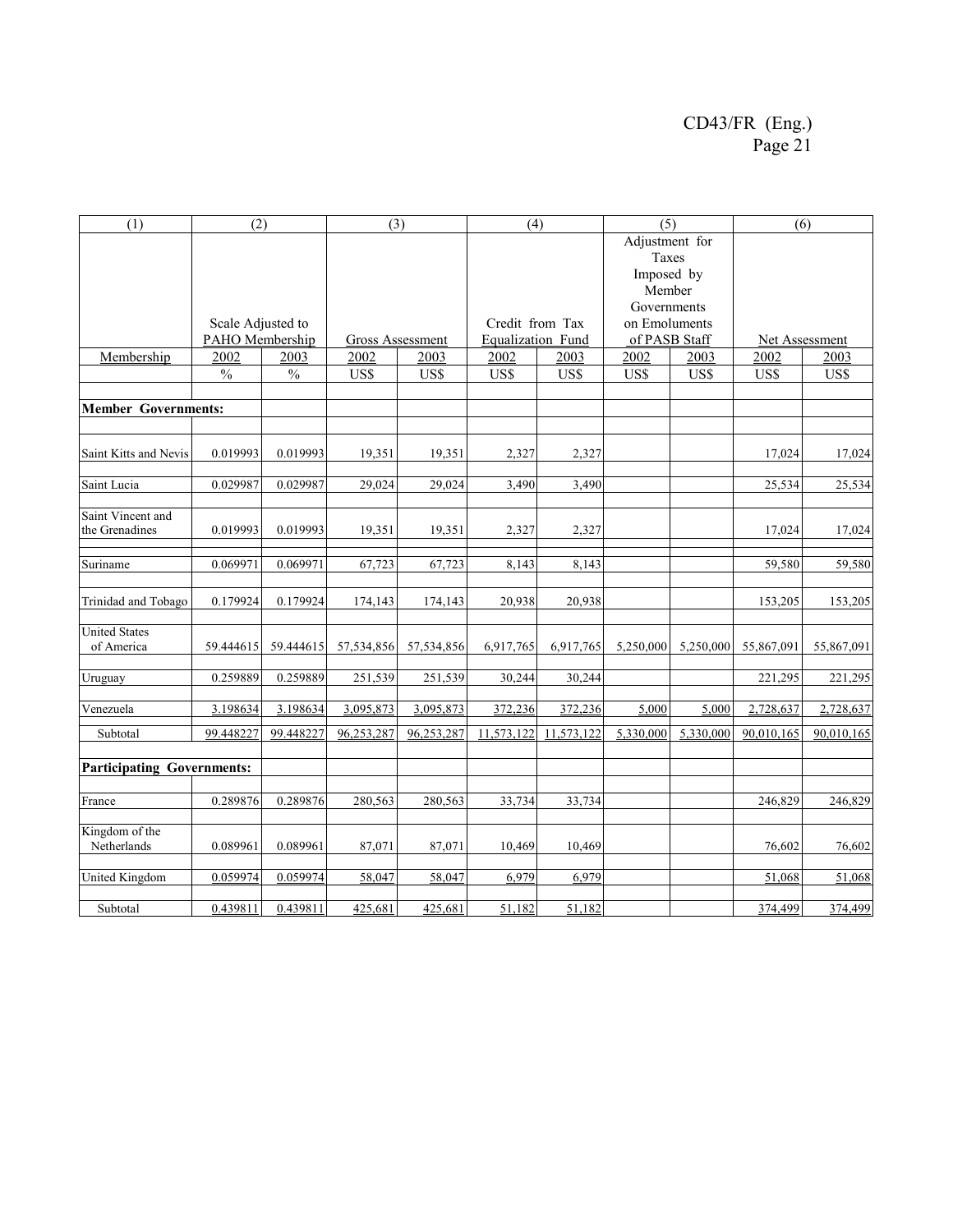| (1)                                                                                                                                              | (2)                   |               | (3)              |            | (4)               |            | (5)           |           | (6)            |            |  |  |
|--------------------------------------------------------------------------------------------------------------------------------------------------|-----------------------|---------------|------------------|------------|-------------------|------------|---------------|-----------|----------------|------------|--|--|
|                                                                                                                                                  |                       |               |                  |            |                   |            |               |           | Adjustment for |            |  |  |
|                                                                                                                                                  |                       |               |                  |            |                   |            | Taxes         |           |                |            |  |  |
|                                                                                                                                                  |                       |               |                  |            |                   |            | Imposed by    |           |                |            |  |  |
|                                                                                                                                                  |                       |               |                  |            |                   |            | Member        |           |                |            |  |  |
|                                                                                                                                                  |                       |               |                  |            |                   |            | Governments   |           |                |            |  |  |
|                                                                                                                                                  | Scale Adjusted to     |               |                  |            | Credit from Tax   |            | on Emoluments |           |                |            |  |  |
|                                                                                                                                                  | PAHO Membership       |               | Gross Assessment |            | Equalization Fund |            | of PASB Staff |           | Net Assessment |            |  |  |
| Membership                                                                                                                                       | <u> 2002 </u>         | 2003          | 2002             | 2003       | 2002              | 2003       | 2002          | 2003      | 2002           | 2003       |  |  |
|                                                                                                                                                  | $\frac{0}{0}$         | $\frac{0}{0}$ | US\$             | US\$       | US\$              | US\$       | US\$          | US\$      | US\$           | US\$       |  |  |
|                                                                                                                                                  |                       |               |                  |            |                   |            |               |           |                |            |  |  |
|                                                                                                                                                  |                       |               |                  |            |                   |            |               |           |                |            |  |  |
|                                                                                                                                                  |                       |               |                  |            |                   |            |               |           |                |            |  |  |
| <b>Associate Member:</b>                                                                                                                         |                       |               |                  |            |                   |            |               |           |                |            |  |  |
| Puerto Rico                                                                                                                                      | 0.111962              | 0.111962      | 108,365          | 108,365    | 13,029            | 13,029     |               |           | 95,336         | 95,336     |  |  |
| Subtotal                                                                                                                                         | 0.111962              | 0.111962      | 108,365          | 108,365    | 13,029            | 13,029     |               |           | 95,336         | 95,336     |  |  |
|                                                                                                                                                  |                       |               |                  |            |                   |            |               |           |                |            |  |  |
|                                                                                                                                                  |                       |               |                  |            |                   |            |               |           |                |            |  |  |
|                                                                                                                                                  |                       |               |                  |            |                   |            |               |           |                |            |  |  |
| <b>TOTAL</b>                                                                                                                                     | 100.000000 100.000000 |               | 96,787,333       | 96,787,333 | 11,637,333        | 11,637,333 | 5,330,000     | 5,330,000 | 90,480,000     | 90,480,000 |  |  |
| $(6)$ This selected in the two estimated accounts to be provided by the proposition Mapphe Corresponding 2002, 2002 in proposal effective larged |                       |               |                  |            |                   |            |               |           |                |            |  |  |

(5) This column includes estimated amounts to be received by the respective Member Governments in 2002-2003 in respect of taxes levied by them on staff members' emoluments received from PASB, adjusted for the difference between the estimated and the actual for prior years.

(*Seventh meeting, 27 September 2001*)

### *CD43.R10: Mental Health*

### *THE 43rd DIRECTING COUNCIL,*

Acknowledging the increasing contribution of mental disorders to the global burden of disease and the social and economic costs associated with mental health problems in the Americas;

Taking into account that, despite all efforts made in the Region to highlight and reduce the negative impact of mental health problems, in many places mental health services continue to be poorly funded and organized and people who suffer from mental disorders still have no access to proper treatment;

Cognizant of the new alternatives available in mental health care as a result of the development of new procedures and interventions that have proven to be effective in the treatment and rehabilitation of most mental disorders; and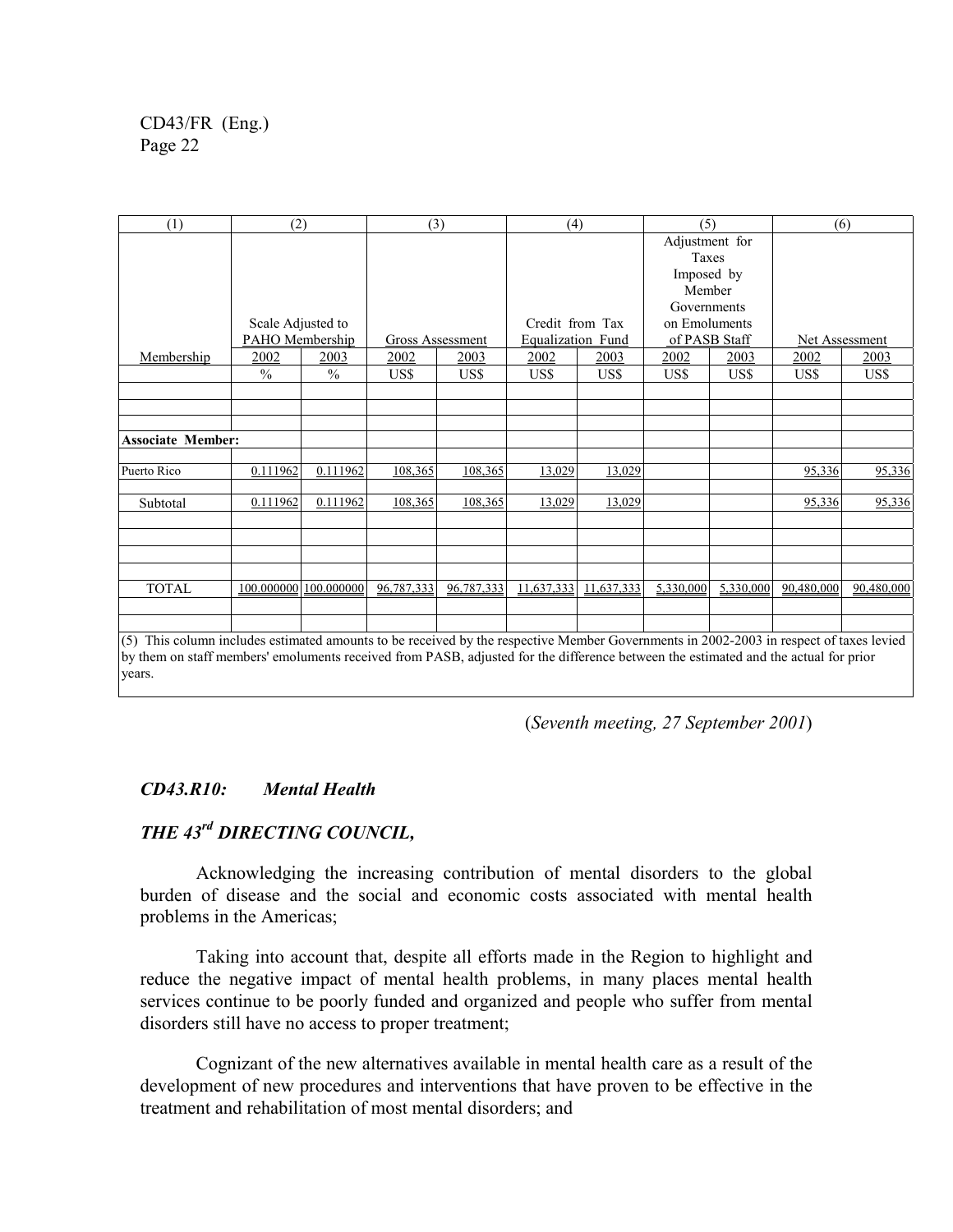Considering the significant opportunity for the improvement of mental health care and the promotion of mental health in the Region provided by the awareness and enthusiasm generated by the celebration of World Health Day 2001,

- 1. To urge Member States to:
- (a) capitalize on the momentum created by the celebration of World Health Day 2001, the discussion of mental health topics at the World Health Assembly, and the focus of the World Health Report 2001 to highlight the importance of including mental health among public health priorities;
- (b) intensify actions to reduce stigma and discrimination against people with mental health problems by providing adequate information and education and addressing issues of parity;
- (c) consolidate national efforts to implement mental health policies and plans within the framework of health sector reform by strengthening mental health units in the ministries of health and mobilizing needed resources;
- (d) continue to develop strategies aimed at shifting mental health care from psychiatric hospitals to community-based care, integrating mental health in primary care and transferring inpatient units for acute patients to general hospitals;
- (e) actively promote and support the implementation of psychosocial rehabilitation programs, including areas such as housing, vocational training, and employment;
- (f) make efforts to develop and update legal provisions protecting human rights of people with mental disabilities and promote the participation of consumers and families in mental health care;
- (g) strengthen the development of services and programs to meet the specific needs of women, children, the elderly, refugees, victims of disasters, and indigenous populations;
- (h) reinforce multisectoral approaches to mental health, thereby reinforcing collaboration with all other sectors involved in mental health care and promotion, such as education, social welfare, labor, nongovernmental organizations (NGOs), and the private sector;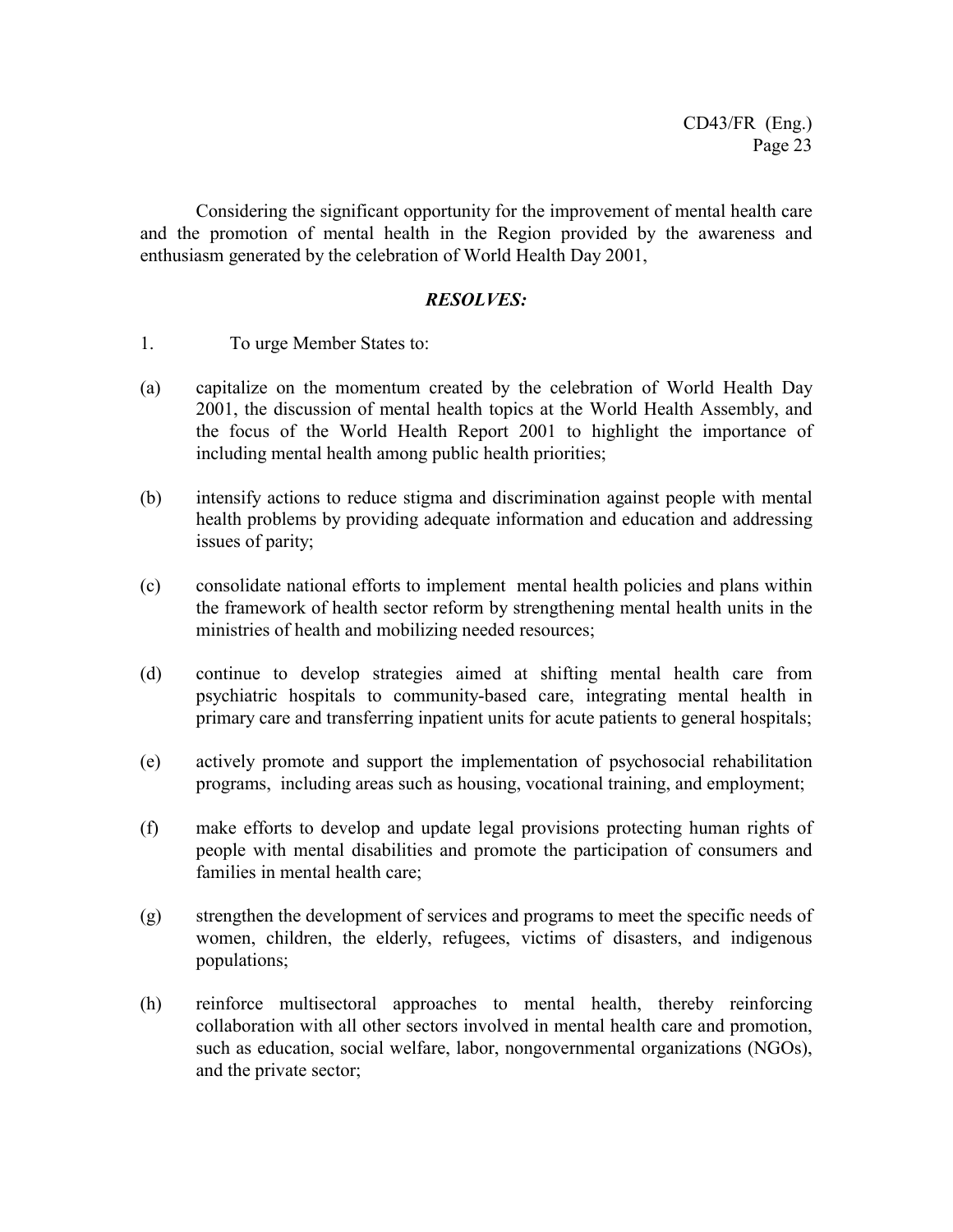- (i) promote community and family participation in the care of individuals suffering from mental disorders and actions to promote mental health.
- 2. To request the Director to:
- (a) strengthen regional technical cooperation capacities, especially in taking action against stigma and discrimination, enhancing the capacities of countries to manage mental health plans, and mobilizing resources for mental health programs;
- (b) encourage Member States to collaborate in producing and disseminating information on cost-effective mental health interventions and in designing and evaluating demonstration projects;
- (c) assist Member States to work toward the provision of essential treatment for the most prevalent mental disorders;
- (d) continue supporting the inclusion of mental health in all health forums and activities and facilitating the establishment of partnerships with other institutions and agencies that can make a significant contribution to the promotion of mental health in the Americas;
- (e) disseminate information about advances made in the Region in recent years.

(*Seventh meeting, 27 September 2001*)

### *CD43.R11: Health Promotion in the Americas*

# *THE 43rd DIRECTING COUNCIL*,

Having considered the proposal for strengthening health promotion planning for action in the Americas (Document CD43/14),

- 1. To urge Member States to:
- (a) position the promotion of health on the political agenda and as a priority in national and local development plans and programs;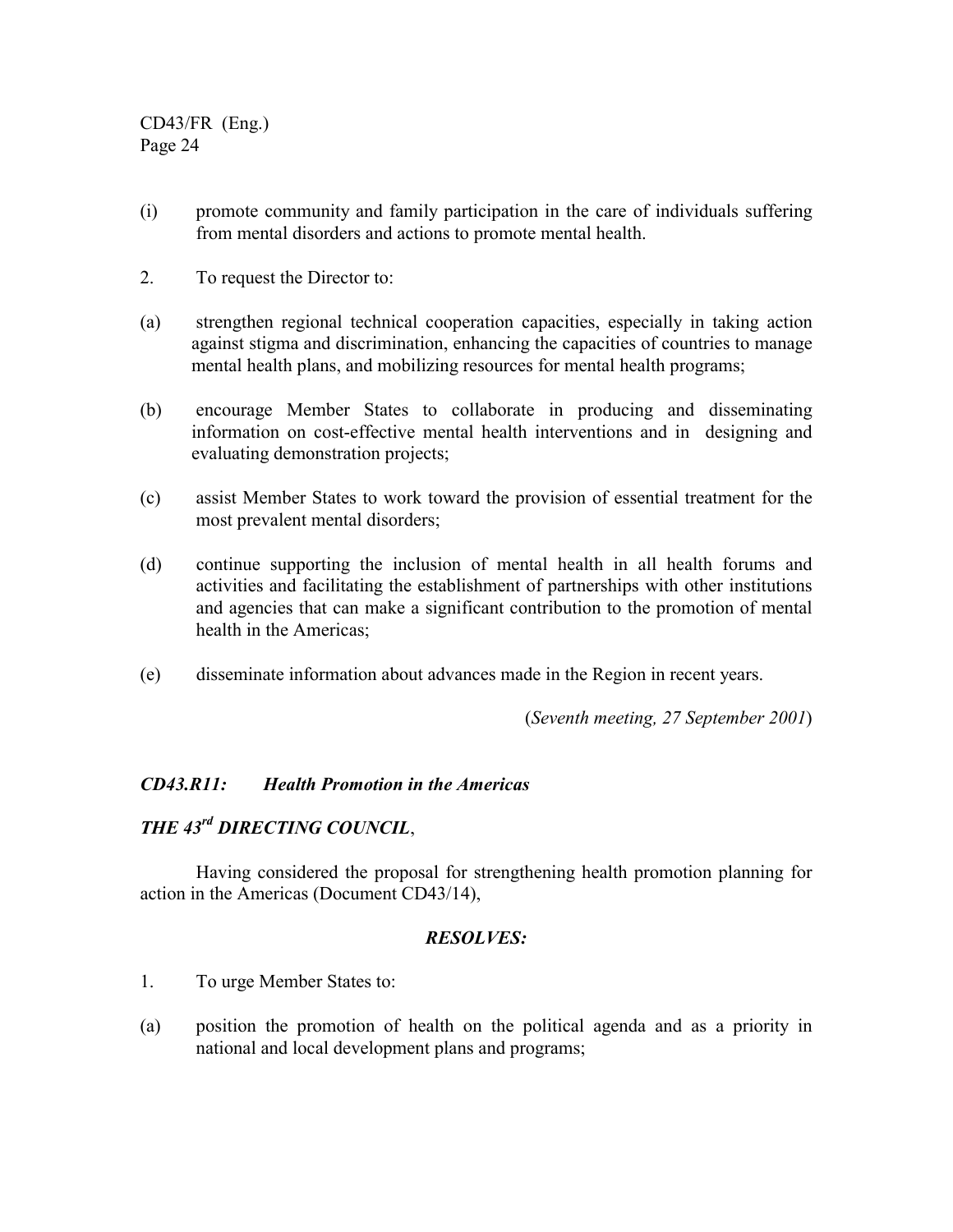- (b) implement public policies and legal frameworks to improve the determinants of health and reduce disparities in the health of vulnerable populations and communities;
- (c) strengthen intersectoral collaboration and ensure the active participation of all sectors and civil society in the development, implementation, and evaluation of health promotion plans of action for jointly identified health priorities;
- (d) support research to advance knowledge on selected priorities, to identify good practices, and increase the evidence base of effective health promotion interventions;
- (e) support the training and development of human resources in health promotion theory and practice across the various health and social science disciplines;
- (f) mobilize and designate the necessary financial and operational resources to build human and institutional capacity for the development, implementation, monitoring, and evaluation of health promotion plans of action at national and local levels;
- (g) establish and strengthen local, national, and international networks to promote health;
- (h) strengthen activities designed to create healthy environments and protect the environment.
- 2. To request the Director to:
- (a) support Member States in strengthening their strategic planning for action in health promotion, as called for in the Mexico 2000 Declaration;
- (b) establish a mechanism to monitor progress made towards fulfillment of commitments made at the Global Conference in Mexico City, as well as to evaluate the experiences, and identify and disseminate best practices;
- (c) intensify efforts to mobilize additional financial and human resources for technical cooperation in health promotion and protection.

(*Eighth meeting, 27 September 2001*)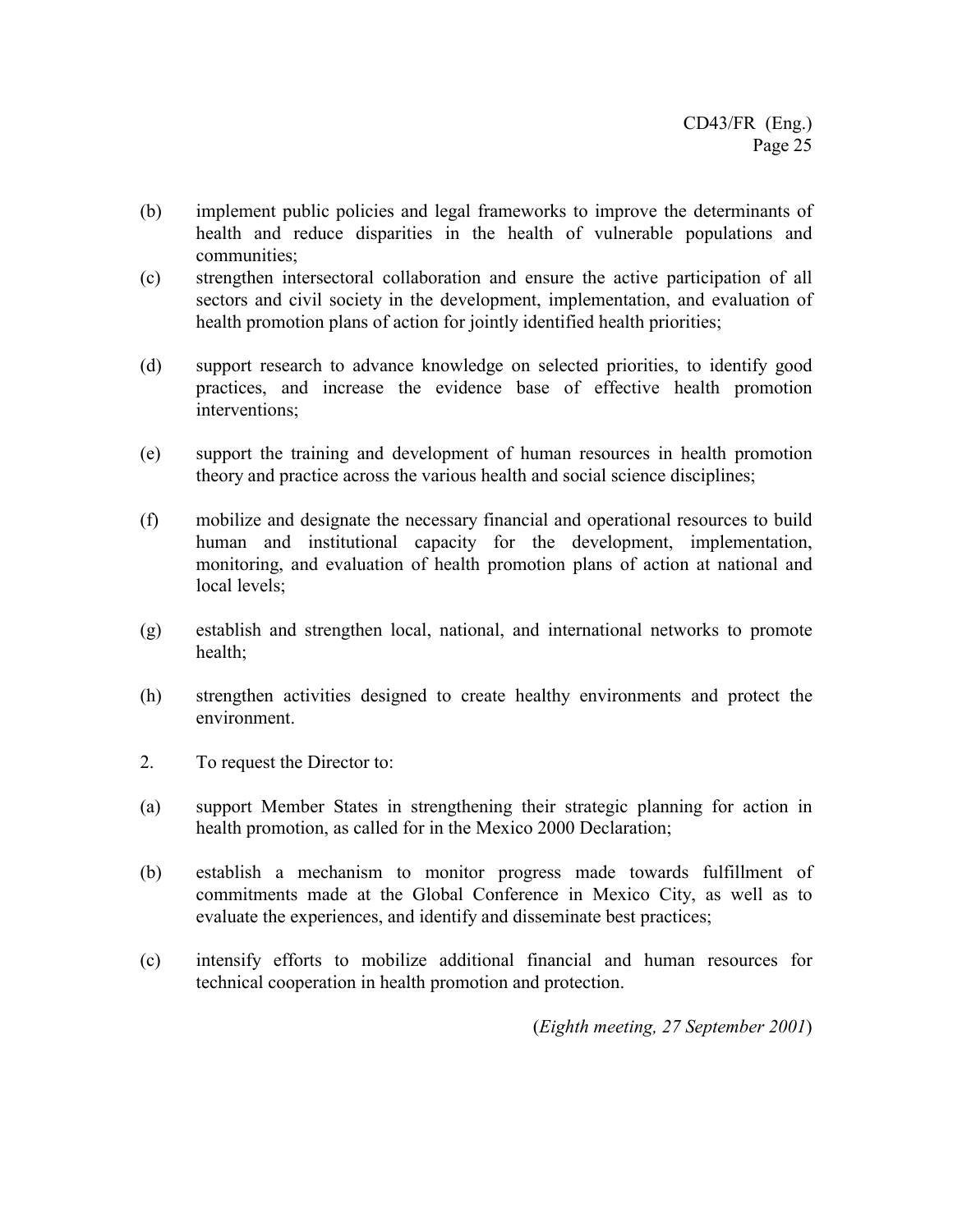### *CD43.R12: Framework Convention on Tobacco Control*

# *THE 43rd DIRECTING COUNCIL,*

Having considered the report on the Framework Convention on Tobacco Control (FCTC) (Document CD43/13);

Recognizing the massive burden of tobacco use and exposure to second-hand tobacco smoke on the health of the populations of the Americas and on their health care systems;

Cognizant that clear evidence now exists regarding cost-effective measures to reduce tobacco use and that measures to reduce tobacco use are likely to benefit the economies of most Member States; and

Recognizing that the FCTC provides a unique opportunity to mobilize and globally coordinate action to reduce tobacco use,

- 1. To urge Member States to:
- (a) actively participate in the development of the Framework Convention on Tobacco Control through participation in **(**FCTC**)** negotiating sessions and through strengthened domestic multisectoral coordination to develop cohesive national positions on the FCTC that are supported by efforts to develop and implement comprehensive plans;
- (b) develop national plans that, as part of a comprehensive approach, prevent initiation, noting the special vulnerability of children and adolescents, and promote cessation of tobacco use through the implementation and enforcement of cost-effective measures to reduce tobacco use, including setting tobacco taxes at levels that decrease consumption and progressive elimination of tobacco promotion, in accordance with national constitutions;
- (c) protect all nonsmokers, in particular children and pregnant women, from exposure to second-hand smoke through elimination of smoking in government facilities, health care facilities, and educational institutions as a priority, and through the creation of smoke-free environments in workplaces and public places as soon as possible, recognizing that smoke-free environments also promote cessation and prevent initiation of tobacco use;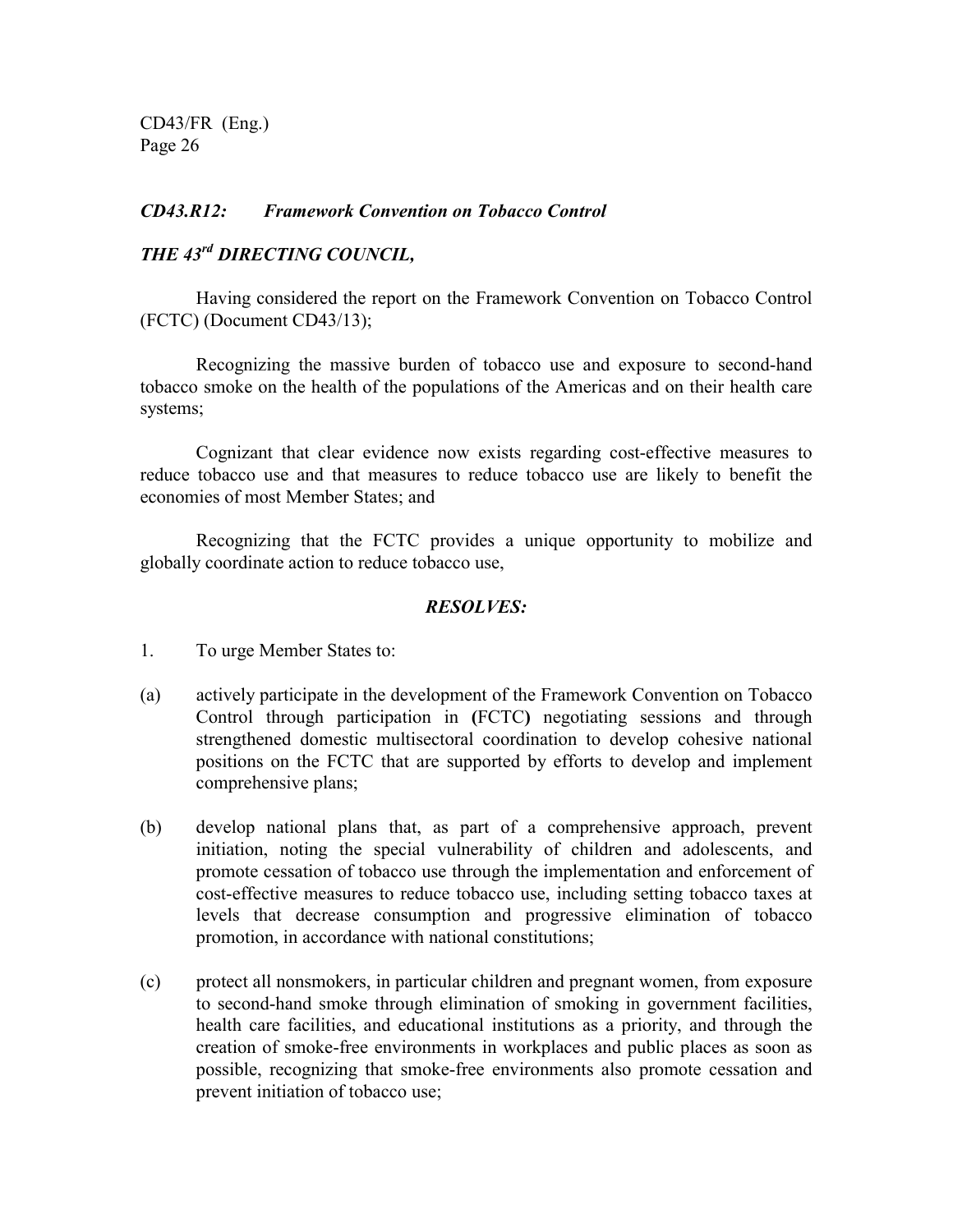- (d) implement surveillance systems to track tobacco-related mortality and progress toward reduction targets for tobacco use and second-hand smoke exposure, in recognition that tobacco control initiatives must be supported by ongoing monitoring and analysis of results to ensure that such efforts are effective and evidence based.
- 2. To request that the Director:
- (a) continue to facilitate the participation of Member States in the development of the FCTC:
- (b) stimulate technical cooperation, within available resources, to strengthen the capacity of Member States to implement strong, effective tobacco use reduction measures and surveillance systems to evaluate progress;
- (c) draft a framework for action under the name "Smoke-Free Americas" to protect nonsmokers from the deleterious effects of second-hand smoke;
- (d) support the implementation of surveillance systems for tobacco control and the dissemination of information on successful measures or experiences.

(*Eighth meeting, 27 September 2001*)

### *CD43.R13: International Health Regulations*

# *THE 43rd DIRECTING COUNCIL*,

Recalling resolutions WHA48.7 on the International Health Regulations and CD41.R14 on emerging and reemerging infectious diseases and antimicrobial resistance;

Having seen the progress report on the revision of the International Health Regulations (Document CD43/11) and recognizing the need to adjust the current version of the International Health Regulations so that it takes into account the increased volume of international travel and trade and current trends in the epidemiology of communicable diseases, including emerging disease threats;

Considering the need to protect public health and control disease and, at the same time, avoid unnecessary measures that could have unanticipated social or economic consequences; and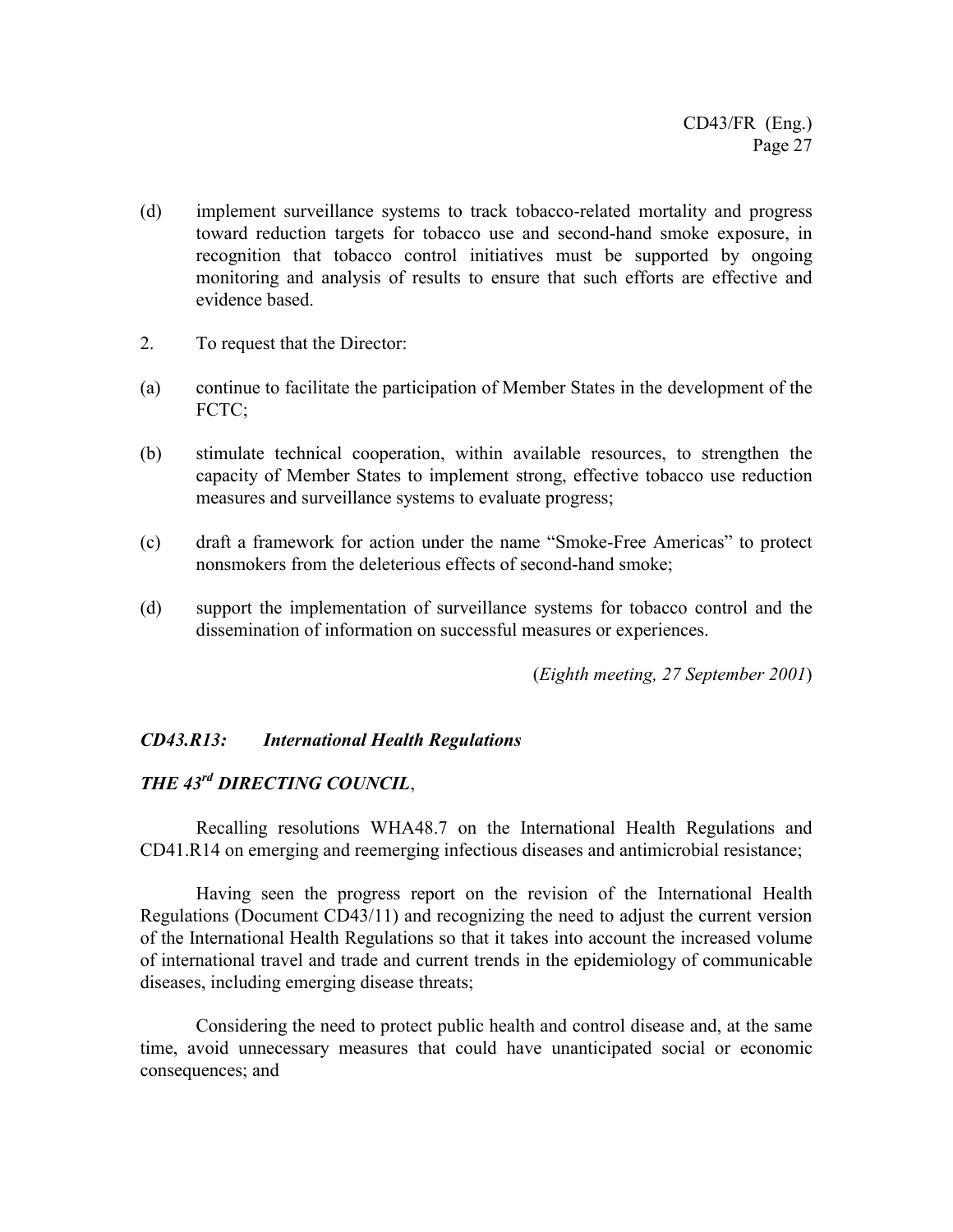Recognizing that the opportunity to intervene with prevention and control measures is limited by the speed with which goods, food, and people are mobilized, and by the emergence of pathogens resistant to the available antimicrobials,

#### *RESOLVES:*

- 1. To urge the Member States to:
- (a) participate actively in the process of revising the International Health Regulations, both nationally and in the regional integration systems' agenda;
- (b) review the criteria to define a public health event of potential international importance as proposed for the revised International Health Regulations.
- 2. To request that the Director:
- (a) provide technical cooperation to support countries in their efforts to test the implications of the proposed revision of the International Health Regulations;
- (b) promote the organization of subregional meetings among partners with expertise in the area of epidemic alert response, and the health risks associated with the international circulation of products of poor quality containing possible chemical, physical, and biological contaminants in order to facilitate the exchange of evidence gathered on the testing of specific components of the revised International Health Regulations.
- (c) organize the participation of the Region of the Americas in meetings convened by WHO to address matters related to the revision of the International Health Regulations.

(*Eighth meeting, 27 September 2001*)

### *CD43.R14: Salary of the Director of the Pan American Sanitary Bureau*

### *THE 43rd DIRECTING COUNCIL,*

Considering the revision made to the base/floor salary scale for the professional and higher-graded categories of staff, effective 1 March 2001;

Taking into account the decision by the Executive Committee at its 128<sup>th</sup> Session to adjust the salaries of the Deputy Director and Assistant Director (Resolution CE128.R4);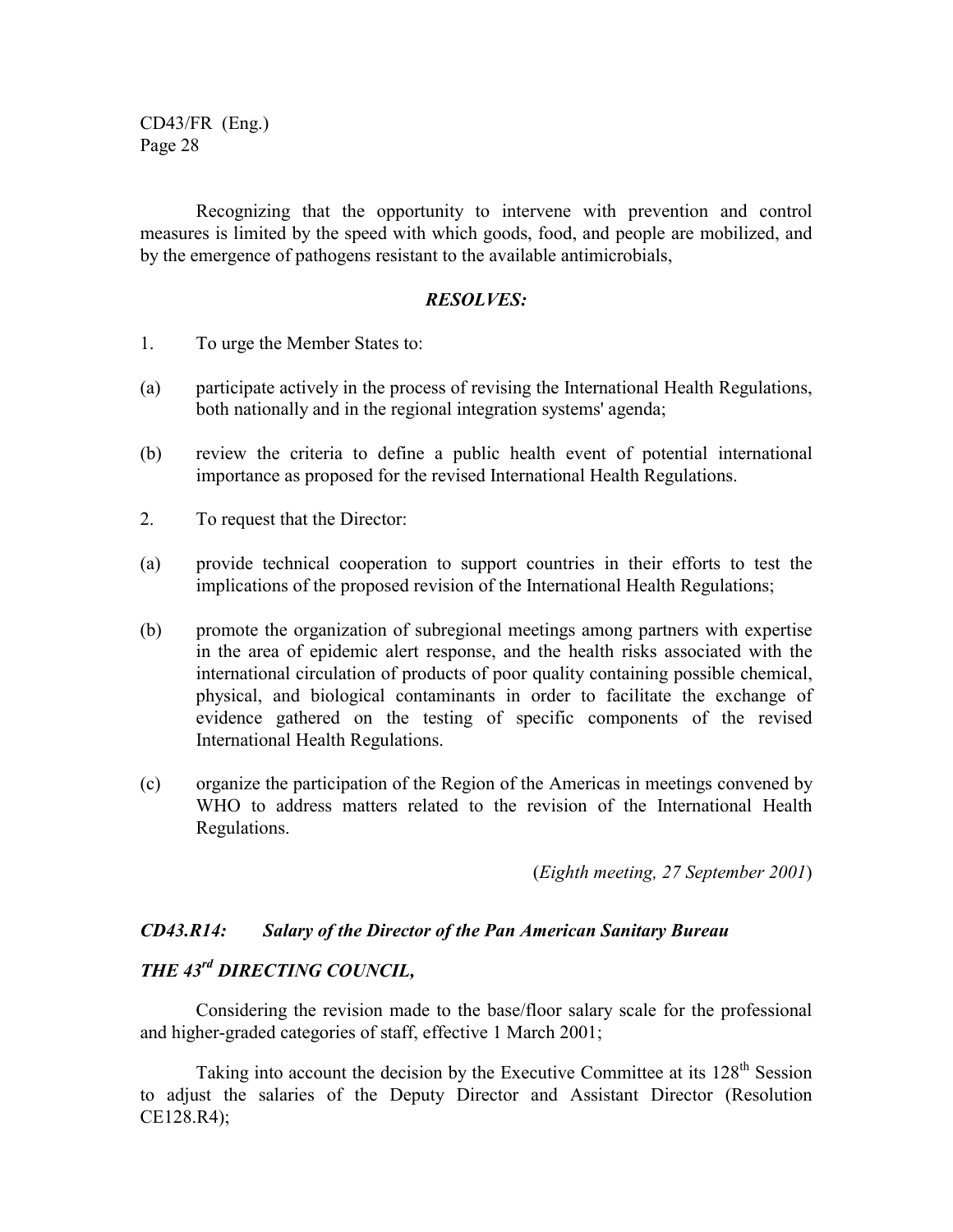Having noted the recommendation of the Executive Committee concerning the salary of the Director of the Pan American Sanitary Bureau (Resolution CE128.R4); and

Bearing in mind the provisions of Staff Rule 330.3,

#### *RESOLVES:*

To establish the annual net salary of the Director of the Pan American Sanitary Bureau at US\$ 113,762 (dependency rate) and \$102,379 (single rate), effective 1 March 2001.

(*Eighth meeting, 27 September 2001*)

### *CD43.R15: Health, Drinking Water, and Sanitation in Sustainable Human Development*

# *THE 43rd DIRECTING COUNCIL,*

Having considered document CD43/10 on health, drinking water, and sanitation in sustainable human development;

Recognizing the need for ministries of health to strengthen their capacities and competencies to take action that will help to overcome limitations and inequities in access to drinking water and sanitation services, within the framework of sectoral reform and the current trends in the delivery of drinking water and sanitation services and integrated management of water resources;

Taking into account that the technical cooperation activities of the Pan American Health Organization in drinking water and sanitation are guided by the principles of health and environment in sustainable human development and that the establishment of partnerships, strategies, and priorities benefits from timely and relevant information on coverage, quality, and equity in the delivery of these services;

Responding to the call made in Montreal in March 2001 by the environment ministers of the Americas and by the Government of Canada, and endorsed within the Plan of Action of the Summit of the Americas held in Quebec City in April 2001, urging PAHO and the United Nations Environmental Program (UNEP) to support the convening of a regional meeting between ministers of health and ministers of the environment;

Recognizing the importance of developing a knowledge base on the linkages between human health and environmental degradation, establishing priorities for moving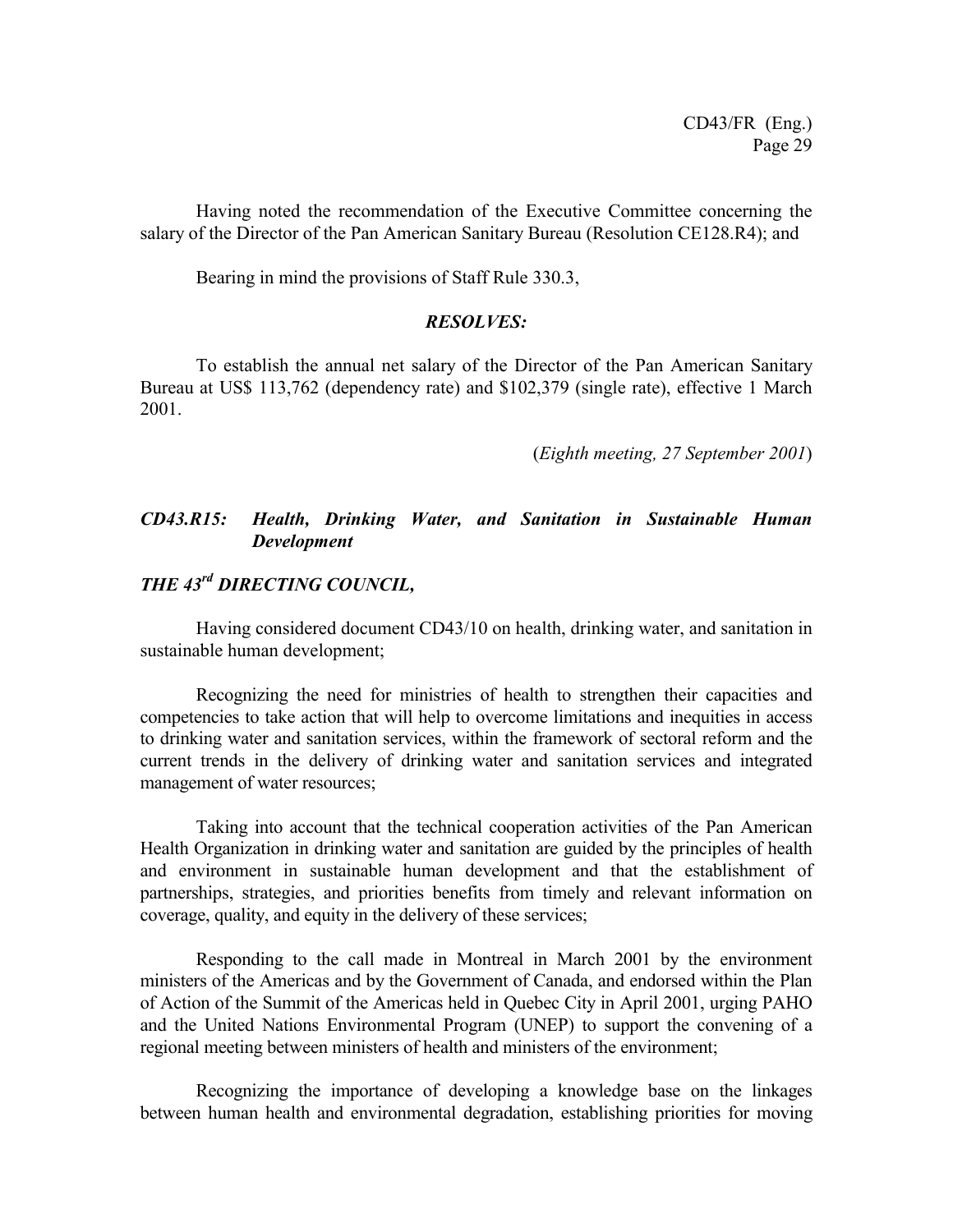the health and environment agenda of the Americas forward, developing an appropriate follow-up mechanism for ministers to keep track of progress and contributing to and influencing the World Summit on Sustainable Development programmed for 2002 (Rio+10); and

Considering the recommendation of the 128th Session of the Executive Committee,

- 1. To urge the Member States to:
- (a) strengthen the capacities with the ministries of health and their activities in environmental health, to fulfill their responsibilities, including drinking water quality surveillance and contributing to improve the quality of drinking water and sanitation services;
- (b) promote and collaborate with other ministries or institutions in reforms aimed to improve coverage, quality, equity, and sustainability of drinking water and sanitation services, particularly in rural areas, small towns, and urban poor settlements;
- (c) recognize the work of the countries and the technical cooperation of PAHO/WHO in *Evaluation 2000* on drinking water and sanitation in the Region and the study of inequalities in household spending and use of water supply services in 11 Latin American and Caribbean countries;
- (d) participate actively in regional processes or activities preparatory to Rio+10 or in other activities within its framework, ensuring that health is well represented and identifying and promoting partnerships and priority activities that will facilitate progress in implementing the environmental health agenda, both in the Region and globally;
- (e) participate in a joint meeting between health and environment ministers of the Americas in 2002 as part of a process to strengthen their capacity to effectively manage health and environment issues;
- (f) promote actions and establish regulations to enable drinking water and sanitation services to contribute to environmental protection and conservation in the Americas.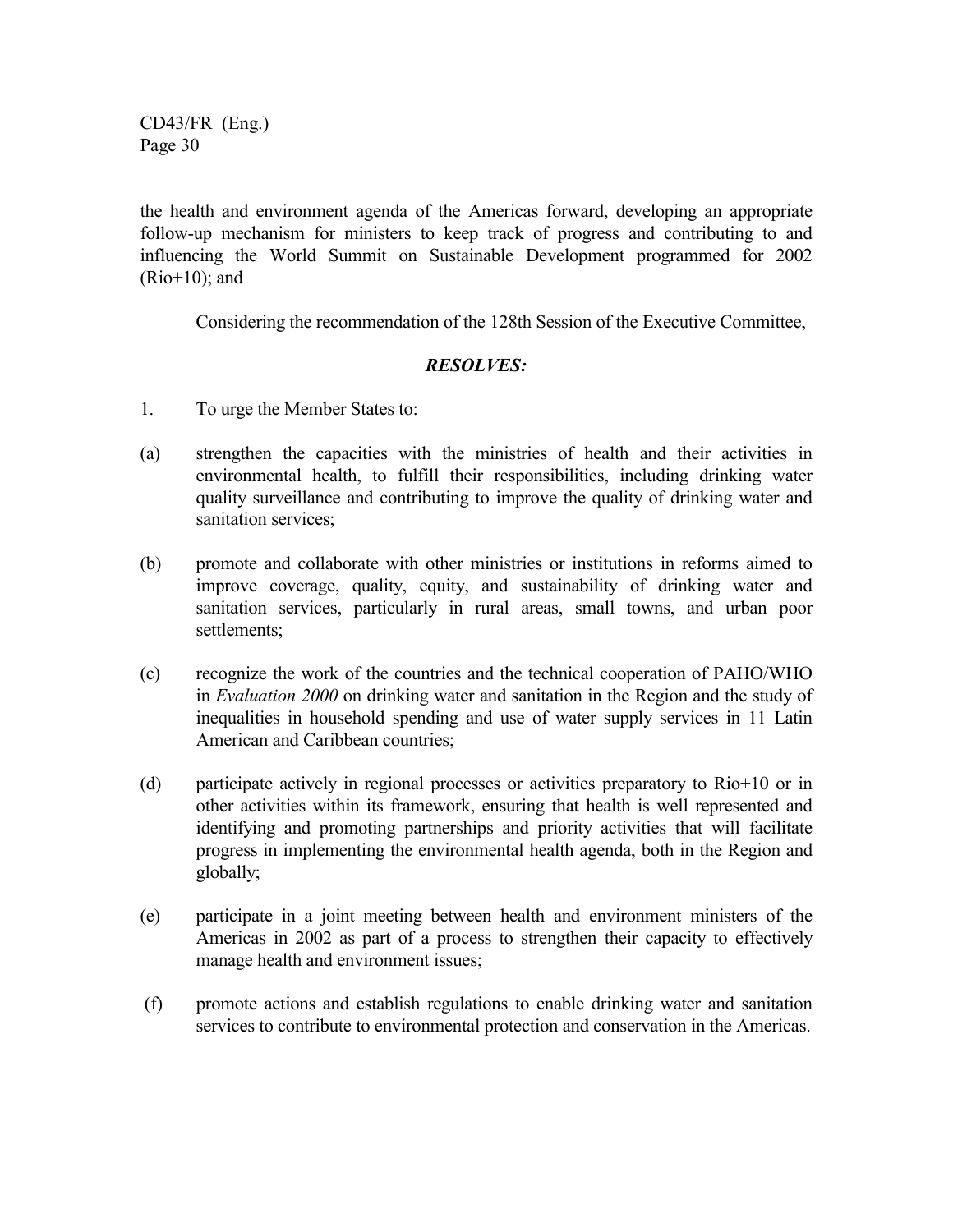- 2. To request the Director to:
- (a) continue technical cooperation with the countries to strengthen capacities in the ministries of health, assisting in their work with other sectors and collaborating with other national and international institutions and the development banks that are part of the Shared Agenda to reduce the health risks associated with limitations in coverage, quality, and equity in access to drinking water and sanitation services;
- (b) collaborate with the Member States in disseminating lessons learned from those countries involved in using methodologies for analyzing sustainability and health impact of investment projects in water supply and sanitation;
- (c) continue to collaborate with the countries in regional processes or activities in connection with Rio+10 to promote and enrich partnerships that contribute to sustainable human development based on the health of populations;
- (d) work with the UNEP and Canada to convene a meeting of health and environment ministers of the Americas in early 2002.

(*Eighth meeting, 27 September 2001*)

### *CD43.R16: Acquired Immunodeficiency Syndrome (AIDS) in the Americas*

# *THE 43rd DIRECTING COUNCIL,*

Having analyzed and discussed the report on acquired immunodeficiency syndrome (AIDS) in the Americas (Document CD43/6);

Considering the trends in the HIV/AIDS/STI epidemic in the Americas and their present and future impact on young people, women, and children;

Aware of the need to apply and extend the coverage of effective, affordable methods and technologies to the most vulnerable populations by strengthening health systems and services;

Recognizing the need for a commitment by governments and society to respond effectively and with solidarity to needs for the prevention and treatment of HIV infection, AIDS, and sexually transmitted infections in the Member States of the Region;

Taking into account the Plan of Action, Annex A, #14, Health, of the III Summit of the Americas (Quebec, Canada, 20-22 April 2001), Resolution WHA54.10 of the World Health Assembly, and the Declaration of Commitment on HIV/AIDS of the 26th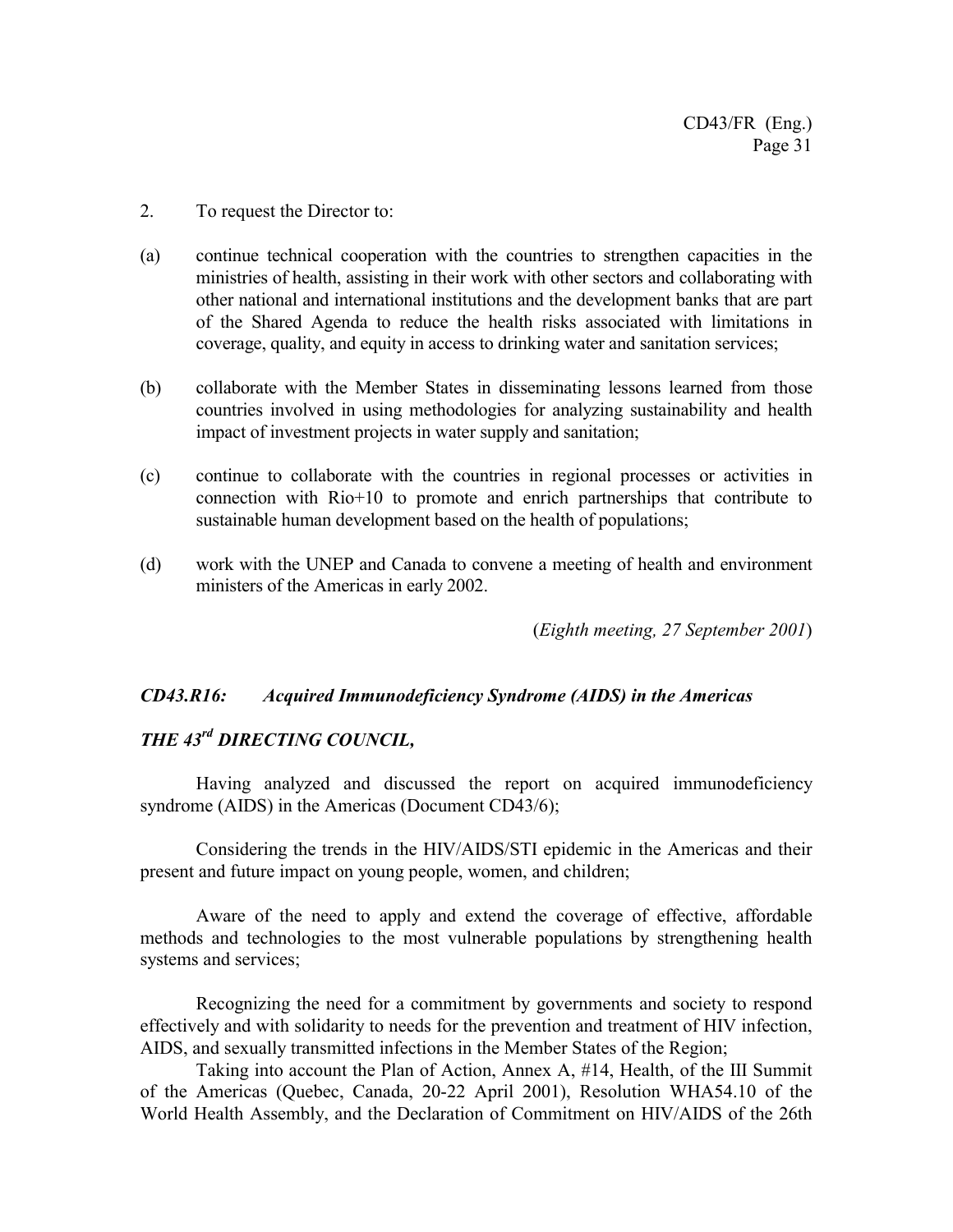Special Session of the United Nations General Assembly (New York, the United States, 25-27 June 2001); and

Taking note of the UN Human Rights Commission Resolution E/CN.4/RES/2001/33 on Access to Medications in the Context of Pandemics Such as HIV/AIDS,

- 1. To urge the Member States to:
- (a) actively contribute to the time-bound goals set at the June 2001 special session of the United Nations General Assembly in its Declaration of Commitment on HIV/AIDS;
- (b) accord HIV/AIDS/STI the highest-level of priority among health and development issues and to allocate the necessary and essential resources for their prevention and control, including financial and human resources to curb and reverse the spread of HIV/AIDS/STI;
- (c) focus greater efforts on preventing the sexual transmission of HIV and other sexually transmitted infections through education; mass communication; social marketing; the promotion of abstinence, fidelity, and increased access to condoms; voluntary counseling and testing; and the promotion of sexual and reproductive health, targeting young adults and adolescents, as well as vulnerable populations;
- (d) ensure the provision of a safe blood supply, the prevention of mother-to-child transmission, and the establishment of high-quality surveillance in order to control the epidemic;
- (e) heighten their national response, promoting greater intersectoral involvement that includes the private sector and broadening the coverage and scope of the prevention and care services for the communities most affected by and vulnerable to the epidemic;
- (f) continue to fight the stigma and discrimination associated with HIV/AIDS by strengthening the necessary legislative measures, and raising awareness among the population;
- (g) join and support subregional initiatives such as the Pan Caribbean Plan for the Prevention and Treatment of HIV/AIDS/STI, horizontal cooperation processes,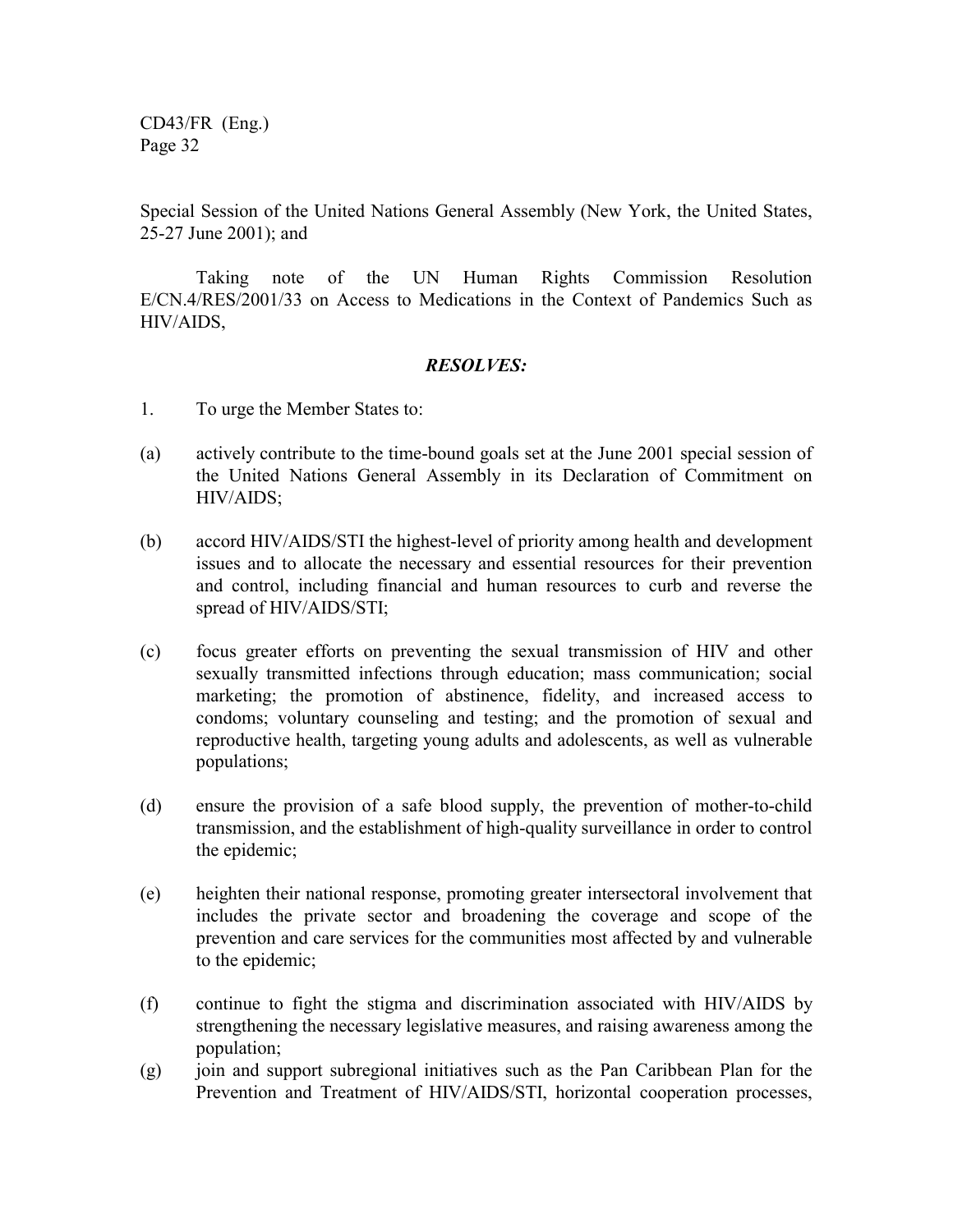and the development of networks for cooperation and the exchange of technology among countries;

- (h) enhance prevention efforts directed toward particularly affected and vulnerable groups and include the active participation of these populations and communitybased organizations in a peer education approach;
- (i) support the development of the Global Health Fund, particularly encouraging the active participation of developing countries and urging financial and other contributions from governments, public and private sectors, and all civil society to help reach the UNGASS goal of US\$ 7 to 10 billion as the annual expenditure on the epidemic in low- and middle-income countries and those experiencing, or at risk of experiencing, rapid expansion of HIV/AIDS;
- (j) promote the participation of all civil society actors, including people living with HIV/AIDS, as essential partners in addressing the epidemic;
- (k) in partnership with civil society and the business sector, strengthen health care systems and address factors affecting the provision of HIV-related drugs, including anti-retroviral drugs, *inter alia*, affordability and pricing, including differential pricing, and technical and health care system capacity;
- (l) consider using the existing flexibility available within international trade agreements in order to promote access to medicines to treat HIV/AIDS;
- (m) strengthen the national commitment of each of the Member States to implement prevention programs;
- (n) support education intervention initiatives which may include harm-reduction efforts, with the goal of diminishing infection rates among injecting drug users.
- 2. To request the Director to:
- (a) continue to facilitate the interagency, interinstitutional, and intersectoral response promoted by UNAIDS to support the design, execution, and evaluation of national and regional strategic plans and programs for the prevention and care of HIV/AIDS/STI;
- (b) promote increased capacity to offer comprehensive care to people with HIV/AIDS in the Americas, including greater access to drugs, both anti-retrovirals and drugs against opportunistic infections**,** and clinical laboratory supplies in order to improve the diagnosis of STI/HIV and the monitoring of treatment of these and related conditions;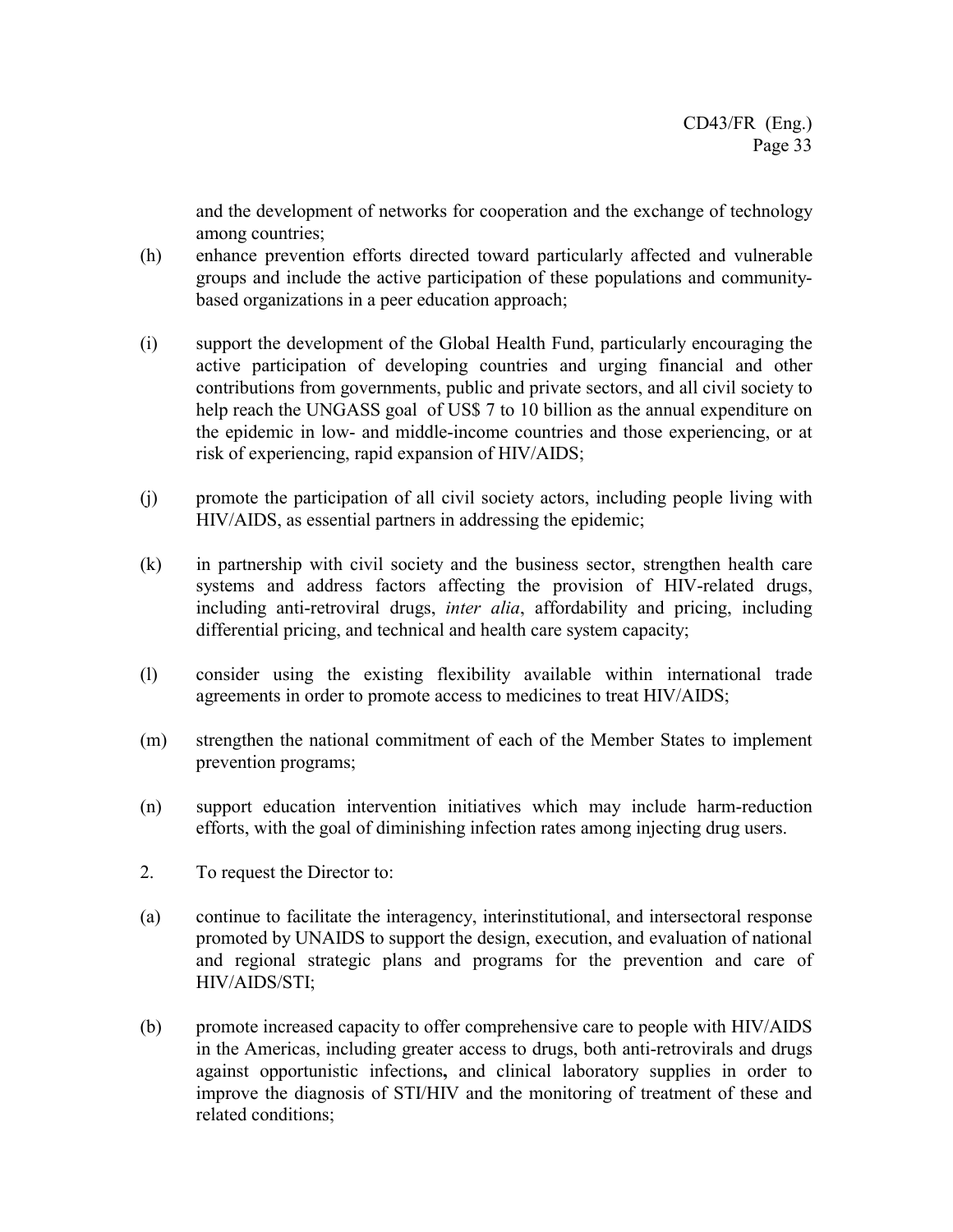- (c) build on PAHO's experience and that of its partners in addressing gender issues, including the vulnerability of women and the role of men, as an integral part of HIV prevention and care activities;
- (d) provide technical support to Member States to strengthen health care systems and address factors affecting the provision of HIV-related drugs, including antiretroviral drugs;
- (e) promote the sharing of information on prices of anti-retroviral drugs, provided to the Anti-retroviral Drugs Data Bank by Member States on a voluntary basis, in collaboration with the Group of Horizontal Technical Cooperation;
- (f) explore the use of PAHO's Fund for Strategic Public Health Supplies in order to negotiate and acquire anti-retroviral drugs and condoms at the lowest possible price;
- (g) support policies to encourage voluntary technology exchanges to promote innovation and the local manufacture of anti-retroviral medicines where practicable, consistent with international laws and agreements acceded to;
- (h) incorporate a perspective on gender, sexuality, and social inclusion in HIV/AIDSrelated activities and documents, including resolutions, of the Organization.

*(Eighth meeting, 27 September 2001)*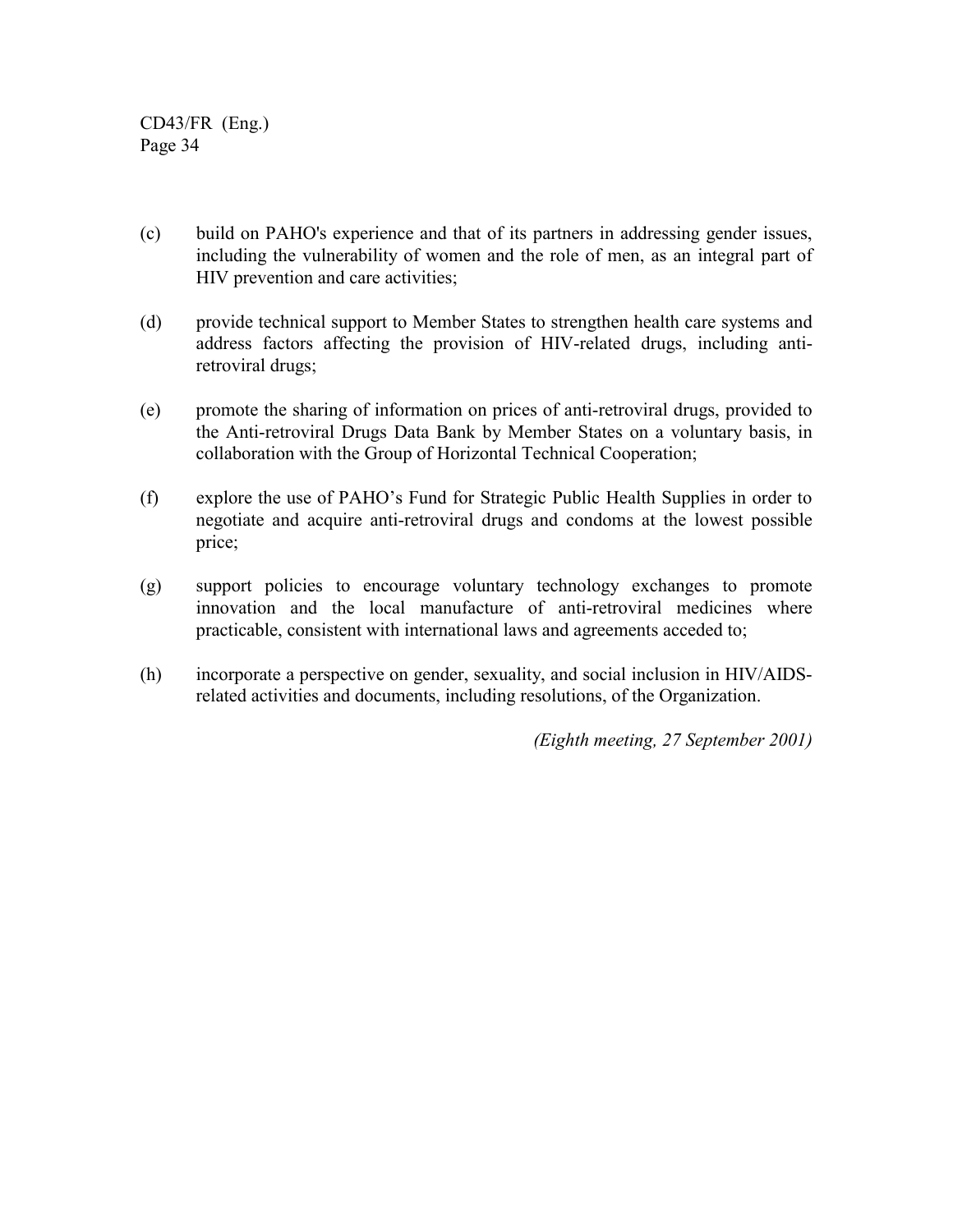#### *Decisions*

#### *CD43(D1): Committee on Credentials*

Three delegates, from Brazil, Nicaragua and Saint Vincent and the Grenadines, respectively, were appointed members of the Committee on Credentials.

*(First meeting, 24 September 2001)*

### *CD43(D2): Officers*

Colombia (Dr. Sara Ordoñez Noriega) was elected to the Presidency, Costa Rica (Dr. Rogelio Pardo Evans) and Haiti (Dr. Henri-Claude Voltaire) to the Vice Presidencies, and the United States of America (Ms. Mary Lou Valdez) to the office of Rapporteur.

*(First meeting, 24 September 2001)*

### *CD43(D3): Working Party to Study the Application of Article 6.B of the PAHO Constitution*

Three delegates, from Bahamas, Canada and Chile, were elected members of the Working Party.

*(First meeting, 24 September 2001)*

#### *CD43(D4): General Committee*

Three delegates, from Cuba, the Dominican Republic, and Mexico, respectively, were elected members of the General Committee.

*(First meeting, 24 September 2001)*

#### *CD43(D5): Agenda*

The agenda was adopted without change.

*(First meeting, 24 September 2001)*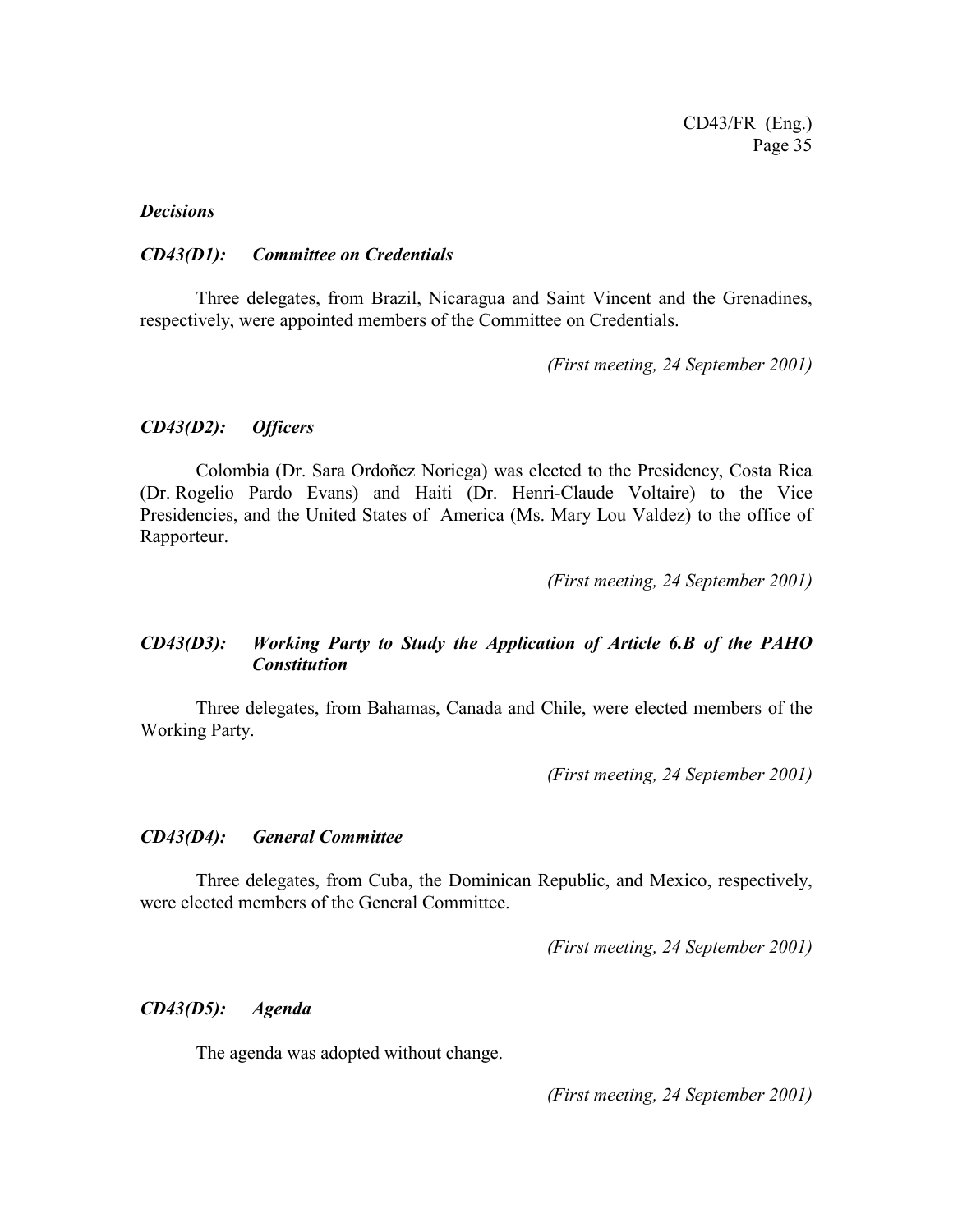### *CD43(D6): Annual Report, 2000, of the Director of the Pan American Sanitary Bureau*

The Directing Council took note of the Annual Report, 2000, of the Director of the Pan American Sanitary Bureau.

*(Second meeting, 24 September 2001)*

#### *CD43(D7): Annual Report of the President of the Executive Committee*

The Directing Council took note of the report of the President of the Executive Committee on the activities of the Committee and its subcommittees in the period between September 2000 and September 2001.

*(Second meeting, 24 September 2001)*

### *CD43(D8): International Coordination Council of the Pan American Institute for Food Protection and Zoonoses (INPPAZ)*

Guatemala was selected to designate a representative to the International Coordination Council of the Pan American Institute for Food Protection and Zoonoses (INPPAZ) for a three-year term beginning 1 January 2002.

*(Third meeting, 25 September 2001)*

### *CD43(D9): Joint Coordinating Board of the UNDP/World Bank/WHO Special Program for Research and Training in Tropical Diseases (TDR)*

Cuba was selected to designate a representative to the Joint Coordinating Board of the UNDP/World Bank/WHO Special Program for Research and Training in Tropical Diseases (TDR) for a three-year term beginning 1 January 2002.

*(Sixth meeting, 26 September 2001)*

### *CD(D10): Interim Financial Report of the Director for 2000*

The Directing Council took note of the Interim Financial Report of the Director for 2000.

*(Eighth meeting, 27 September 2001)*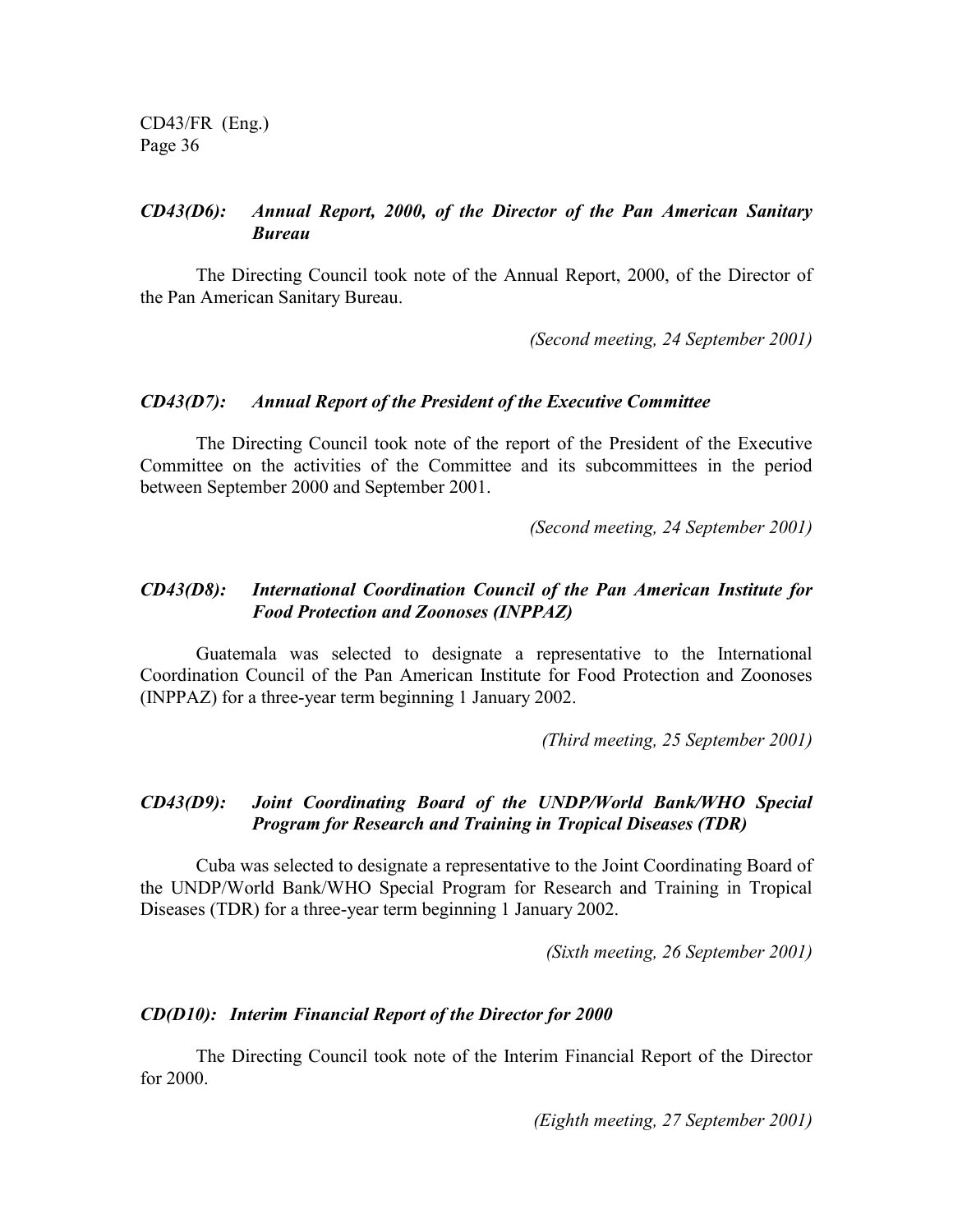CD43/FR (Eng.) Page 37

IN WITNESS WHEREOF, the President of the 43rd Directing Council, Delegate of Colombia, and the Secretary ex officio, Director of the Pan American Sanitary Bureau, sign the present Final Report in the English and Spanish languages, the two texts being equally authentic.

DONE in Washington D.C., United States of America, this first day of October in the year two thousand and one. The Secretary shall deposit the original texts in the archives of the Pan American Sanitary Bureau and shall send copies thereof to the Member States of the Organization.

> Sara Ordoñez Noriega President of the 43<sup>rd</sup> Directing Council Delegate of Colombia

 $\mathcal{L}_\text{max}$ 

George A. O. Alleyne Secretary ex officio of the  $43<sup>rd</sup>$  Directing Council Director of the Pan American Sanitary Bureau

 $\mathcal{L}_\text{max}$  and  $\mathcal{L}_\text{max}$  and  $\mathcal{L}_\text{max}$  and  $\mathcal{L}_\text{max}$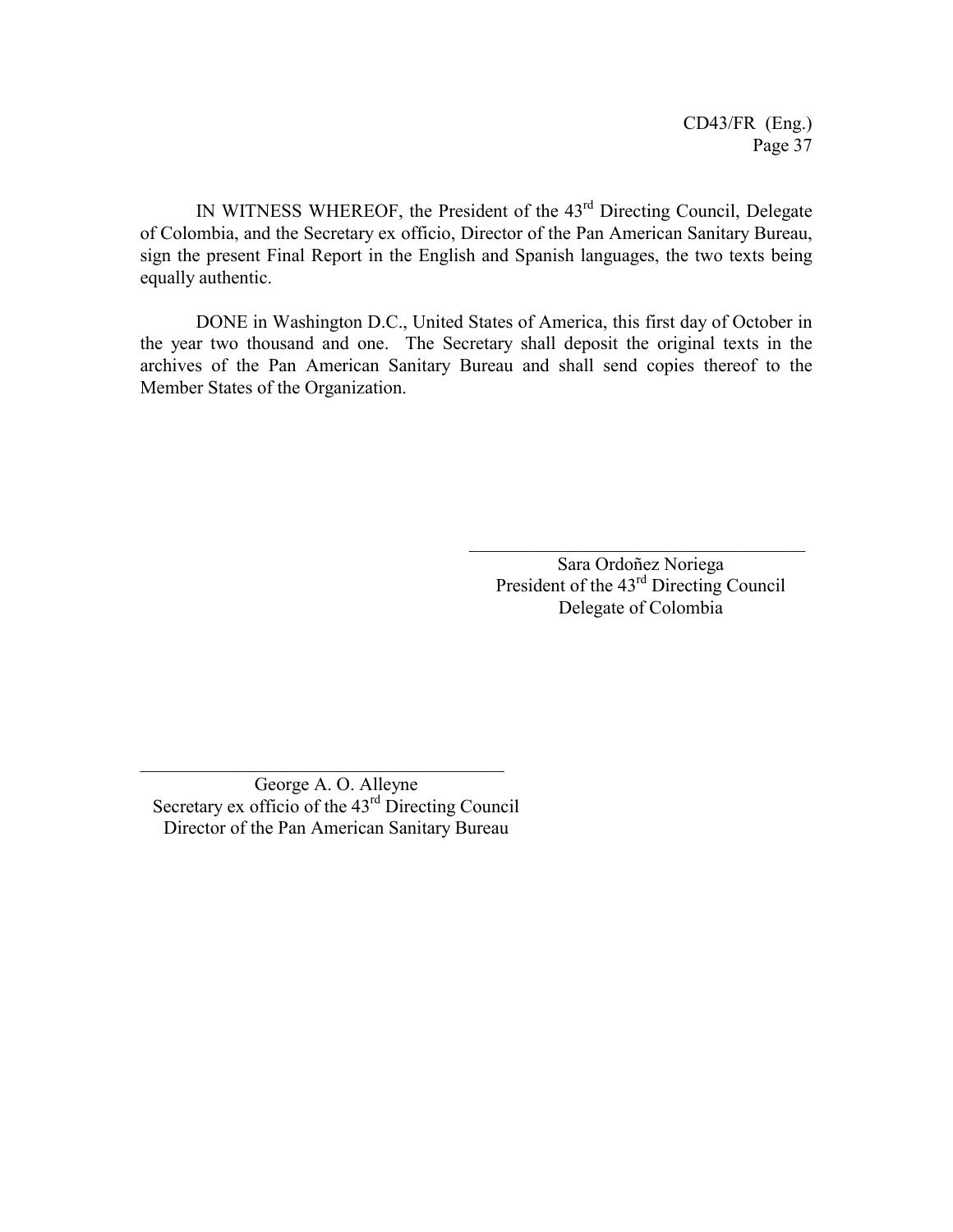CD43/FR (Eng.) Annex A

### **AGENDA**

### **1. OPENING OF THE SESSION**

### **2. PROCEDURAL MATTERS**

- 2.1 Appointment of the Committee on Credentials
- 2.2 Election of the President, Two Vice Presidents, and the Rapporteur
- 2.3 Establishment of a Working Party to Study the Application of Article 6.B of the PAHO Constitution
- 2.4 Establishment of the General Committee
- 2.5 Adoption of the Agenda

# **3. CONSTITUTIONAL MATTERS**

- 3.1 Annual Report of the President of the Executive Committee
- 3.2 Annual Report of the Director of the Pan American Sanitary Bureau, 1999
- 3.3 Election of Three Member States to the Executive Committee on the Expiration of the Periods of Office of Cuba, Nicaragua, and the United States of America
- 3.4 Process for the Election of the Director of the Pan American Sanitary Bureau (Proposed by the Government of Mexico)

# **4. PROGRAM POLICY MATTERS**

- 4.1 Proposed Program Budget of the Pan American Health Organization for the Financial Period 2002-2003
- 4.2 Acquired Immunodeficiency Syndrome (AIDS) in the Americas
- 4.3 Vaccines and Immunization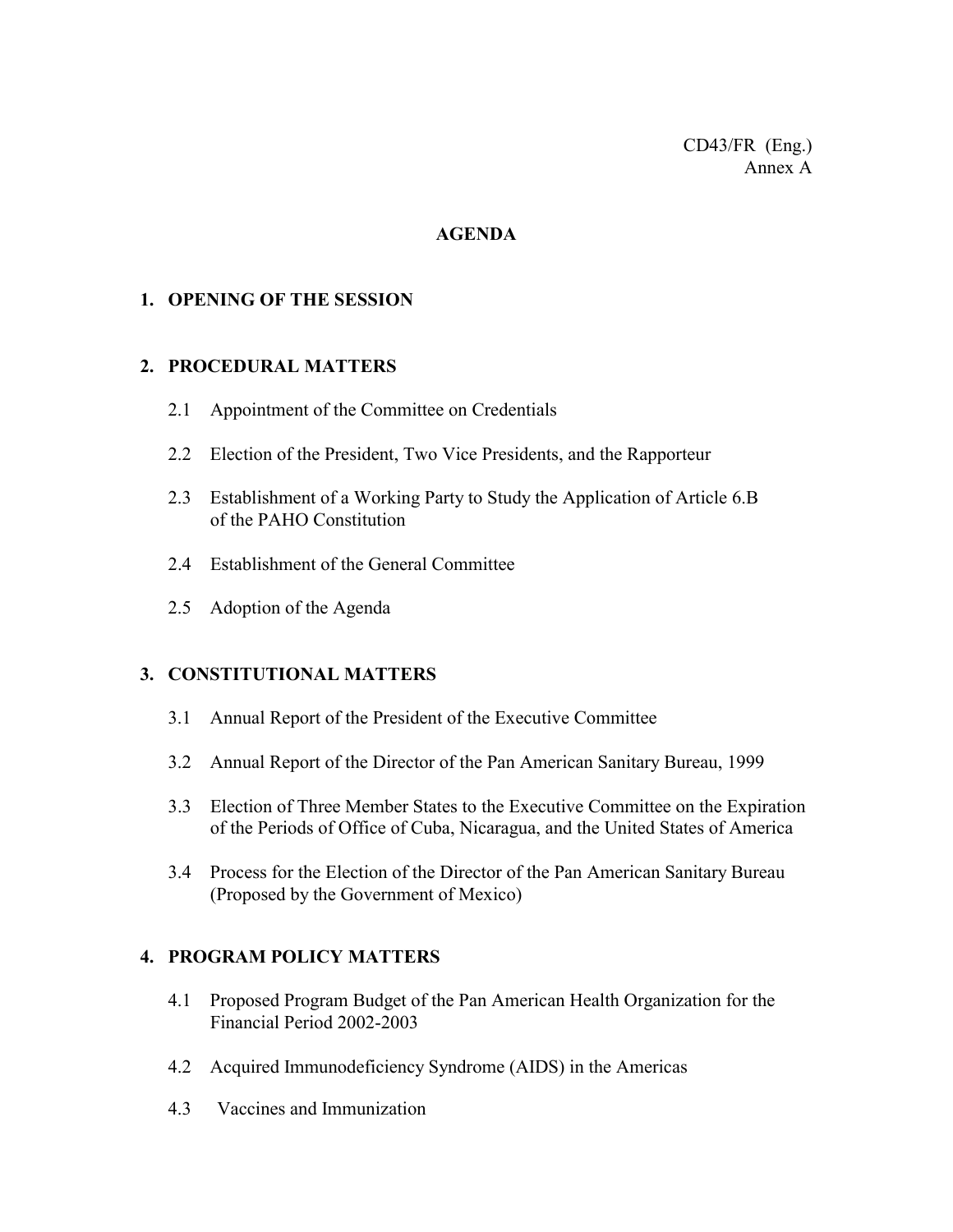#### **4. PROGRAM POLICY MATTERS** (*cont*.)

- 4.4 Report on the XII Inter-American Meeting, at the Ministerial Level, on Health and Agriculture
- 4.5 Development and Strengthening of Human Resources Management in the Health Sector
- 4.6 Health, Drinking Water, and Sanitation in Sustainable Human Development
- 4.7 International Health Regulations
- 4.8 Dengue Prevention and Control
- 4.9 Framework Convention on Tobacco Control
- 4.10 Health Promotion
- 4.11 Mental Health
- 4.12 Report on the Third Summit of the Americas
- 4.13 Strategic Plan for the Pan American Health Organization for the Period 2003-2007
- 4.14 Health Systems Performance Assessment
- 4.15 Preparations for the Centennial of the Pan American Health Organization
- 4.16 Report of the Advisory Committee on Health Research
- 4.17 WHO Proposal for Revising the WHO Model List of Essential Drugs: Discussion of the Process for Involving Member States (Proposed by the Government of the United States of America)

### **5. ADMINISTRATIVE AND FINANCIAL MATTERS**

- 5.1 Report on the Collection of Quota Contributions
- 5.2 Interim Financial Report of the Director for 2000
- 5.3 Salary of the Director of the Pan American Sanitary Bureau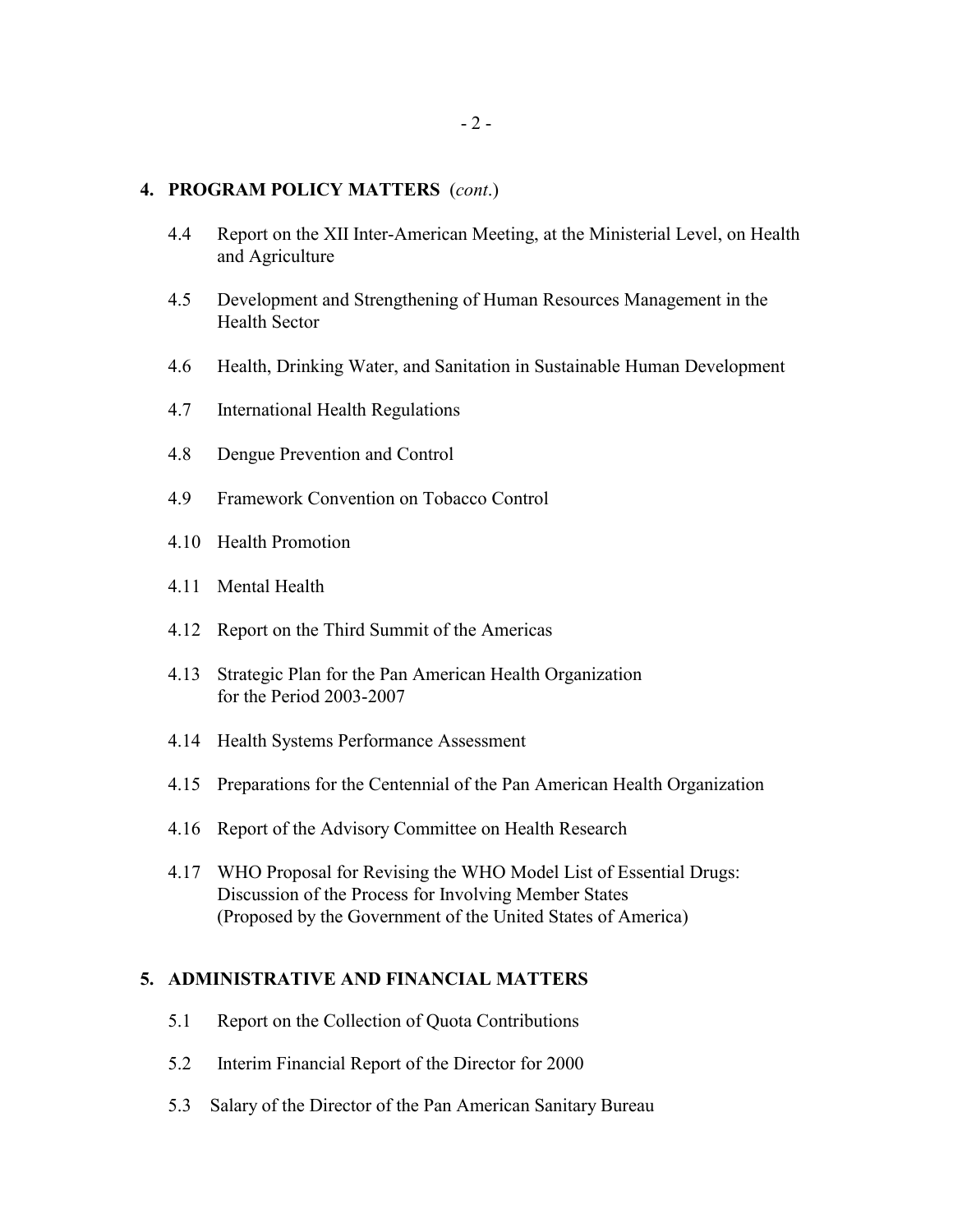### **6. COMMITTEE MATTERS**

- 6.1 Selection of One Member State from the Region of the Americas Entitled to Designate a Person to Serve on the Joint Coordinating Board of the UNDP/World Bank/WHO Special Program for Research and Training in Tropical Diseases (TDR), on the Expiration of the CD43/23 and Period of Office of Bolivia
- 6.2 Selection of One Member State Entitled to Designate a Representative to the International Coordination Council of the Pan American Institute for Food Protection and Zoonoses (INPPAZ), on the Expiration of the Period of Office of Panama

### **7. AWARDS**

- 7.1 PAHO Award for Administration, 2001
- 7.2 Abraham Horwitz Award for Inter-American Health, 2001

### **8. GENERAL INFORMATION MATTERS**

8.1 Resolutions and other Actions of the Fifty-fourth World Health Assembly of Interest to the Regional Committee

### **9. OTHER MATTERS**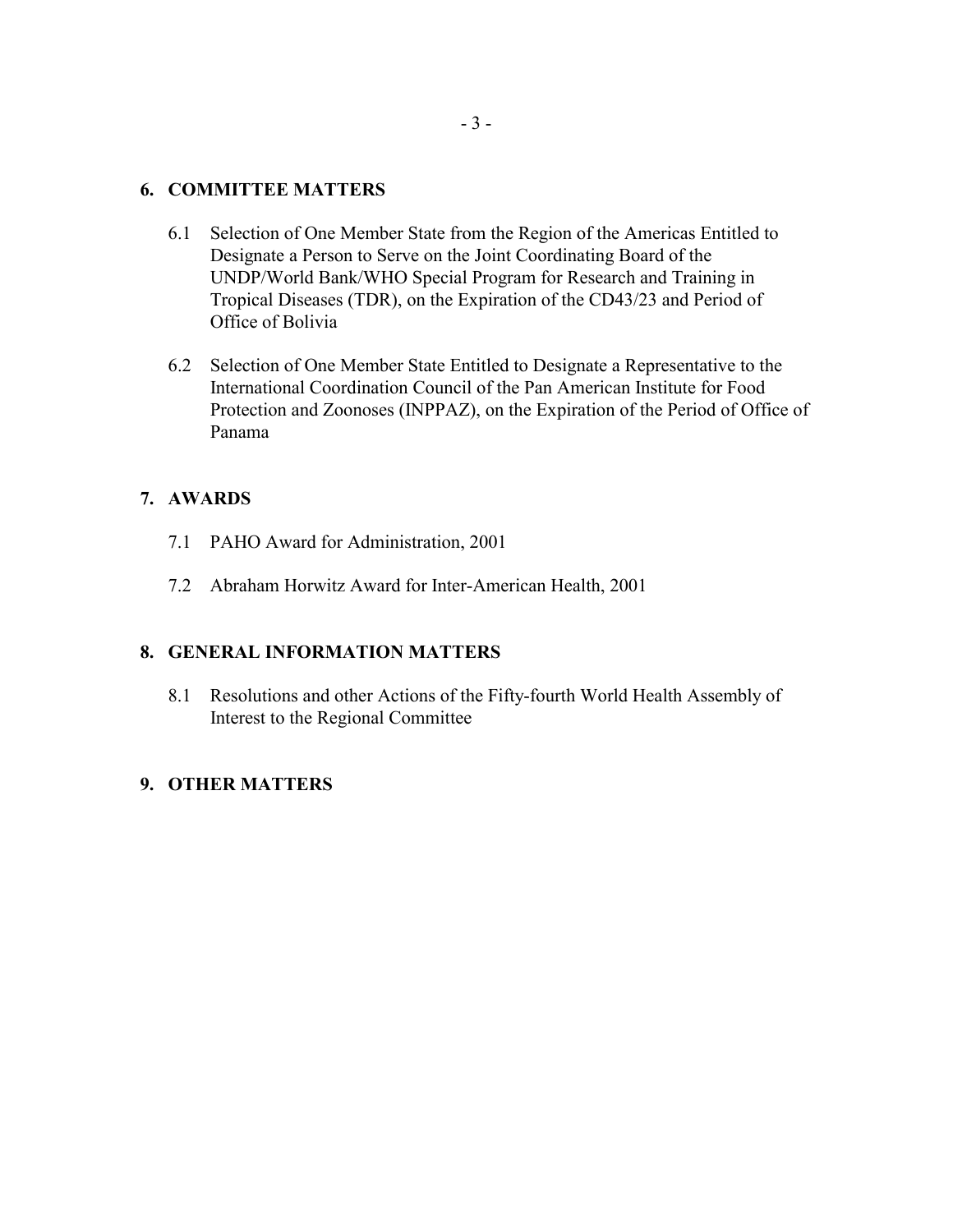# CD43/FR (Eng.) Annex B

# **LIST OF DOCUMENTS**

# **Official Documents**

| <i>Off. Doc.</i> 296 | Proposed Program Budget of the Pan American Health<br>Organization for the Financial Period 2002-2003 |
|----------------------|-------------------------------------------------------------------------------------------------------|
| <i>Off. Doc.</i> 301 | Interim Financial Report of the Director for 2000                                                     |
| <i>Off. Doc.</i> 302 | Annual Report of the Director of the Pan American<br>Sanitary Bureau                                  |

# **Working Documents**

| CD43/1, Rev. 3 | Agenda                                                                                                                                                           |
|----------------|------------------------------------------------------------------------------------------------------------------------------------------------------------------|
| CD43/2, Rev. 2 | List of Participants                                                                                                                                             |
| CD43/3         | Annual Report of the President of the Executive Committee                                                                                                        |
| CD43/4         | Election of Three Member States to the Executive<br>Committee on the Expiration of the Periods of Office of<br>Cuba, Nicaragua, and the United States of America |
| CD43/5         | WHO Proposal for Revising the WHO Model List of<br>Essential Drugs: Discussion of the Process for Involving<br><b>Member States</b>                              |
| CD43/6         | Acquired Immunodeficiency Syndrome (AIDS)<br>in the Americas                                                                                                     |
| CD43/7         | Vaccines and Immunization                                                                                                                                        |
| CD43/8         | Report on the XII Inter-American Meeting, at the<br>Ministerial Level, on Health and Agriculture                                                                 |
| CD43/9         | Development and Strengthening of Human Resources<br>Management in the Health Sector                                                                              |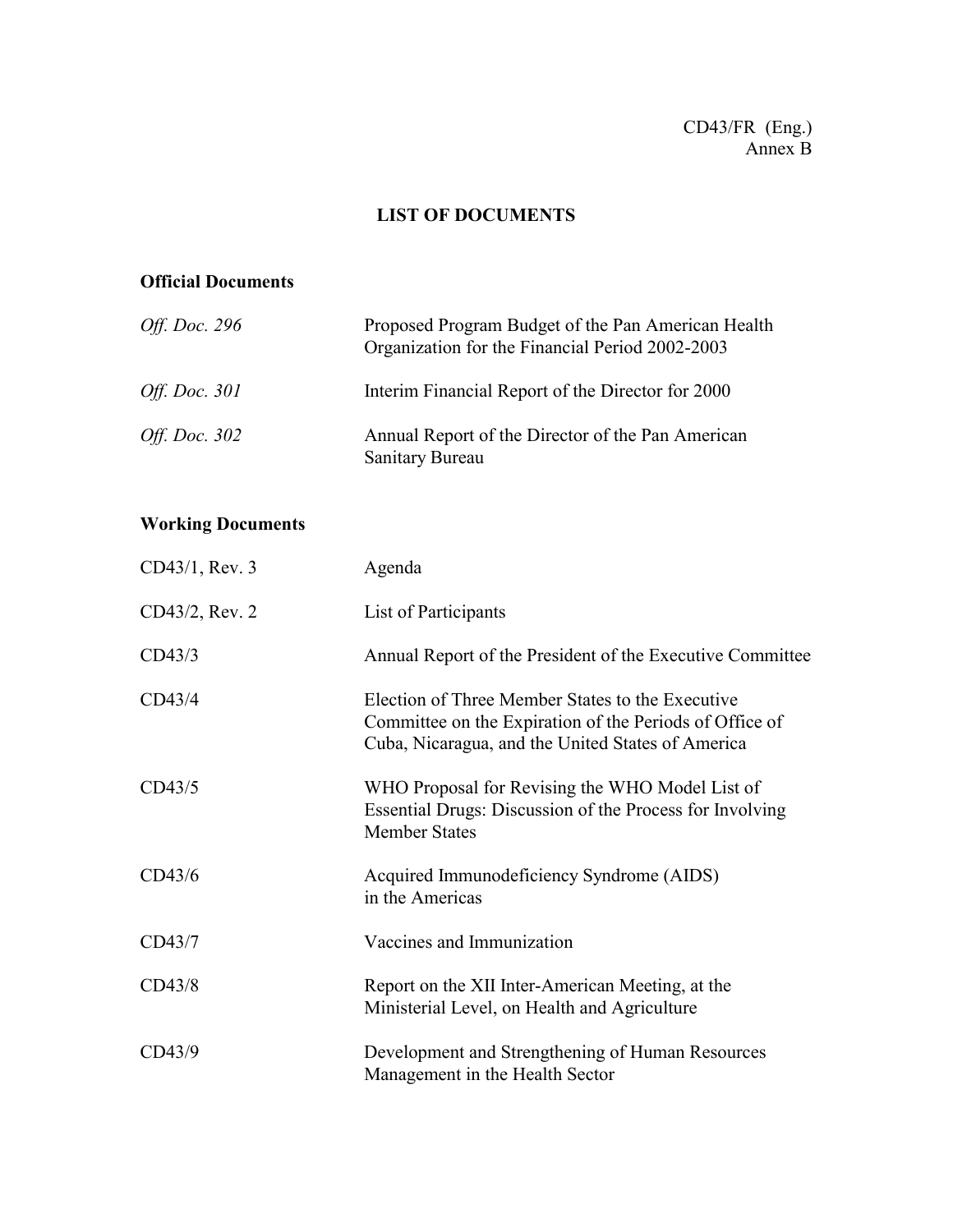# **Working Documents (***cont***.)**

| CD43/10                        | Health, Drinking Water, and Sanitation in Sustainable<br>Human Development                                                                                                                                                                                                                                 |
|--------------------------------|------------------------------------------------------------------------------------------------------------------------------------------------------------------------------------------------------------------------------------------------------------------------------------------------------------|
| CD43/11                        | <b>International Health Regulations</b>                                                                                                                                                                                                                                                                    |
| CD43/12                        | Dengue Prevention and Control                                                                                                                                                                                                                                                                              |
| CD43/13                        | Framework Convention on Tobacco Control                                                                                                                                                                                                                                                                    |
| CD43/14                        | <b>Health Promotion</b>                                                                                                                                                                                                                                                                                    |
| CD43/15                        | Mental Health                                                                                                                                                                                                                                                                                              |
| CD43/16                        | Report on the Third Summit of the Americas                                                                                                                                                                                                                                                                 |
| CD43/17                        | Strategic Plan for the Pan American Health Organization<br>for the Period 2003-2007                                                                                                                                                                                                                        |
| CD43/18                        | Health Systems Performance Assessment                                                                                                                                                                                                                                                                      |
| CD43/19                        | Preparations for the Centennial of the Pan American<br>Health Organization                                                                                                                                                                                                                                 |
| $CD43/20$ and<br>Add. I and II | Report on the Collection of Quota Contributions                                                                                                                                                                                                                                                            |
|                                |                                                                                                                                                                                                                                                                                                            |
| CD43/21                        | Interim Financial Report of the Director for 2000                                                                                                                                                                                                                                                          |
| CD43/22                        | Salary of the Director of the Pan American Sanitary Bureau                                                                                                                                                                                                                                                 |
| CD43/23 and Corrrig.           | Selection of One Member State from the Region of the<br>Americas Entitled to Designate a Person to Serve on the<br>Joint Coordinating Board of the UNDP/World Bank/WHO<br>Special Program for Research and Training in Tropical<br>Diseases (TDR), on the Expiration of the Period of Office<br>of Bolivia |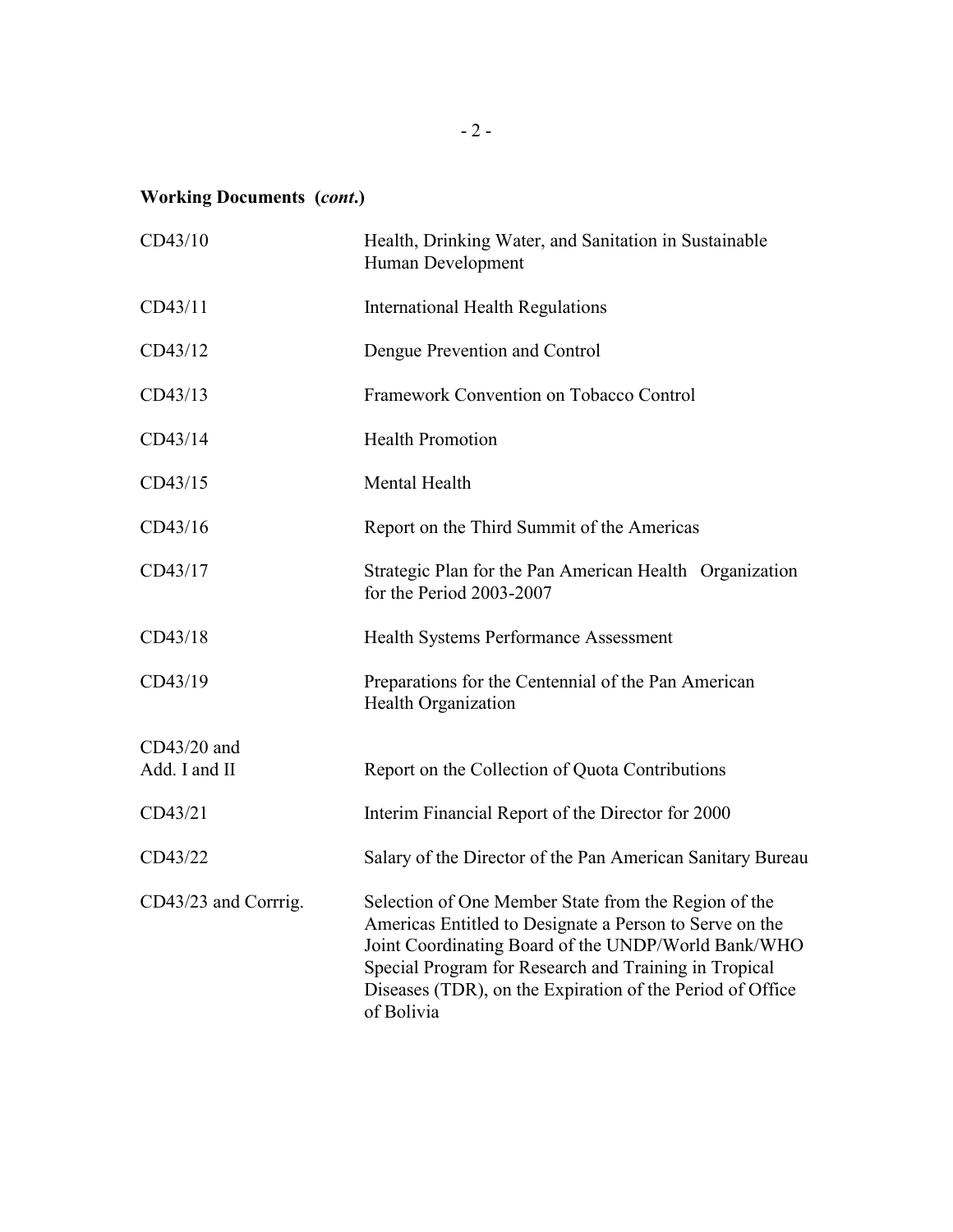# **Working Documents (***cont***.)**

| CD43/24                      | Selection of One Member State Entitled to Designate a<br>Representative to the International Coordination Council<br>of the Pan American Institute for Food Protection and<br>Zoonoses (INPPAZ), on the Expiration of the Period of<br>Office of Panama |
|------------------------------|---------------------------------------------------------------------------------------------------------------------------------------------------------------------------------------------------------------------------------------------------------|
| CD43/25                      | PAHO Award for Administration, 2001                                                                                                                                                                                                                     |
| CD43/26                      | Abraham Horwitz Award for Inter-American Health, 2001                                                                                                                                                                                                   |
| CD43/27                      | Resolutions and other Actions of the Fifty-fourth World<br>Health Assembly of Interest to the Regional Committee                                                                                                                                        |
| CD43/28                      | Report of the Advisory Committee on Health Research                                                                                                                                                                                                     |
| CD43/29                      | Process for the Election of the Director of the Pan<br><b>American Sanitary Bureau</b>                                                                                                                                                                  |
| <b>Information Documents</b> |                                                                                                                                                                                                                                                         |
| CD42/INF/1                   | Report on the Status of Malaria Programs in the Americas<br>(Based on 2000 data)                                                                                                                                                                        |
| CD42/INF/2                   | <b>Statistics on PASB/WHO Staff</b>                                                                                                                                                                                                                     |
| CD42/INF/3                   | Draft Provisional Agenda of the Executive Board<br>(109th Session) of the Fifty-fifth World Health Organization                                                                                                                                         |
| CD42/INF/4                   | 2000-2001 Biennial Program Budget Evaluation, Regional<br>Technical Cooperation Projects, Interim Report (status as<br>of 31 August 2001)                                                                                                               |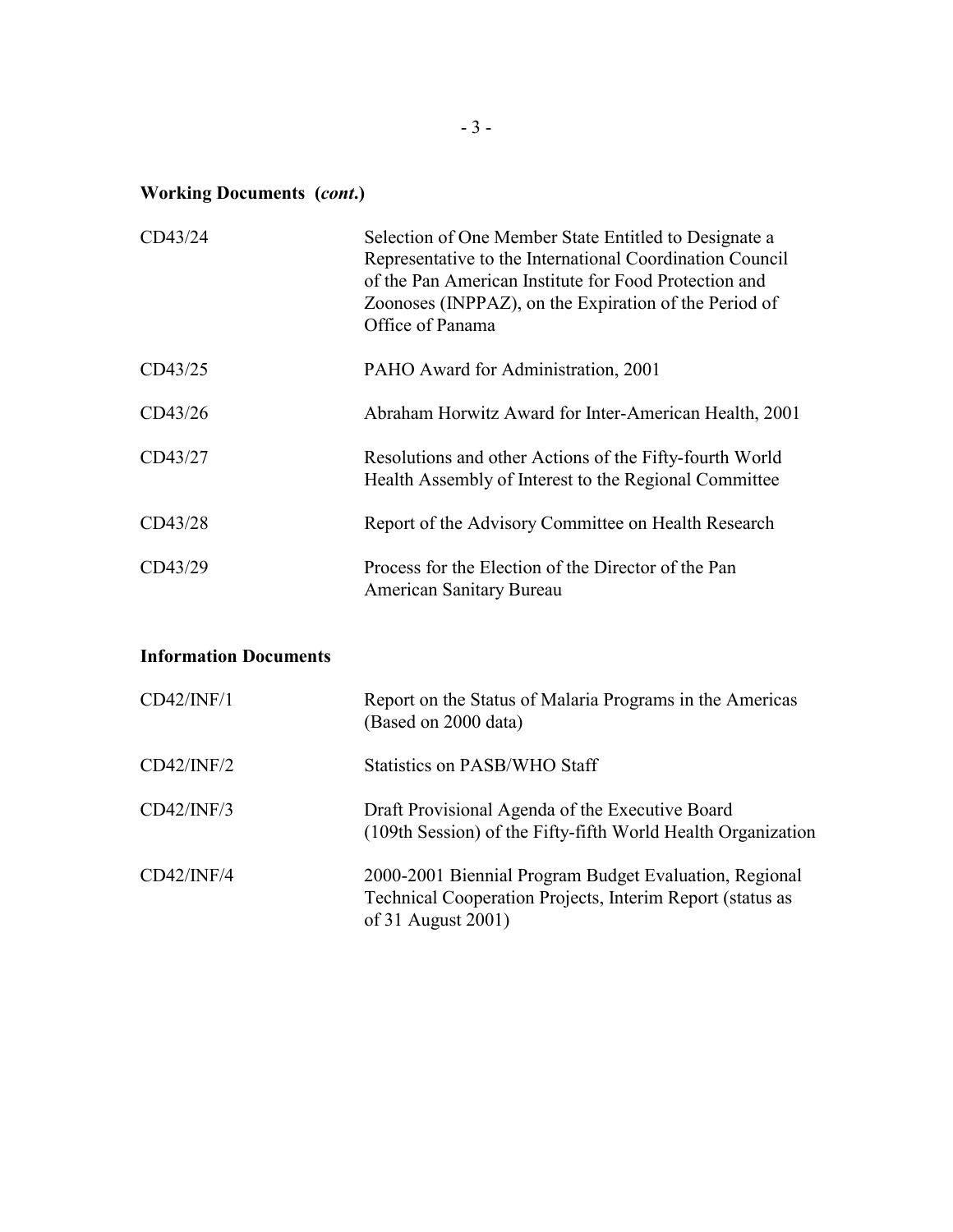### CD43/FR (Eng.) Annex C

# **LIST OF PARTICIPANTS LISTA DE PARTICIPANTES**

# **Members Miembros**

### *Antigua and Barbuda Antigua y Barbuda*

Sen. Samuel Aymer Special Advisor to the Minister of Health Ministry of Health and Social Improvement St. John's

Mr. Starret Greene Minister Counselor Embassy of Antigua and Barbuda Washington, D.C.

#### *Argentina*

Dr. Héctor Lombardo Ministro de Salud Ministerio de Salud Buenos Aires

Dr. Ernesto Podestá Subsecretario de Investigación y Tecnología Ministerio de Salud Buenos Aires

Sra. Astrid Debuchy Unidad de Coordinación de Programas y Proyectos con Financiamiento Externo Ministerio de Salud Buenos Aires

Sr. Martín Gómez Bustillo Consejero, Representante Alterno Misión Permanente de Argentina ante la Organización de los Estados Americanos Washington, D.C.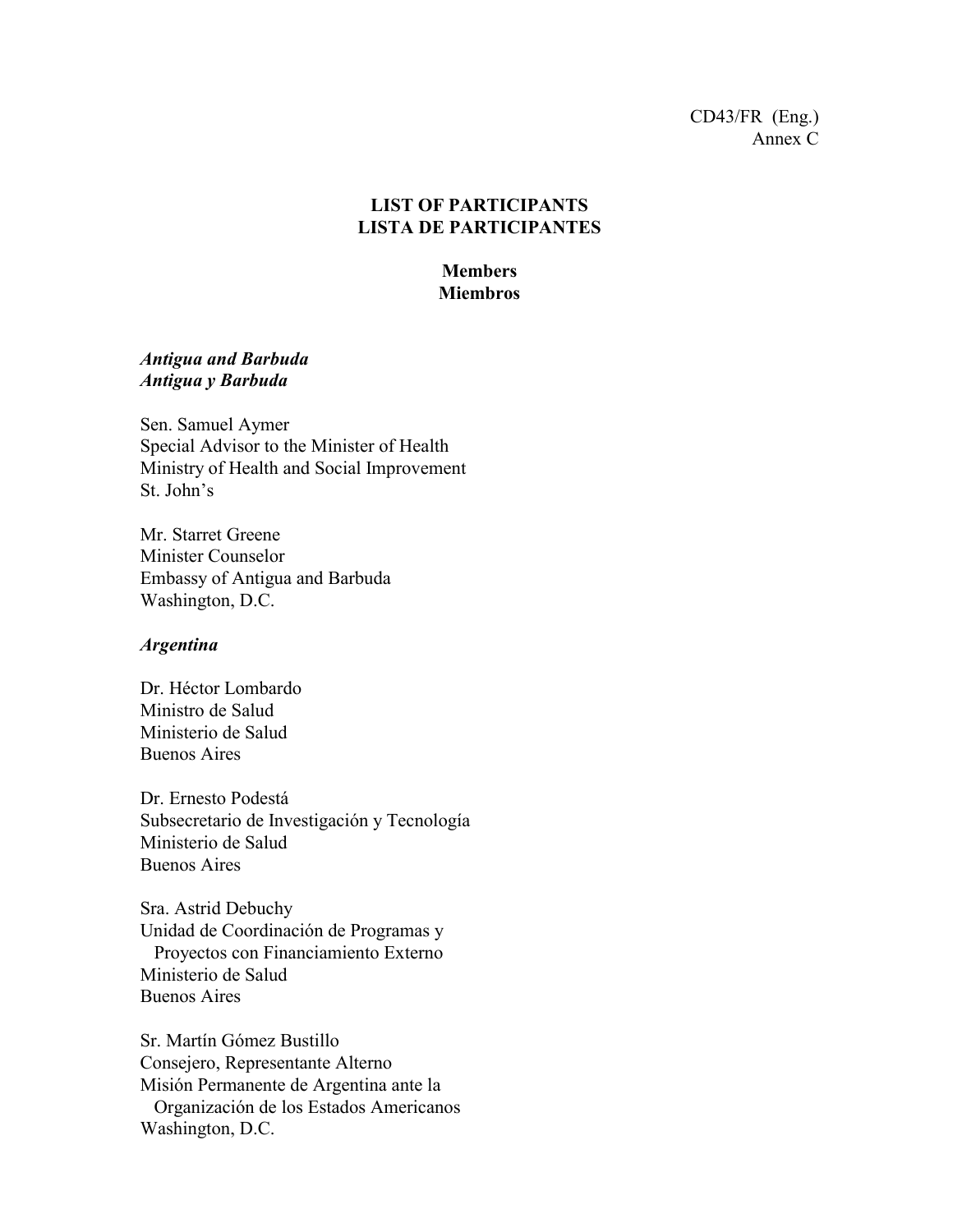#### *Bahamas*

Hon. Theresa Moxey Ingraham Minister of Public Service and Cultural Affairs Ministry of Health Nassau

Dr. Merceline Dahl-Regis Chief Medical Officer Ministry of Health Nassau

Dr. Baldwin Carey Director of Public Health Ministry of Health Nassau

Dr. Perry Gómez Infectious Diseases and National AIDS Coordinator Ministry of Health Nassau

Ms. Brenda Dorsett First Assistant Secretary Ministry of Health Nassau

#### *Barbados*

Dr. Beverly Miller Chief Medical Officer Ministry of Health Bridgetown

Ms. Joyce Bourne Embassy of Barbados Washington, D.C.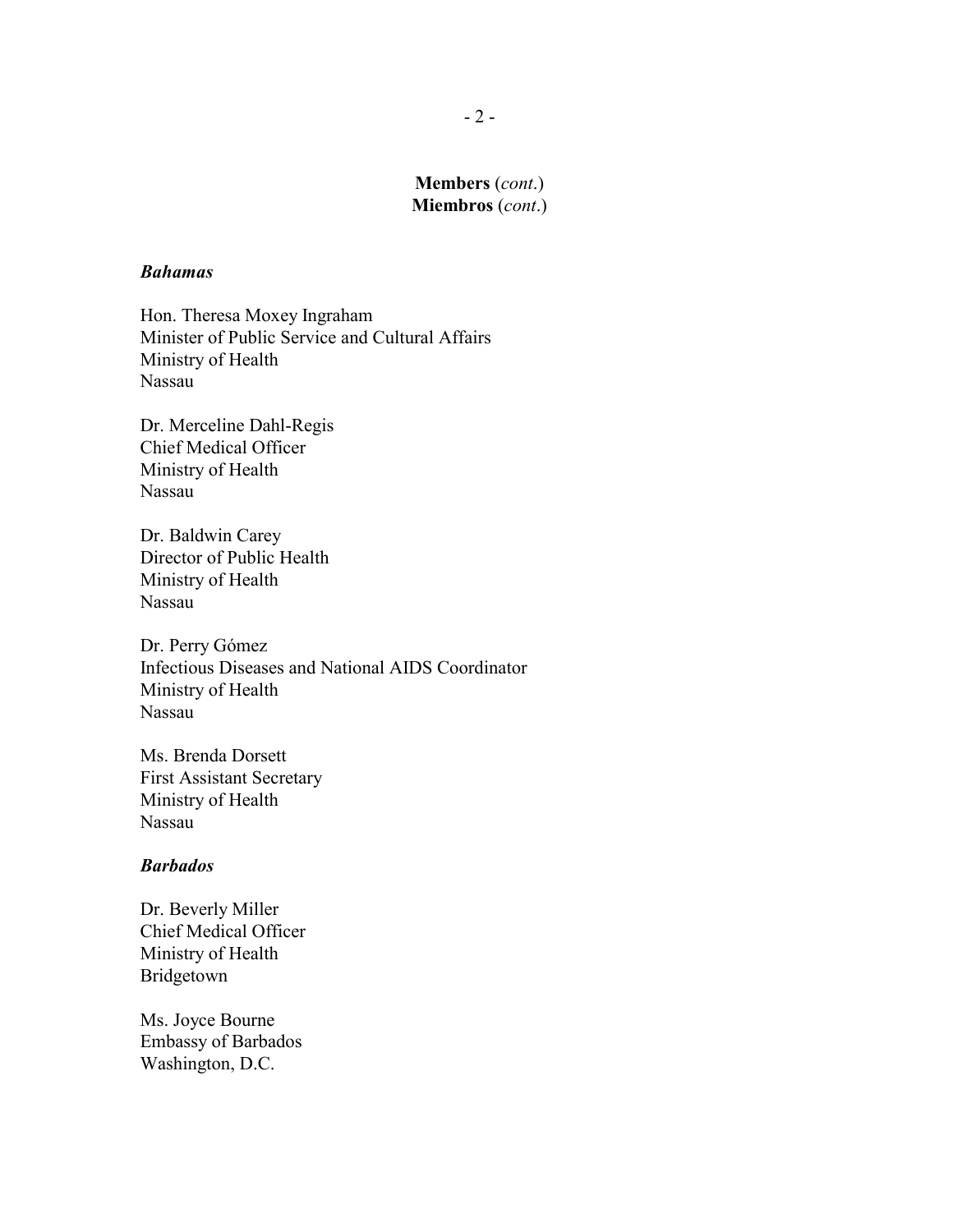### *Belize Belice*

Mr. Trevor Vernon Permanent Mission of Belize to the Organization of American States Washington, D.C.

### *Bolivia*

Dr. Enrique Paz Ministro de Salud Ministerio de Salud y Previsión Social La Paz

Lic. Gualberto Rodríguez Jefe de la Unidad de Relaciones Exteriores Ministerio de Salud y Previsión Social La Paz

Sr. Enrique Vargas Ministro Consejero Embajada de Bolivia Washington, D.C.

Sra. María del Carmen Oblitas Segunda Secretaria Misión Permanente de Bolivia ante la Organización de los Estados Americanos Washington, D.C.

### *Brazil Brasil*

S. E. Sr. Valter Pecly Moreira Embaixador, Representante Permanente Missão Permanente do Brasil junto a Organização dos Estados Americanos

Washington, D.C.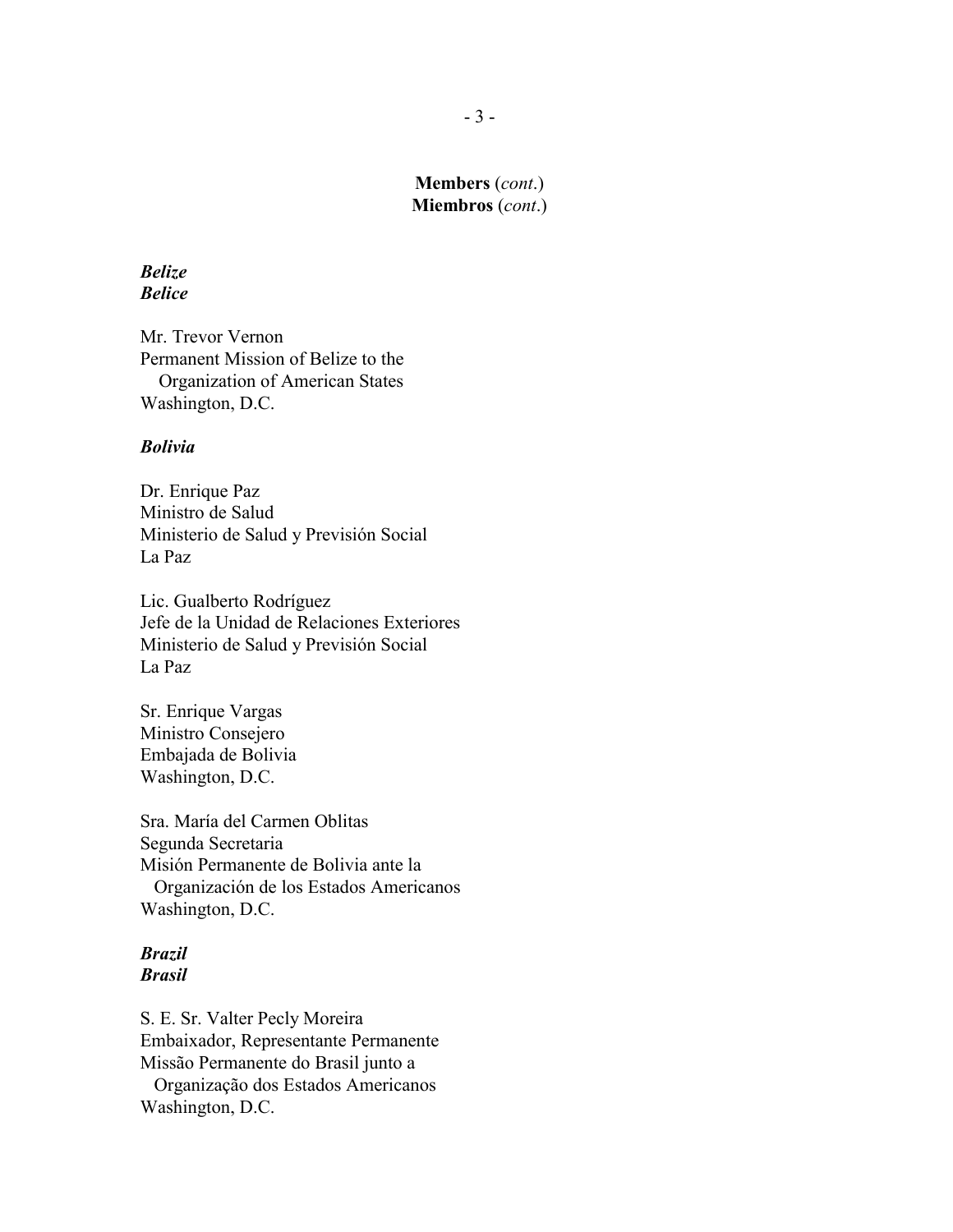*Brazil* (*cont*.) *Brasil* (*cont*.)

Dr. Otavio Mercadante Chefe de Gabinete Ministério da Saúde Brasília

Dr. João Yunes Diretor da Faculdade de Saúde Pública da Universidade de São Paulo São Paulo

Dr. Ricardo Oliva Diretor de Alimentos e Toxicologia Agência Nacional de Vigilância Sanitária Brasília

Dr. Luis Carlos Wanderley Lima Diretor de Portos, Aeroportos e Fronteiras e Relações Internacionais Agência Nacional de Sanitária Brasília

Dr. Paulo Roberto Teixeira Coordenador Nacional de DST/AIDS Ministério da Saúde Brasília

Dr. Cleber Ferreira dos Santos Gerente Geral de Alimentos Agência Nacional de Vigilância Sanitária Brasília

Dr. Jarbas Barbosa da Silva Júnior Diretor do Centro Nacional de Epidemiología Fundação Nacional de Saúde Brasília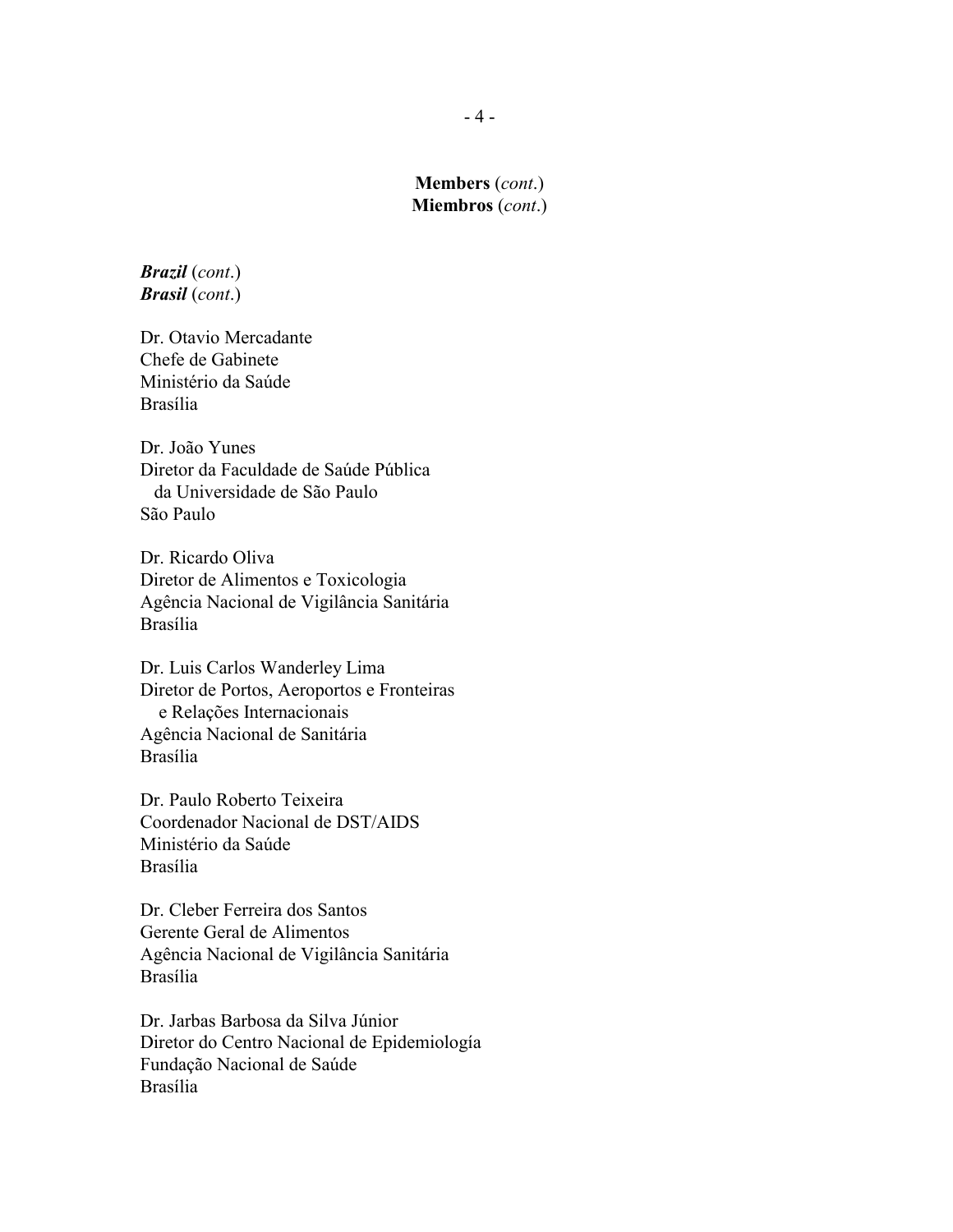*Brazil* (*cont*.) *Brasil* (*cont*.)

Prof. Ruy Laurenti Diretor do Centro Brasileiro de Classificação de Doenças Faculdade de Saúde Pública da Universidade de São Paulo São Paulo

Dr. Jorge Antonio Zepeda Bermudez Diretor da Escola Nacional de Saúde Pública Fundação Oswaldo Cruz Rio de Janeiro

Dra. Celia Landman Szwarcwald Pesquisadora do Departamento de Informação em Saúde Fundação Oswaldo Cruz Rio de Janeiro

Sr. José Marcos Nogueira Viana Chefe de Assessoría de Assuntos Internacionais Ministério da Saúde Brasília

Sra. Paula Santa Maria Assessora de Imprensa do Ministro de Saúde Ministério da Saúde Brasília

Sr. Paulo Roberto Amora Alvarenga Representante Alterno da Missão do Brasil junto à Organização dos Estados Americanos Washington, D.C.

Sr. Raldo Bonifácio Costa Filho Coordenador Adjunto do Programa Nacional de DST/AIDS Ministério da Saúde Brasília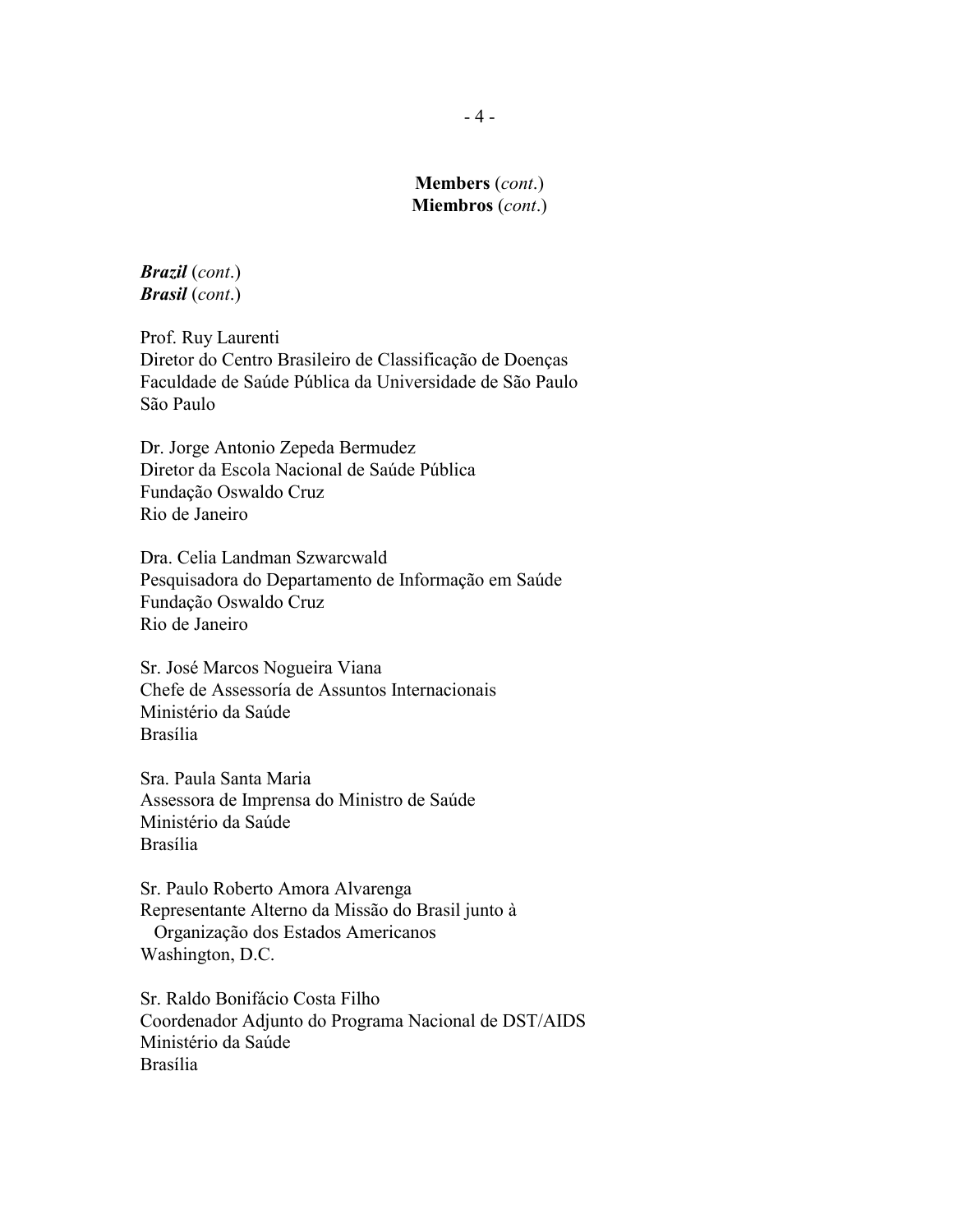*Brazil* (*cont*.) *Brasil* (*cont*.)

Sr. Cláudio Leopoldo Salm Assessor Especial do Ministro da Saúde Ministério da Saúde Brasília

### *Canada Canadá*

Mr. Edward M. Aiston Director General International Affairs Directorate Health Canada Ottawa

Mr. Nick Previsich Senior Science Advisor International Affairs Directorate Health Canada Ottawa

H. E. Mr. Paul D. Durand Ambassador, Permanent Representative of Canada to the Organization of American States Washington, D.C.

Ms. Jodi Lynn Brown Senior Policy Analyst International Affairs Directorate Health Canada **Ottawa** 

Mr. David Keithlin Counselor and Alternative Representative Permanent Mission of Canada to the Organization of American States Washington, D.C.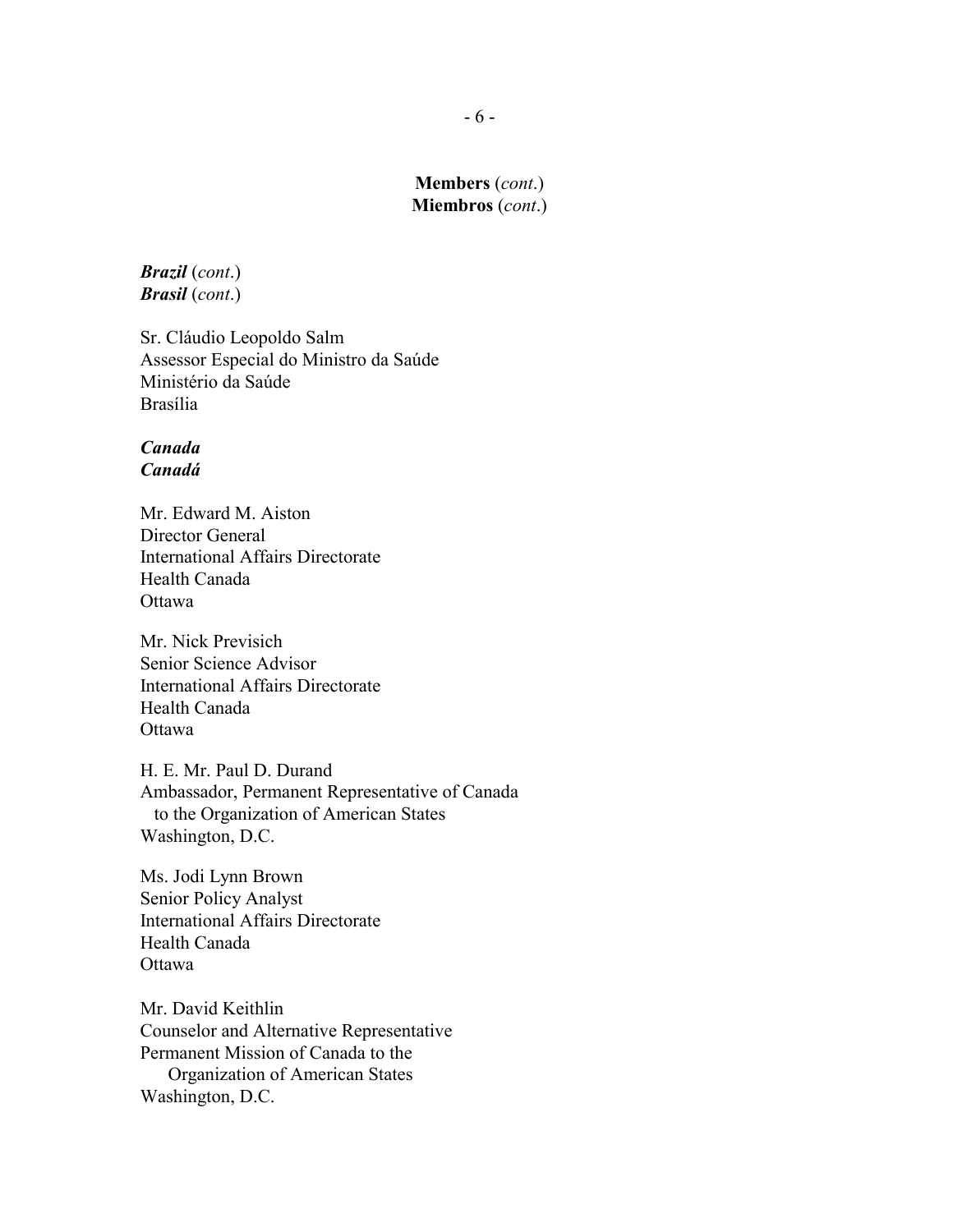*Canada* (*cont*.) *Canadá* (*cont*.)

Mr. Doug Williams Chief, Mine Action Unit Canadian International Development Agency Health Canada Ottawa

Mr. Delmer Bjkorkland Program Analyst Canadian International Development Agency Hemispheric Program **Ottawa** 

M Richard Massé Sous-ministre adjoint Direction générale de la Santé publique Ministère de la Santé et des Services sociaux Gouvernement du Québec Québec

Ms. Mary Thompson International Policy and Development, Latin America Canadian Nurses Association Ottawa

### *Chile*

Dra. Michelle Bachelet Ministra de Salud Ministerio de Salud Santiago

Dr. Hernán Monasterio Jefe de Gabinete Ministerio de Salud Santiago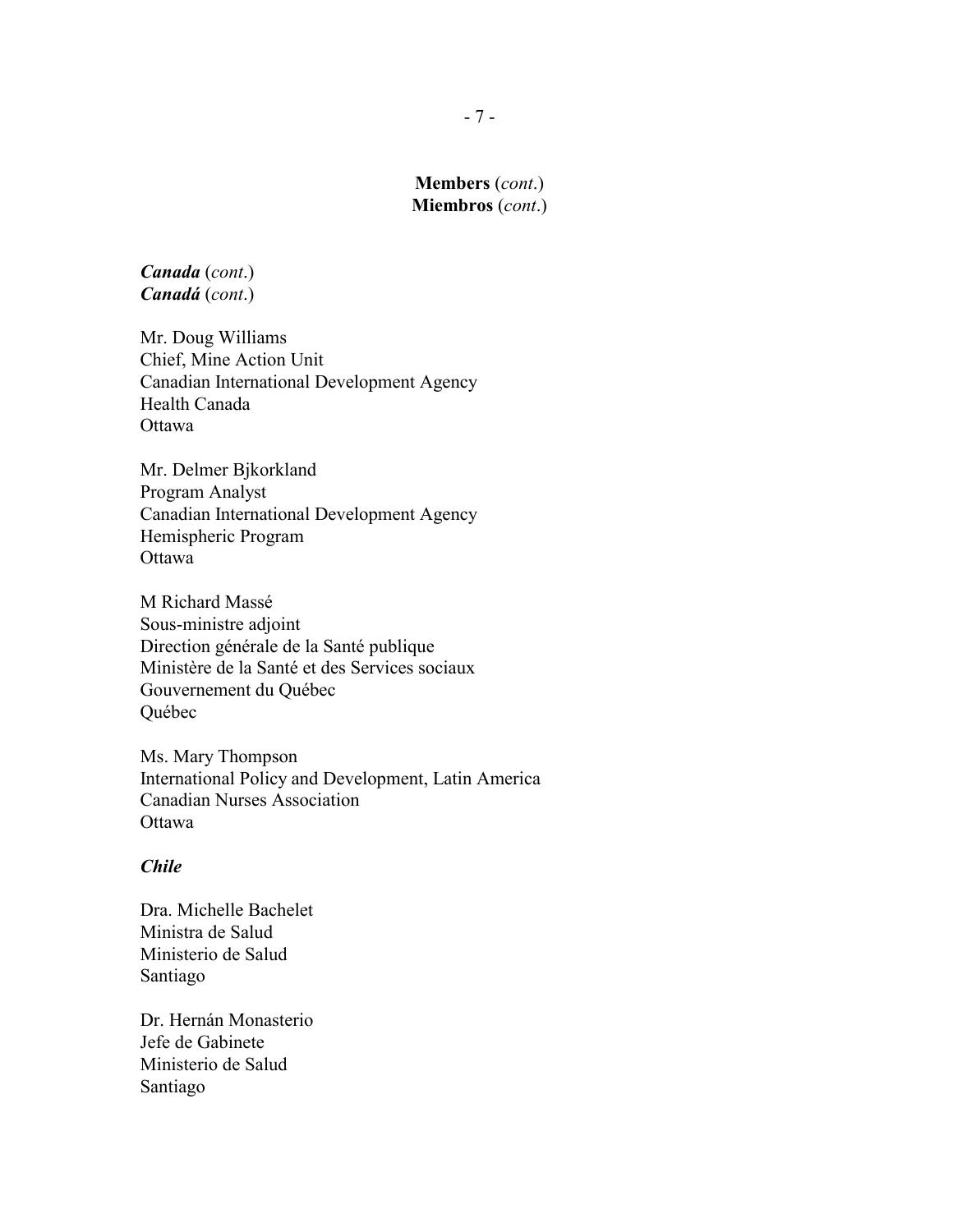#### *Chile (cont.)*

Dra. Raquel Child Jefa de la Oficina de Cooperación y Asuntos Internacionales Ministerio de Salud Santiago

#### *Colombia*

Dra. Sara Ordoñez Noriega Ministra de Salud Ministerio de Salud Santa Fe de Bogotá

Dra. Isabel Cristina Ruiz Buitrago Directora General de Salud Pública Ministerio de Salud Santa Fe de Bogotá

Sr. Jorge Mario Echeverri Representante Alterno Misión Permanente de Colombia ante la Organización de los Estados Americanos Washington, D.C.

### *Costa Rica*

Dr. Rogelio Pardo-Evans Ministro de Salud Ministerio de Salud San José

S. E. Sr. Hernán R. Castro Embajador Representante Permanente ante la Organización de los Estados Americanos Washington, D.C.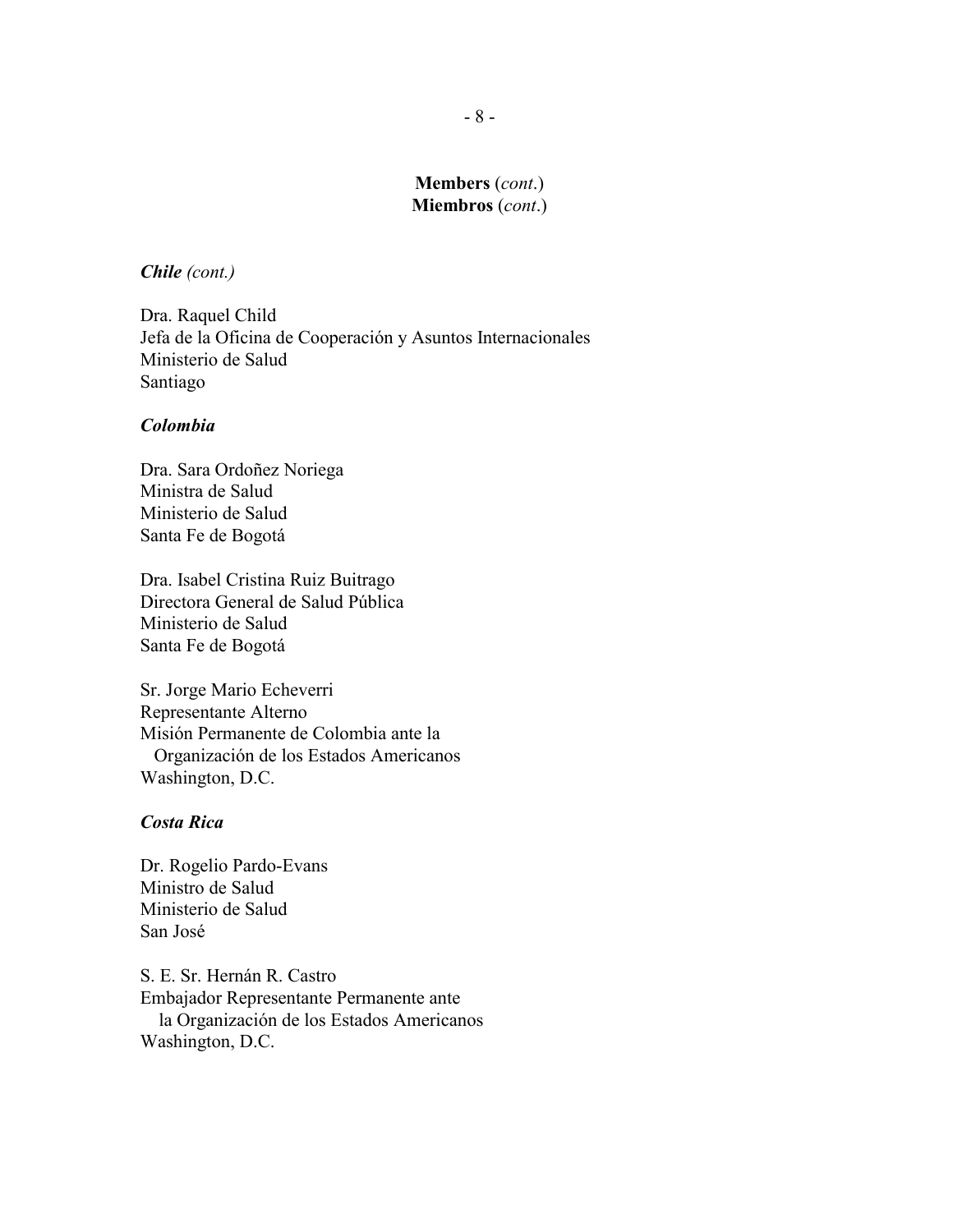#### *Costa Rica* (*cont*.)

S. E. Sr. Luis Guardia Embajador Alterno Misión Permamente de Costa Rica ante la Organización de los Estados Americanos Washington, D.C.

Sra. Roxana Terán Victory Ministra Consejera Misión Permanente de Costa Rica ante la Organización de los Estados Americanos Washington, D.C.

#### *Cuba*

Dr. Carlos Pablo Dotres Martínez Ministro de Salud Pública Ministerio de Salud Pública La Habana

Sr. Dagoberto Rodríguez Barrera Jefe de la Sección de Intereses de Cuba Oficina de Intereses de Cuba Washington, D.C.

Dr. Antonio D. González Fernández Director de Relaciones Internacionales Ministerio de Salud Pública La Habana

Lic. Asdrúbal de la Vega Primer Secretario de la Misión Representante Permanente de Cuba ante las Naciones Unidas Nueva York

Dra. Rosa Durán García Oficina de Intereses de Cuba Washington, D.C.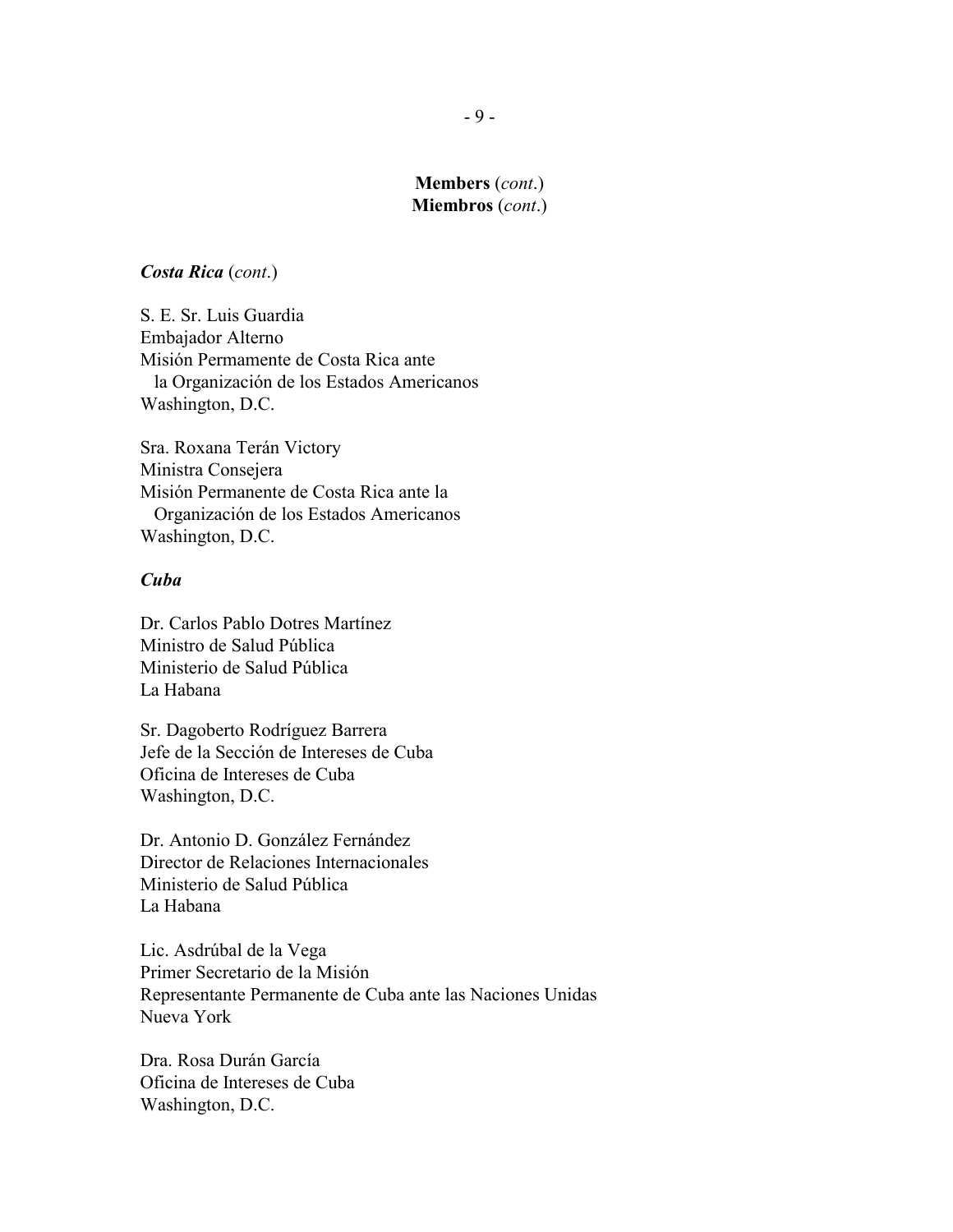### *Dominica*

Hon. Herbert Sabaroche Minister of Health and Social Security Ministry of Health and Social Security Roseau

Dr. Paul Ricketts Chief Medical Officer Ministry of Health and Social Security Roseau

#### *Dominican Republic República Dominicana*

Dr. José Rodríguez Soldevilla Secretario de Salud Pública y Asistencia Social Secretaría de Salud Pública y Asistencia Social Santo Domingo

Dr. Plutarco Arias Subsecretario de Salud Pública y Asistencia Social Secretaría de Salud Pública y Asistencia Social Santo Domingo

Dr. Victor Antonio Calderón Director General de Materno Infantil y Adolescentes Secretaría de Salud Pública y Asistencia Social Santo Domingo

Sra. Karen Herrera Primera Secretaria Misión Permanente de la República Dominicana ante la Organización de los Estados Americanos Washington, D.C.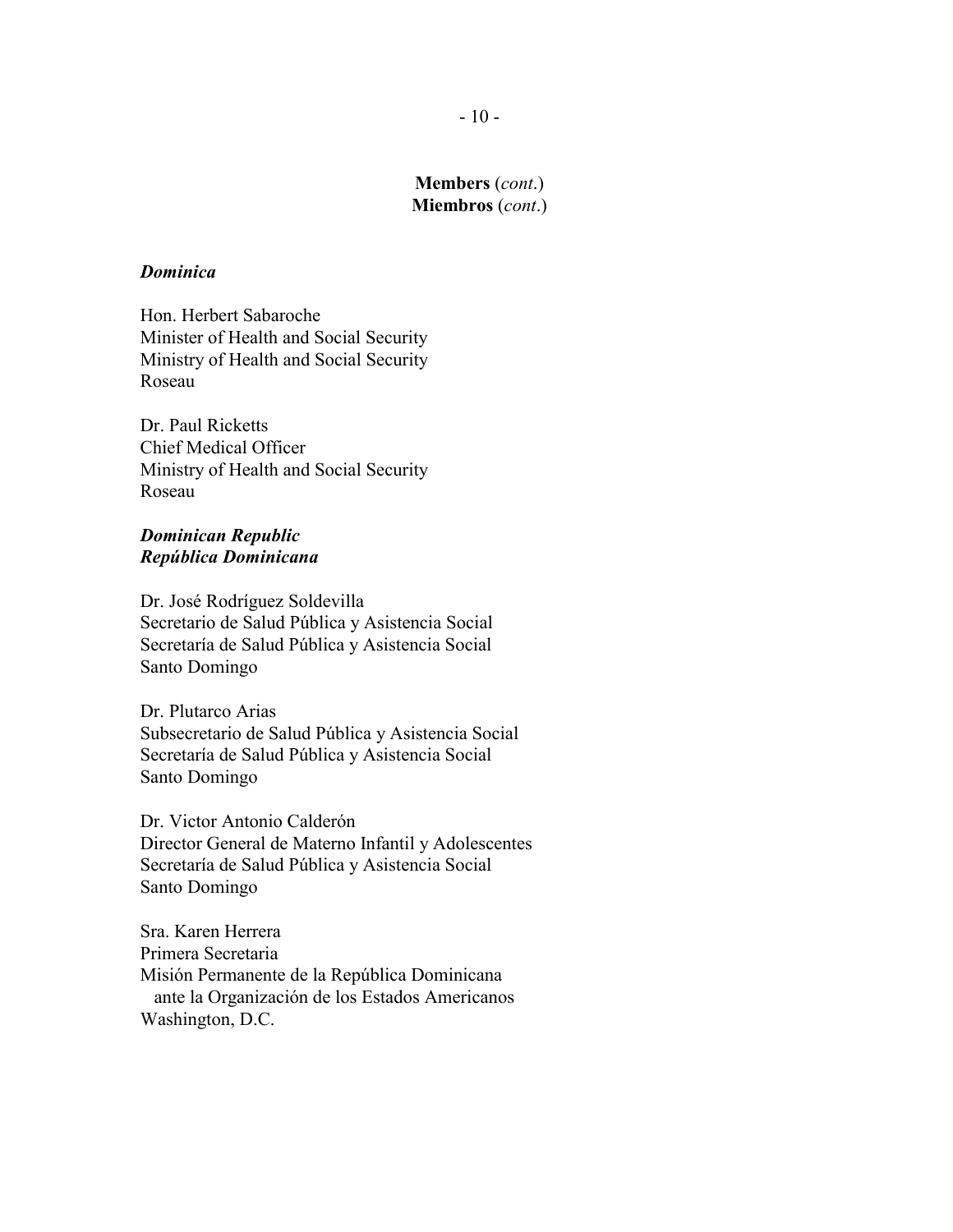### *Dominican Republic* (*cont*.) *República Dominicana* (*cont*.)

Sra. Daverba Ortiz Primera Secretaria Misión Permanente de la República Dominicana ante la Organización de los Estados Americanos Washington, D.C.

Coronel Andrés Estefanes Lázala Encargado de Seguridad Secretaría de Salud Pública y Asistencia Social Santo Domingo

#### *Ecuador*

Dr. Patricio Jamriska Ministro de Salud Ministerio de Salud Pública Quito

#### *El Salvador*

Dr. José Francisco López Beltrán Ministro de Salud Ministerio de Salud Pública y Asistencia Social San Salvador

### *France Francia*

S E Mme Sylvie Alvarez Ambassadrice, Observatrice Permanente de la France auprès de l'Organisation des États Américains Washington, D.C.

Dr Michelle Ooms Médecin-Inspecteur de Santé publique Ministère des Affaires Étrangères Paris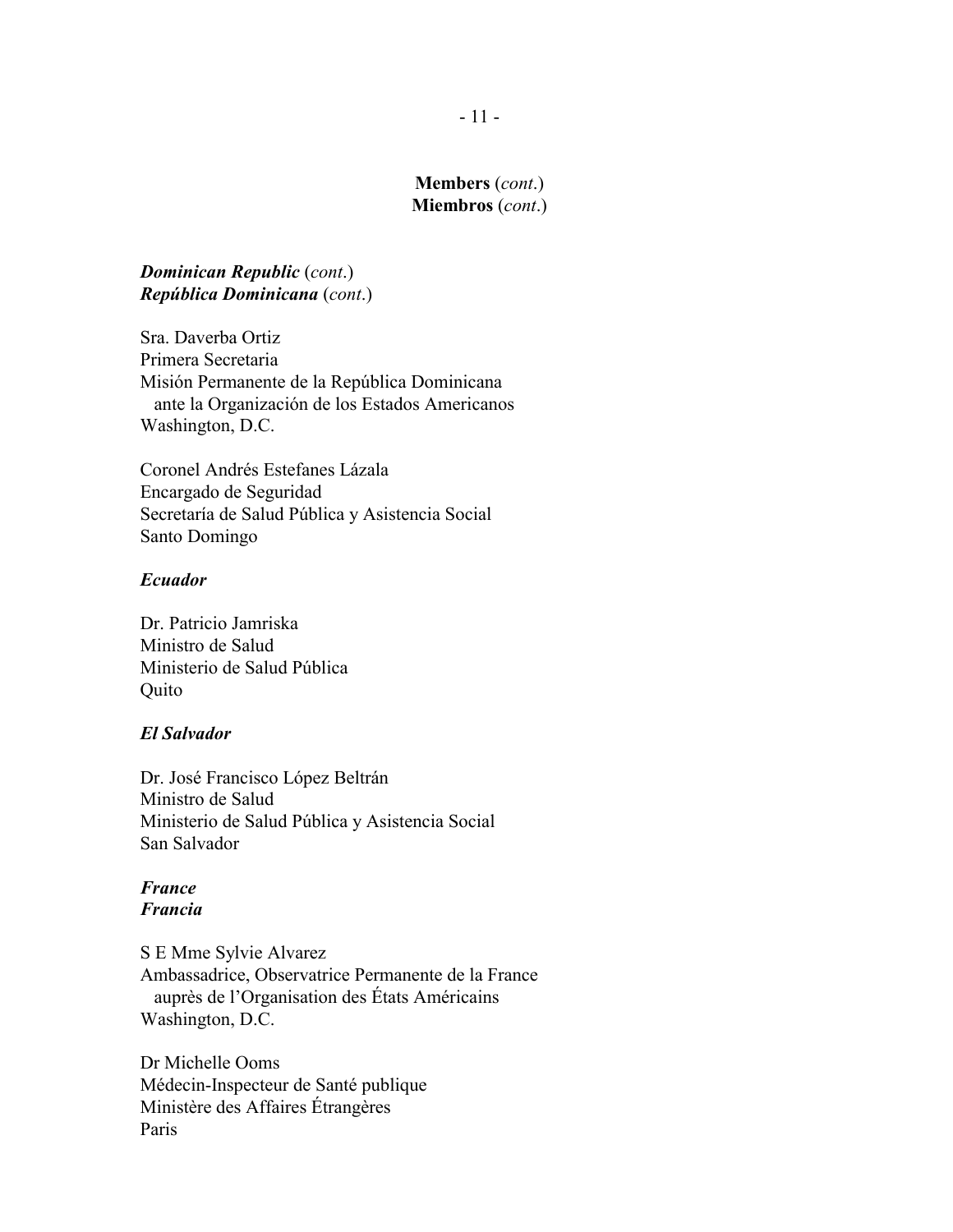*France (cont.) Francia (cont.)*

Dr Règine Lefait-Robin Chargée de mission Ministère de l'Emploi et de la Solidarité Paris

Dr Benoît Cottrelle Médecin-Inspecteur de Santé publique Direction Départementale des Affaires Sanitaires et Sociales de Cayenne Guyane

Dr Michel Lavollay Conseiller pour les Affaires Sociales auprès de l'Ambassade de France Washington, D.C.

Mme Marie-Anne Courrian Observatrice Permanente Adjointe auprès de l'Organisation des États Américains Washington, D.C.

### *Grenada Granada*

Hon. Clarice Modeste-Curwen Minister of Health Ministry of Health St. George's

H. E. Mr. Denis Antoine Ambassador, Permanent Representative to the Organization of American States Washington D.C.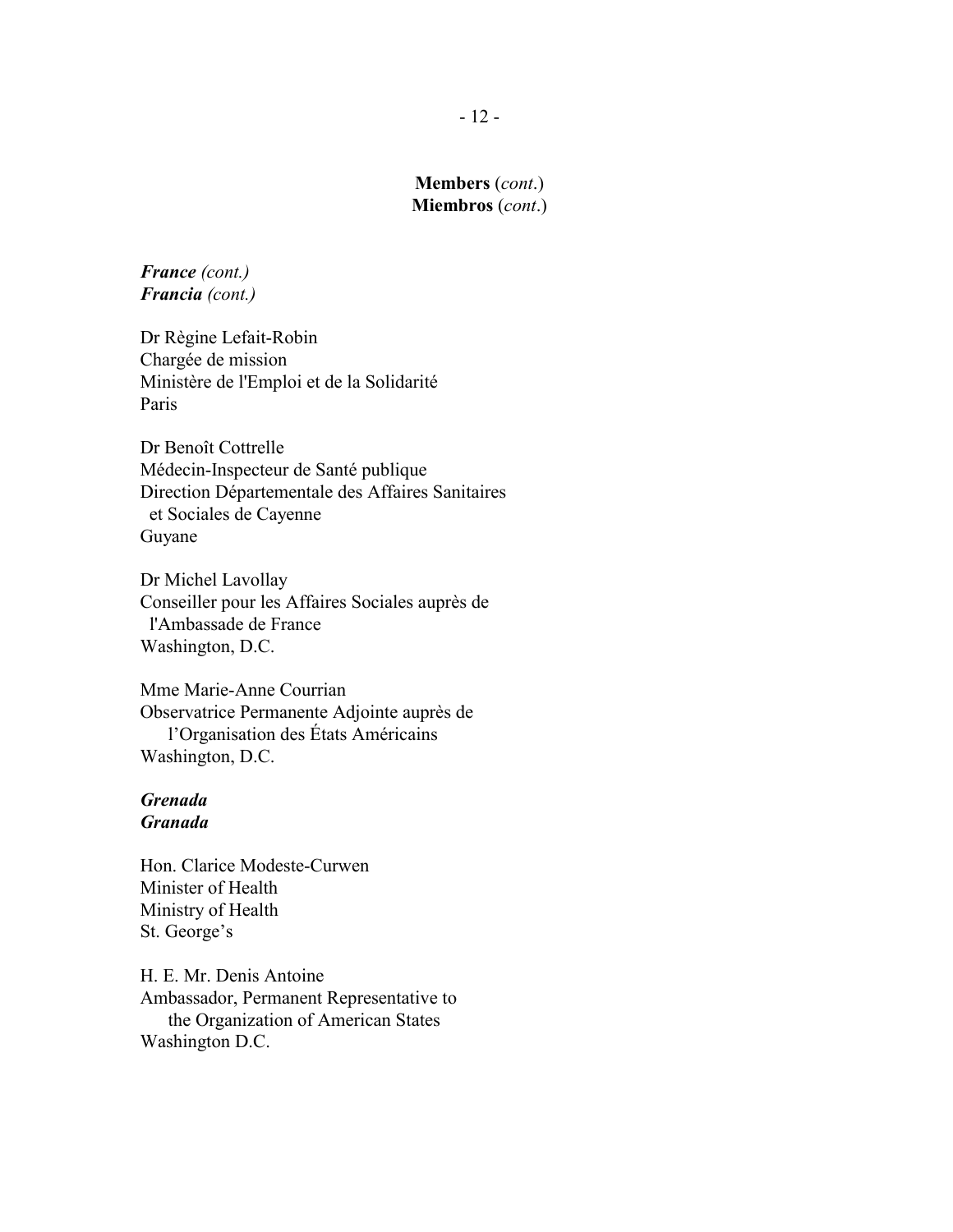#### *Guatemala*

Dr. Mario Bolaños Duarte Ministro de Salud Pública y Asistencia Social Ministerio de Salud Pública y Asistencia Social Ciudad de Guatemala

Dr. Israel Lemus Bojorquez Director General del Sistema Integral de Salud Ministerio de Salud Pública y Asistencia Social Ciudad de Guatemala

#### *Guyana*

Hon. Leslie Ramsammy Minister of Health Ministry of Health and Labour Georgetown

Dr. Rudolph Cummings Chief Medical Officer Ministry of Health and Labour Georgetown

Ms. Maharine Yaw Alternate Representative Permanent Mission of Guyana to the Organization of American States Washington, D.C.

### *Haiti Haití*

Dr Henri-Claude Voltaire Ministre de la Santé publique et de la Population Ministère de la Santé publique et de la Population Port-au-Prince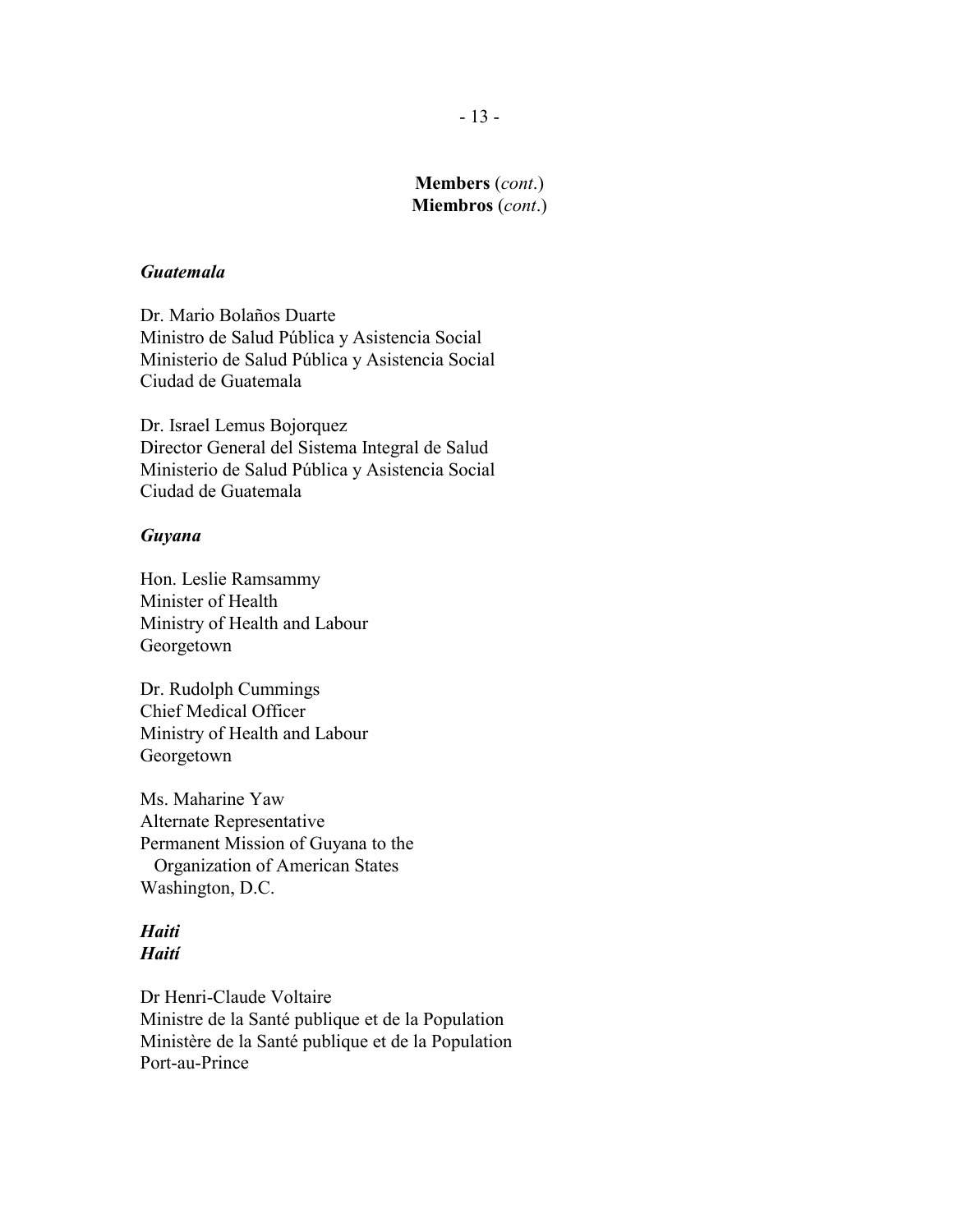*Haiti* (*cont*.) *Haití* (*cont*.)

Dr Claude Surena Directeur Cabinet Ministère de la Santé publique et de la Population Port-au-Prince

Dr Mario Laroche Directeur de l'Organisation des Services de Santé Ministère de la Santé publique et de la Population Port-au-Prince

### *Honduras*

Dr. Plutarco Edmundo Castellanos Ministro de Salud Secretaría de Estado en el Despacho de Salud Tegucigalpa

### *Jamaica*

Hon. John A. Junor, M.P. Minister of Health Ministry of Health Kingston

Dr. Grace Allen-Young Acting Permanent Secretary Ministry of Health Kingston

Dr. Peter Figueroa Chief Medical Officer Ministry of Health Kingston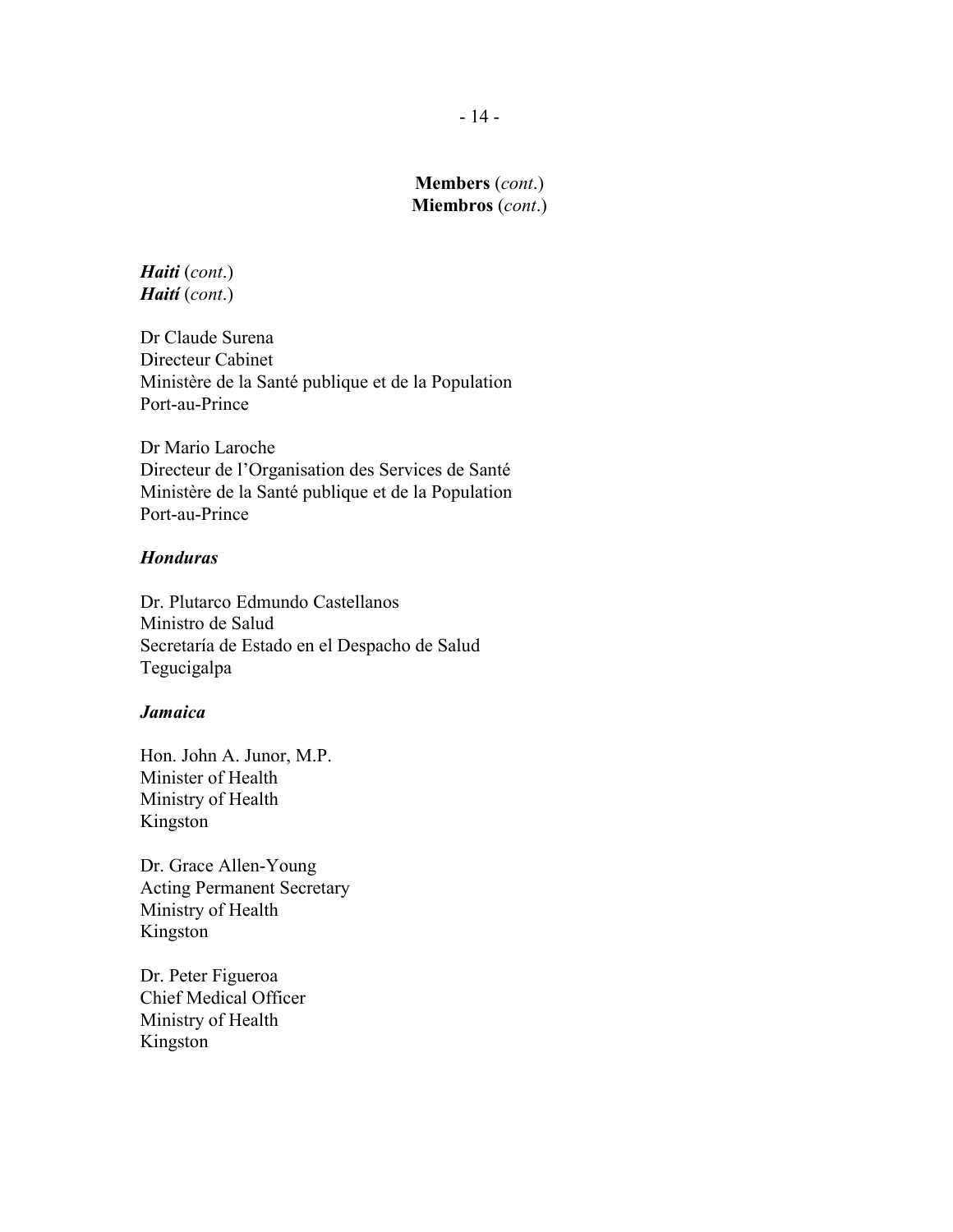#### *Jamaica* (*cont*.)

Ms. Delrose E. Montague Representative ad interim Permanent Mission of Jamaica to the Organization of American States Washington, D.C.

Ms. Shorna-Kay Richards First Secretary, Alternate Representative Permanent Mission of Jamaica to the Organization of American States Washington, D.C.

### *Mexico México*

Dr. Julio Frenk Mora Secretario de Salud Secretaría de Salud México, D.F.

Dr. Guillermo Soberón Acevedo Presidente de la Fundación Mexicana para la Salud Secretaría de Salud México, D.F.

Lic. Eduardo Jaramillo Navarrete Director General, Secretaría de Salud Secretaría de Salud México, D.F.

Dr. Jaime Sepúlveda Amor Director General del Instituto Nacional de Salud Pública Secretaría de Salud México, D.F.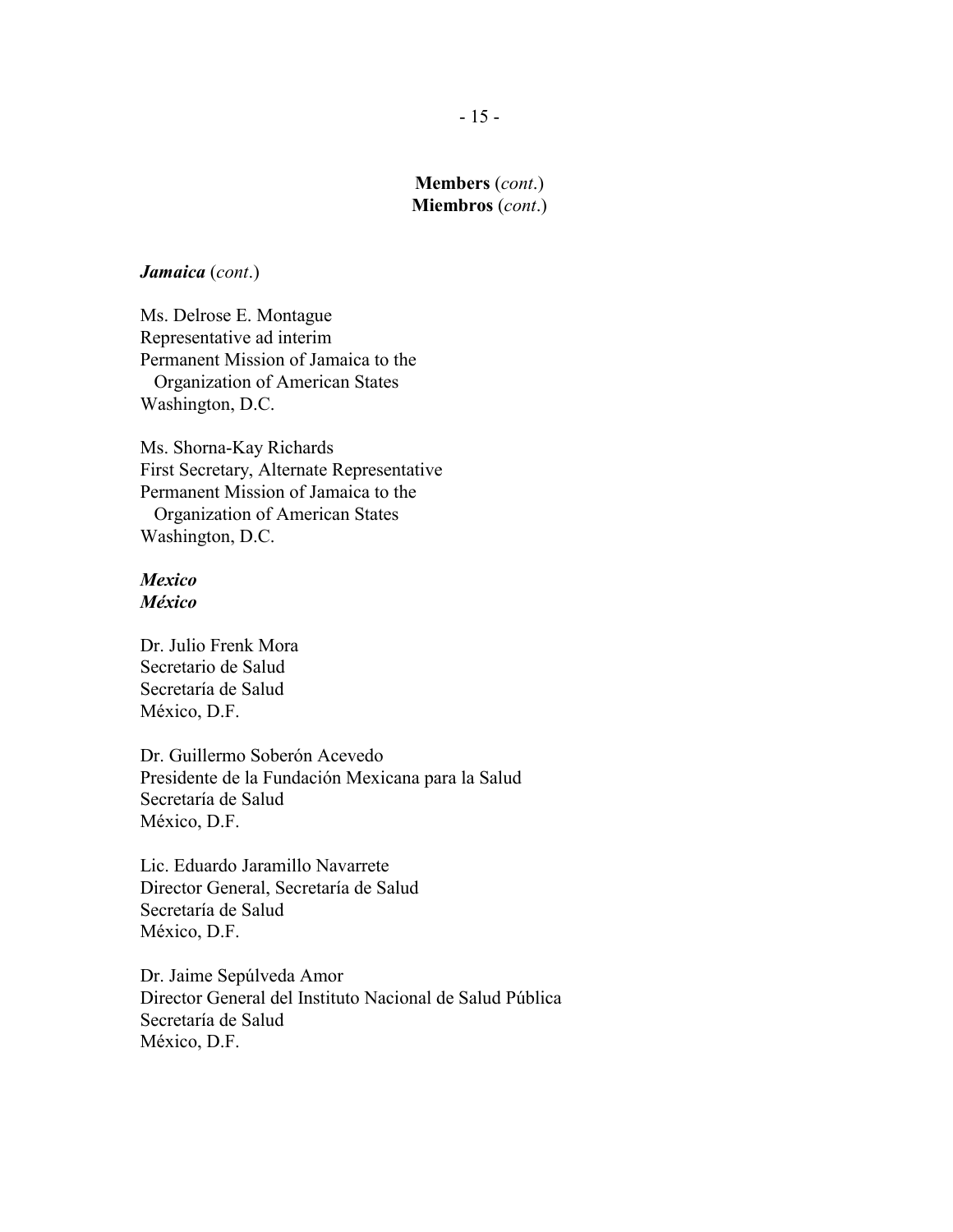*Mexico* (*cont*.) *México* (*cont*.)

Lic. Guillermo Reyes Representante Alterno Misión Permanente de México ante la Organización de los Estados Americanos Washington, D.C.

#### *Nicaragua*

S.E. Dr. Lombardo Martínez Cabezas Embajador, Representante Permanente Misión Permanente de Nicaragua ante la Organización de los Estados Americanos Washington, D.C.

Dra. Janett Vásquez Sandoval Asesora del Ministerio de Salud Ministerio de Salud Managua

Lic. Manuel Salvador Abaunza Ministro Consejero Ministerio de Salud Managua

#### *Panama Panamá*

Sr. Raúl Saint Malo Director de Asuntos Internacionales Ministerio de Salud Ciudad de Panamá

Lic. Claudia Guerrero M. Sub-Directora de Asuntos Internacionales Ministerio de Salud Ciudad de Panamá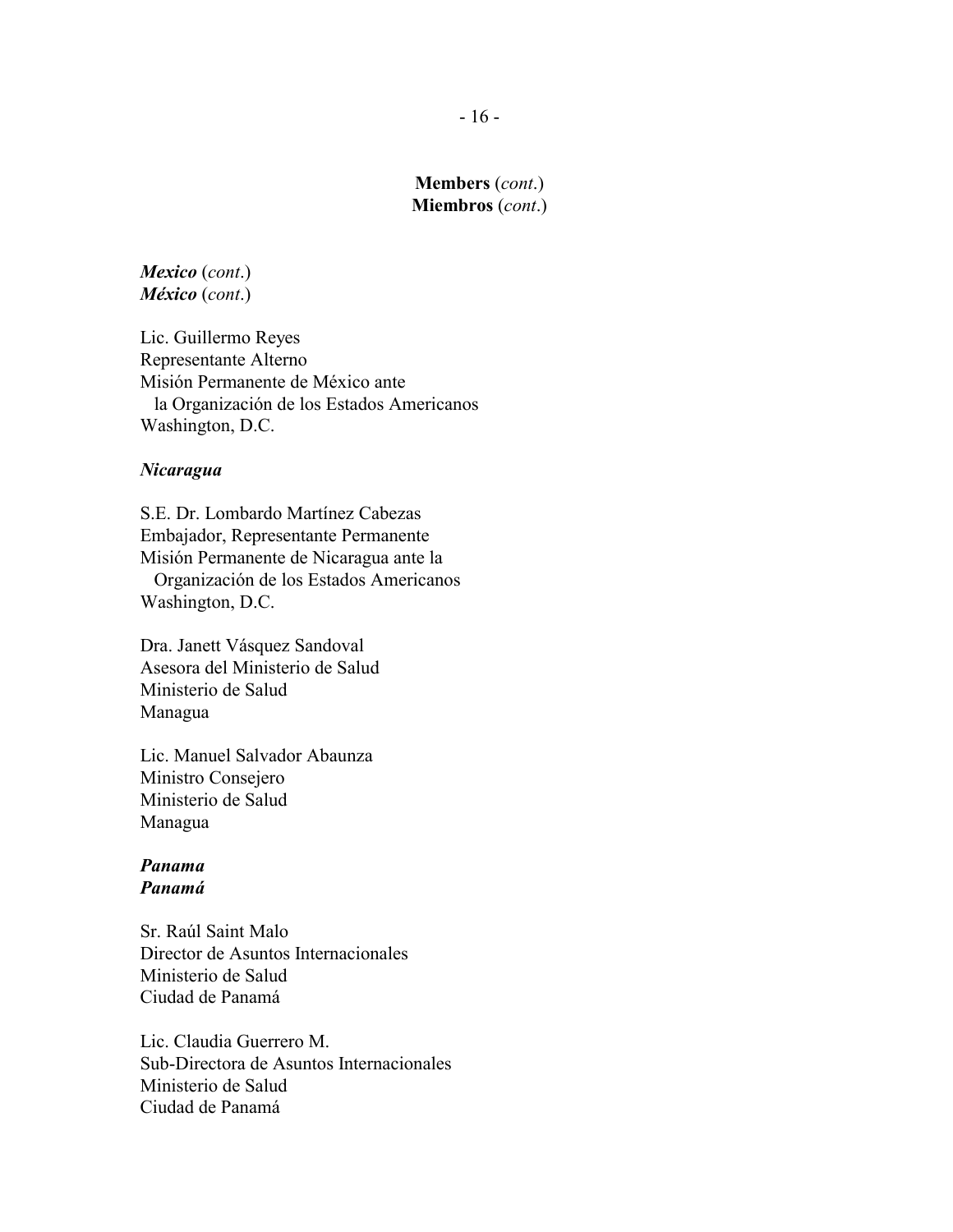#### *Paraguay*

Prof. Dr. Vicente Bataglia Doldán Director General de Programas de Salud Ministerio de Salud Pública y Bienestar Social Asunción

Dr. Roberto E. Dullak Peña Director General de Planificación y Evaluación Ministerio de Salud Pública y Bienestar Social Asunción

### *Peru Perú*

Dr. Luis Solari de la Fuente Ministro de Salud Ministerio de Salud Lima

Dr. Fernando Carbone Campoverde Director General de la Oficina de Financiamiento, Inversiones y Cooperación Externa Ministerio de Salud Lima

Sra. Ana Peña Representante Alterna Misión Permanente de Perú ante la Organización de los Estados Americanos Washington, D.C.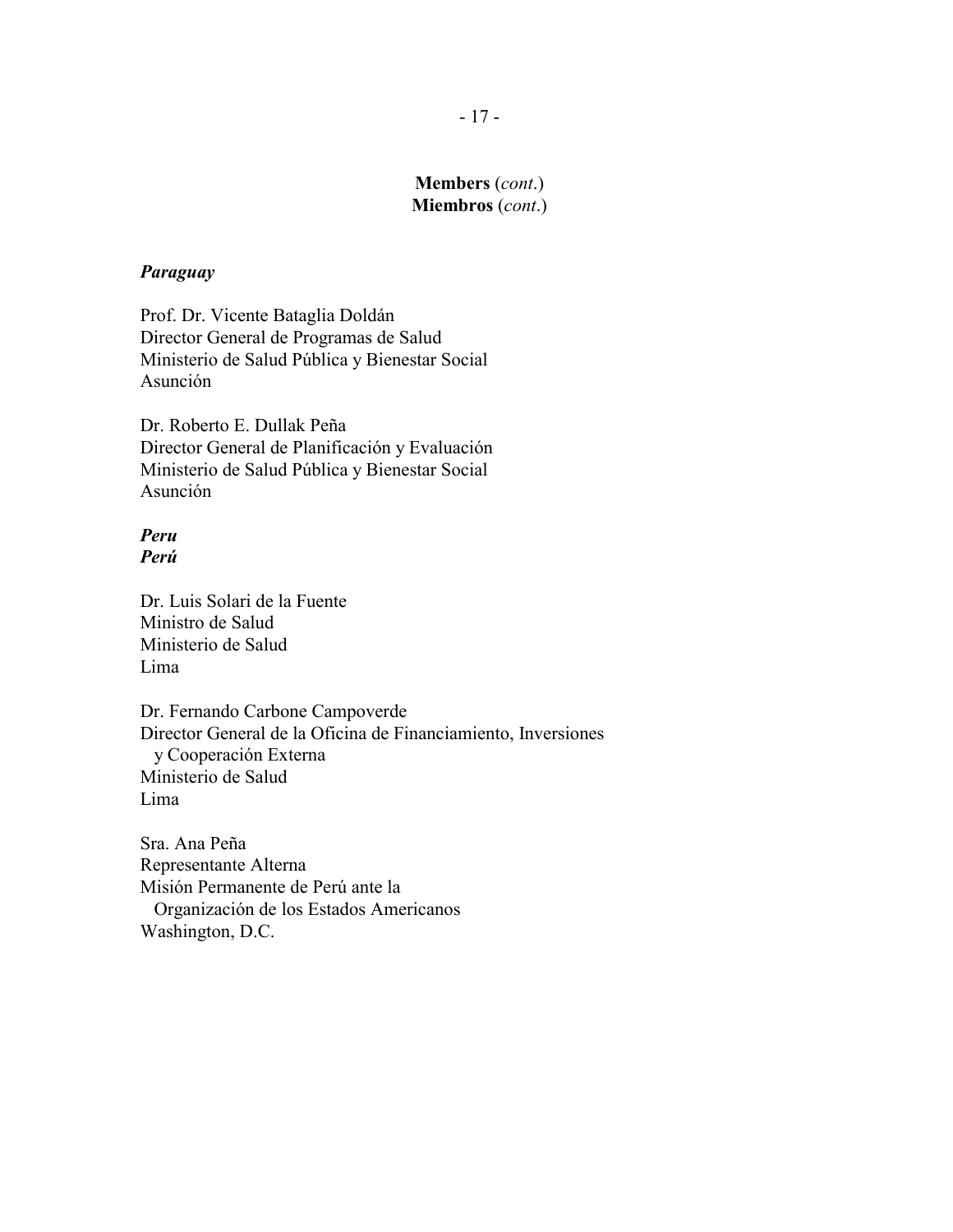### *Saint Kitts and Nevis Saint Kitts y Nevis*

Hon. Earl Martin Minister of Health and Environment Ministry of Health and Environment Basseterre

H. E. Dr. Izben Williams Ambassador Embassy of Saint Kitts and Nevis Washington, D.C.

### *Saint Lucia Santa Lucía*

Ms. Yasmin Solitahe Odlum First Secretary Embassy of Saint Lucia Washington, D.C.

Mr. Albert H. Preville Vice-Consul Embassy of Saint Lucia Washington, D.C.

### *Saint Vincent and the Grenadines San Vicente y las Granadinas*

Hon. Douglas Slater Minister of Health and the Environment Ministry of Health and the Environment Kingstown

H. E. Mr. Ellsworth I. A. John Ambassador, Permanent Representative to the Organization of American States Washington, D.C.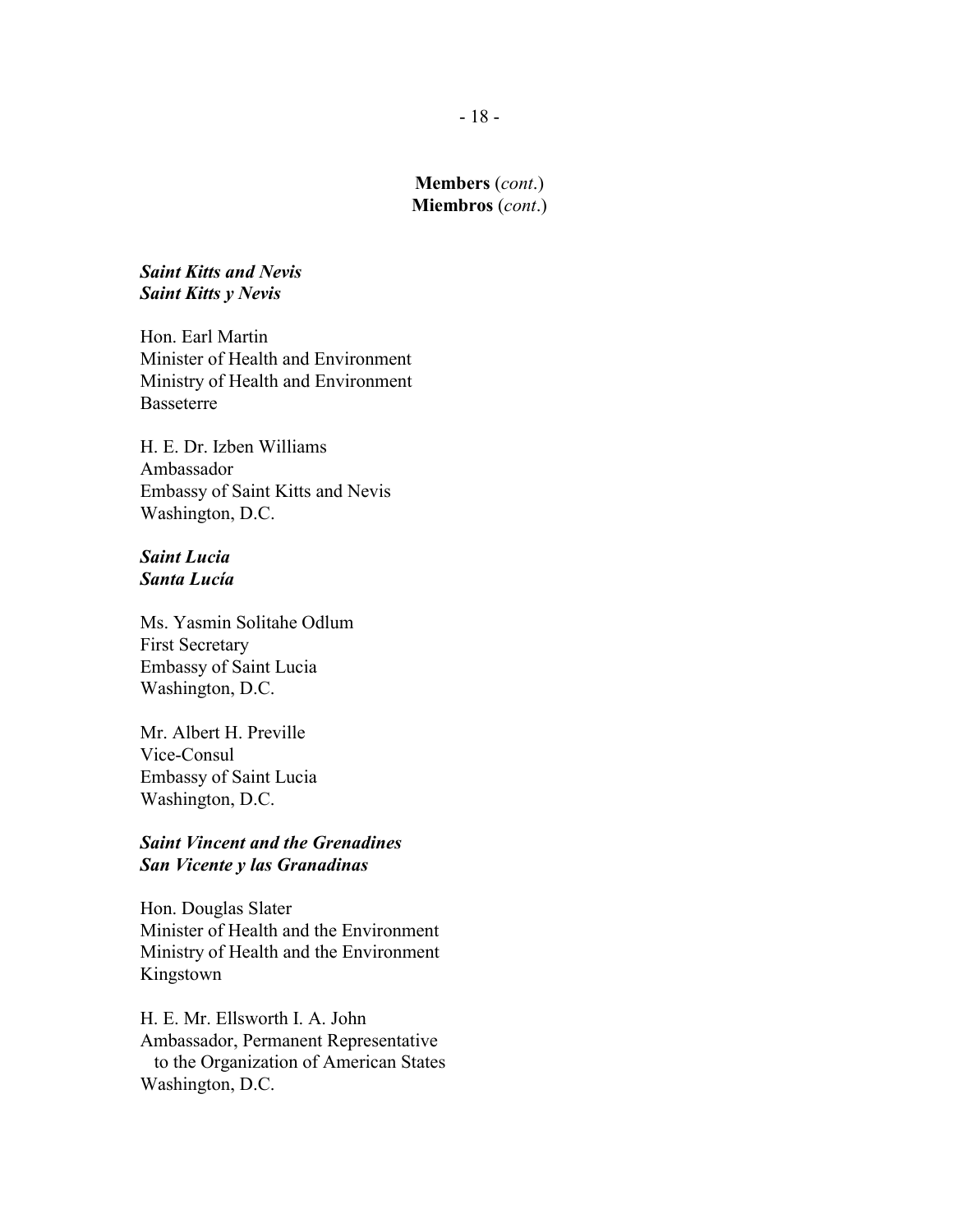### *Saint Vincent and the Grenadines* (*cont*.) *San Vicente y las Granadinas* (*cont*.)

Dr. Bernard Morgan Permanent Secretary Ministry of Health and the Environment Kingstown

Dr. Timothy Providence Medical Director Ministry of Health and the Environment Kingstown

#### *Suriname*

Dr. Mohamed R. Khudabux Minister of Health Ministry of Health Paramaribo

Dr. Rinia M. Codfried-Kranenburg Director of Health Ministry of Health Paramaribo

### *Trinidad and Tobago Trinidad y Tabago*

Mr. Hamid O'Brien Permanent Secretary Ministry of Health Port-of-Spain

Dr. Ashton Le Maitre Health Promotion and Public Health Ministry of Health Port-of-Spain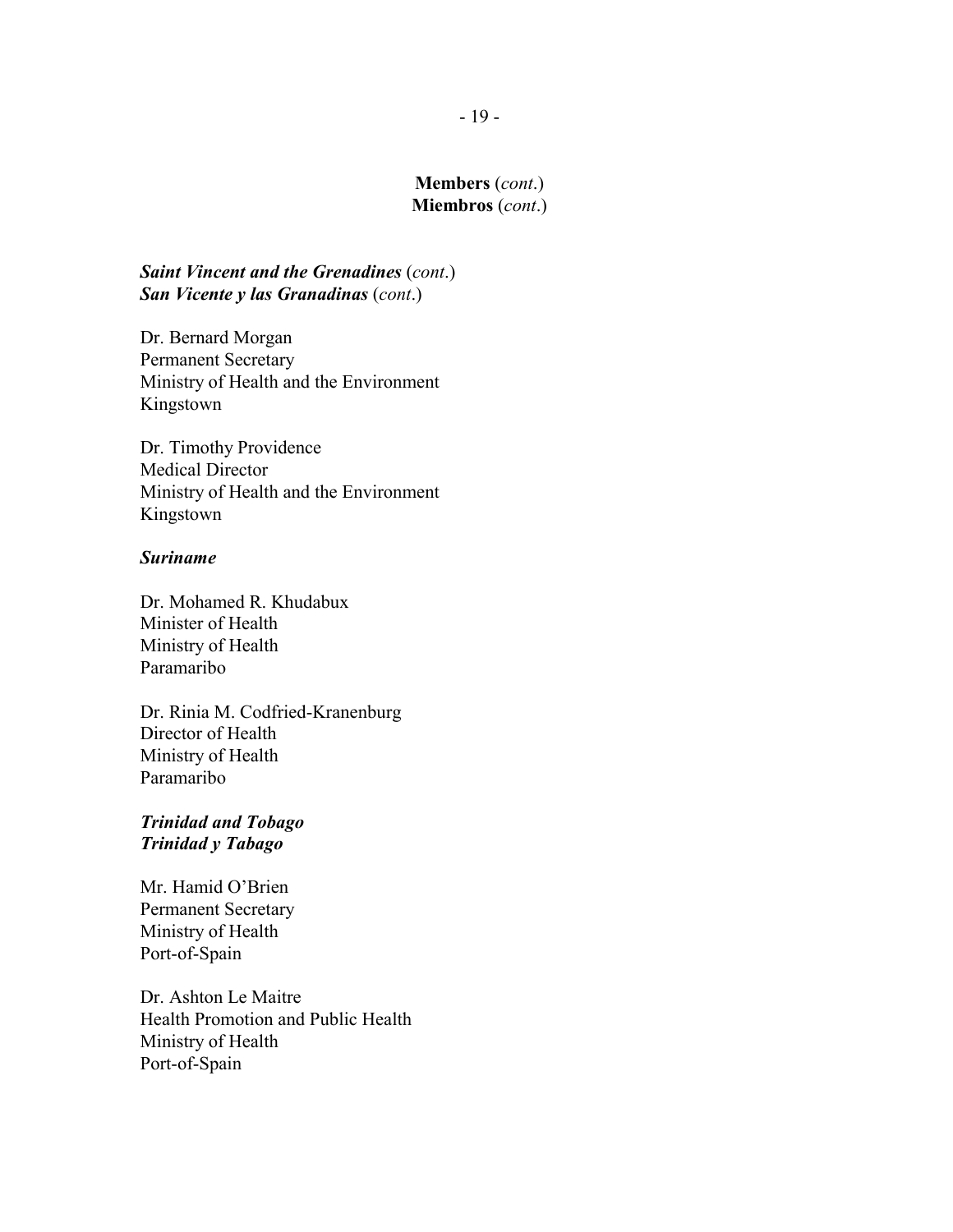#### *United Kingdom Reino Unido*

Dr. Wendy Ann Thorne Senior Public Health Advisor Department of Health London

Mr. Clyde Lettsome Permanent Secretary Ministry of Health and Welfare Tortola, British Virgin Islands

### *United States of America Estados Unidos de América*

Hon. Tommy G. Thompson Secretary of Health and Human Services Department of Health and Human Services Washington, D.C.

Hon. Claude A. Allen Deputy Secretary Department of Health and Human Services Washington, D.C.

Mr. E. Michael Southwick Deputy Assistant Secretary Bureau of International Organization Affairs Department of State Washington, D.C.

Ms. Ann S. Blackwood Director for Health Programs Office of Technical and Specialized Agencies Bureau of International Organization Affairs Department of State Washington, D.C.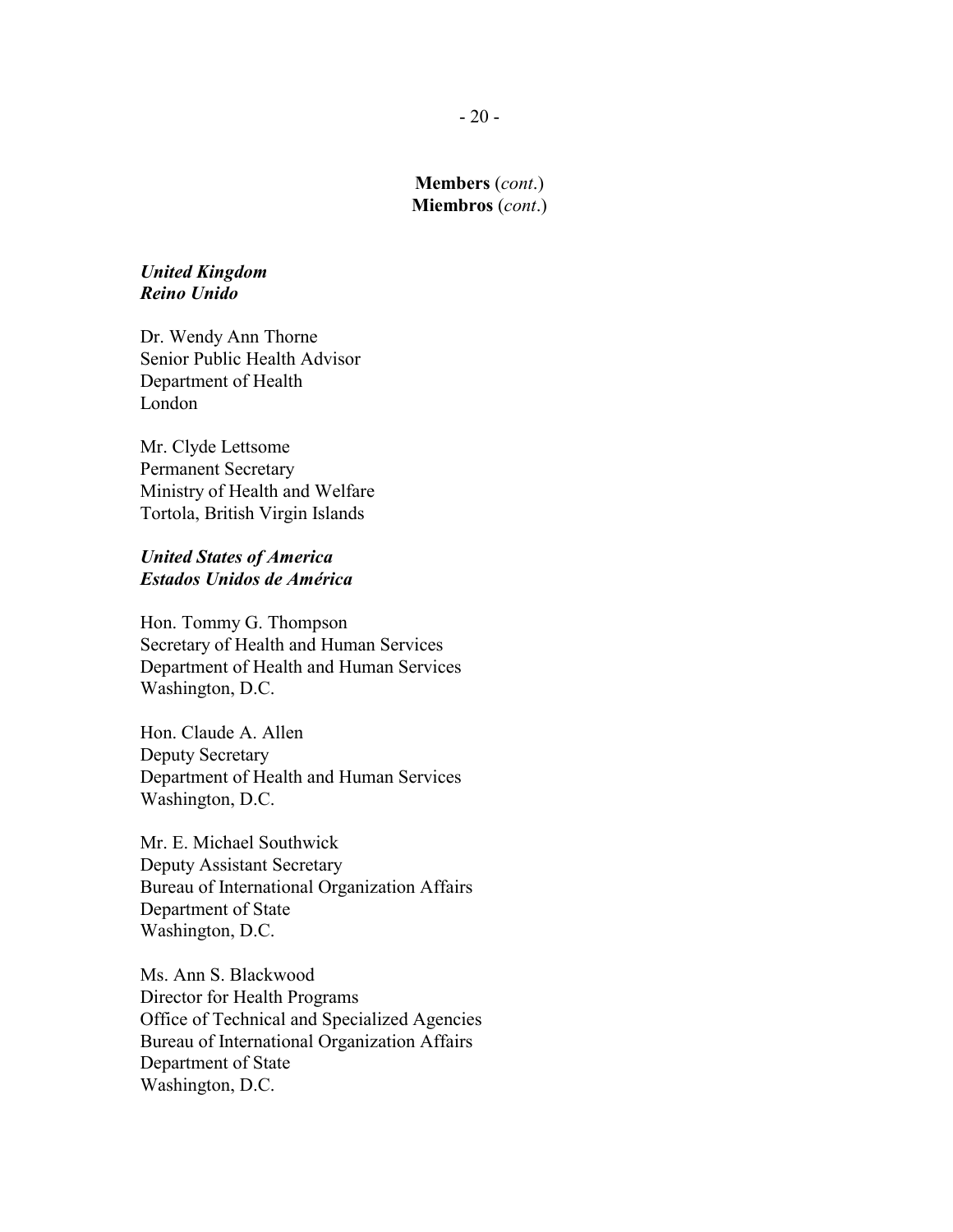*United States of America (cont.) Estados Unidos de América (cont.)*

Dr. Stephen B. Blount Director, Office on Global Health Centers for Disease Control and Prevention Department of Health and Human Services Atlanta

Ms. Carol J. Dabbs Team Leader Latin America and the Caribbean Bureau of Population, Health, and Nutrition Agency for International Development Washington, D.C.

Ms. Lisa E. Jacobson Program Analyst Office of the United Nations System Administration Bureau of International Organization Affairs Department of State Washington, D.C.

Dr. Gerald Keusch Associate Administrator for International Health and Director, Fogarty International Center National Institutes of Health Department of Health and Human Services Bethesda, MD

Mr. Michael Lyman Health Officer for the Americas Office of the Americas and Middle East Office of International and Refugee Health Department of Health and Human Services Rockville, MD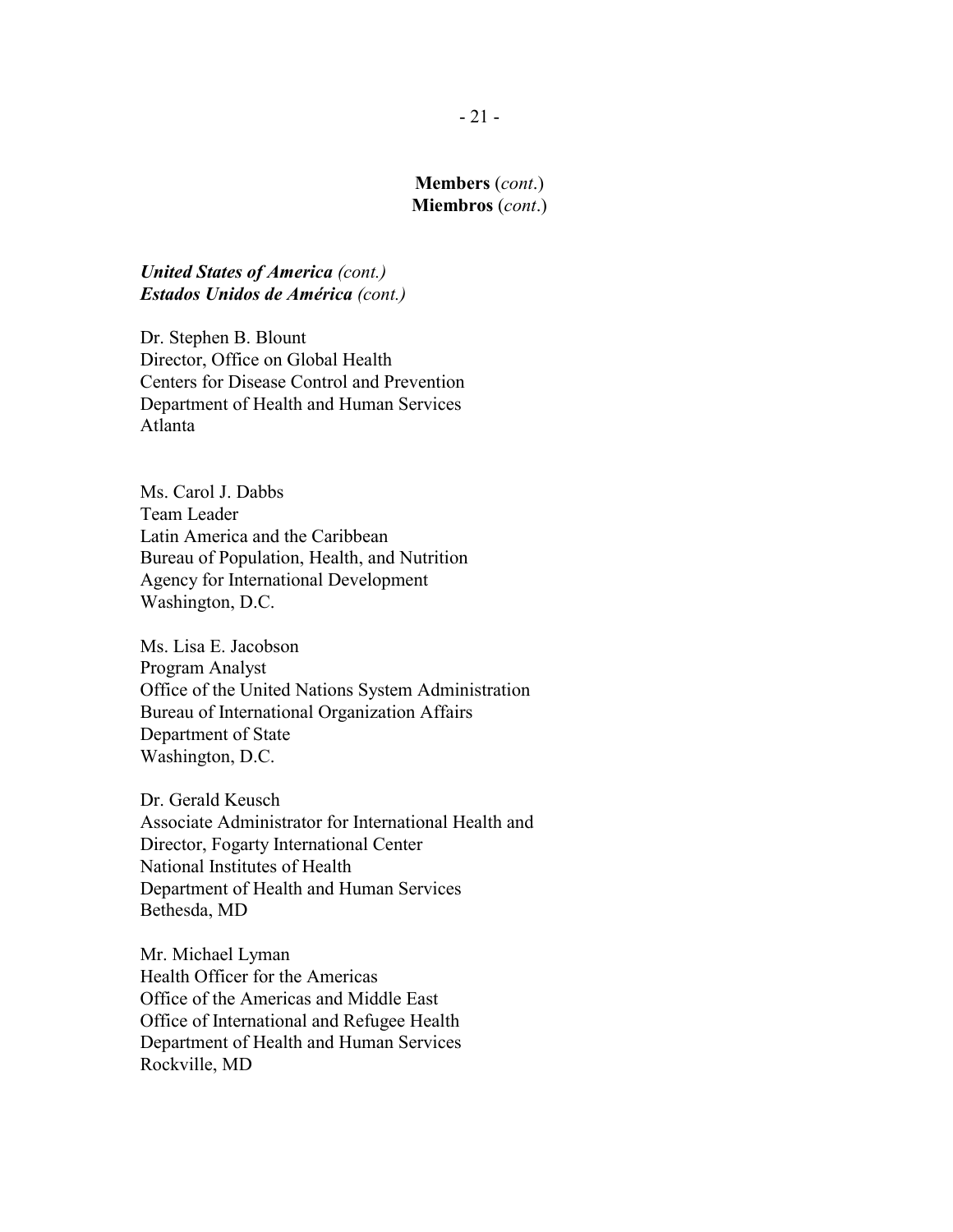### *United States of America (cont.) Estados Unidos de América (cont.)*

Dr. Stuart Nightingale Chief Medical Officer Office of the Assistant Secretary for Planning and Evaluation and Senior Medical Adviser to the Deputy Assistant Secretary for International and Refugee Health Department of Health and Human Services Rockville, MD

Mr. William Steiger Special Assistant to the Secretary for International Affairs Department of Health and Human Services Washington, D.C.

Ms. Mary Lou Valdez Associate Director for Multilateral Affairs Office of International and Refugee Health Department of Health and Human Services Rockville, MD

Mr. Richard S. Walling Health Director Office the Americas and Middle East Office of International and Refugee Health Department of Health and Human Services Rockville, MD

#### *Uruguay*

Dr. Eduardo Touya Director General de Salud Ministerio de Salud Pública Montevideo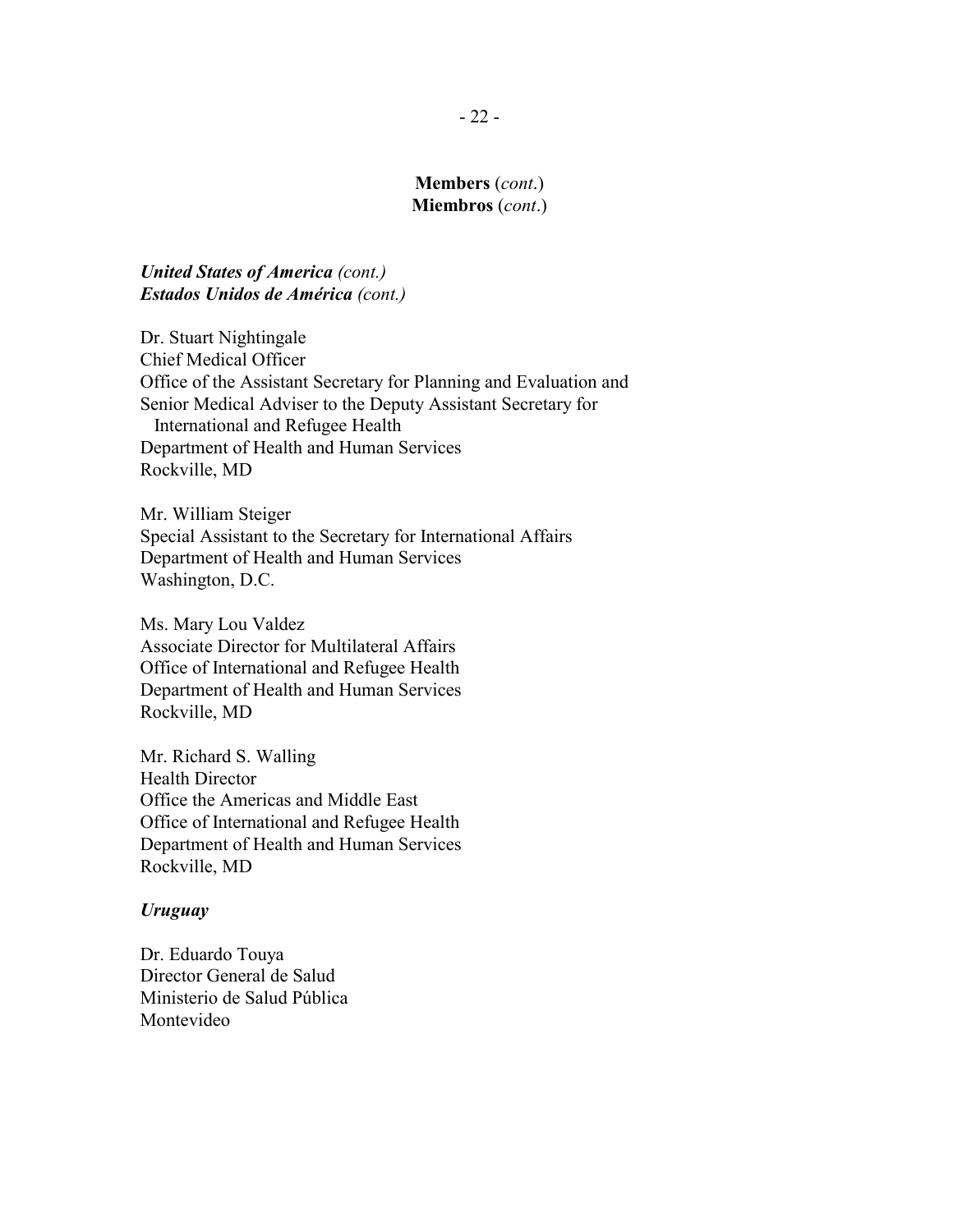#### *Venezuela*

Dra. Maria de Lourdes Urbaneja Durant Ministra de Salud y Desarrollo Social Ministerio de Salud y Desarrollo Social **Caracas** 

S.E. Sr. Jorge Valero Representante Permanente Misión Permanente de Venezuela ante la Organización de los Estados Americanos Washington, D.C.

Dra. Mirian Morales Directora de Salud Poblacional Ministerio de Salud y Desarrollo Social Caracas

Sr. Marco Palavicini Primer Secretario, Representante Alterno Misión Permanente de Venezuela ante la Organización de los Estados Americanos Washington, D.C.

# **ASSOCIATE MEMBERS MIEMBROS ASOCIADOS**

#### *Puerto Rico*

Dra. Aida González Gregory Sub-Secretaria de Salud Departamento de Salud San Juan

Dr. Raul G. Castellanos Bran Director de la Oficina de Coordinación de OPS/OMS San Juan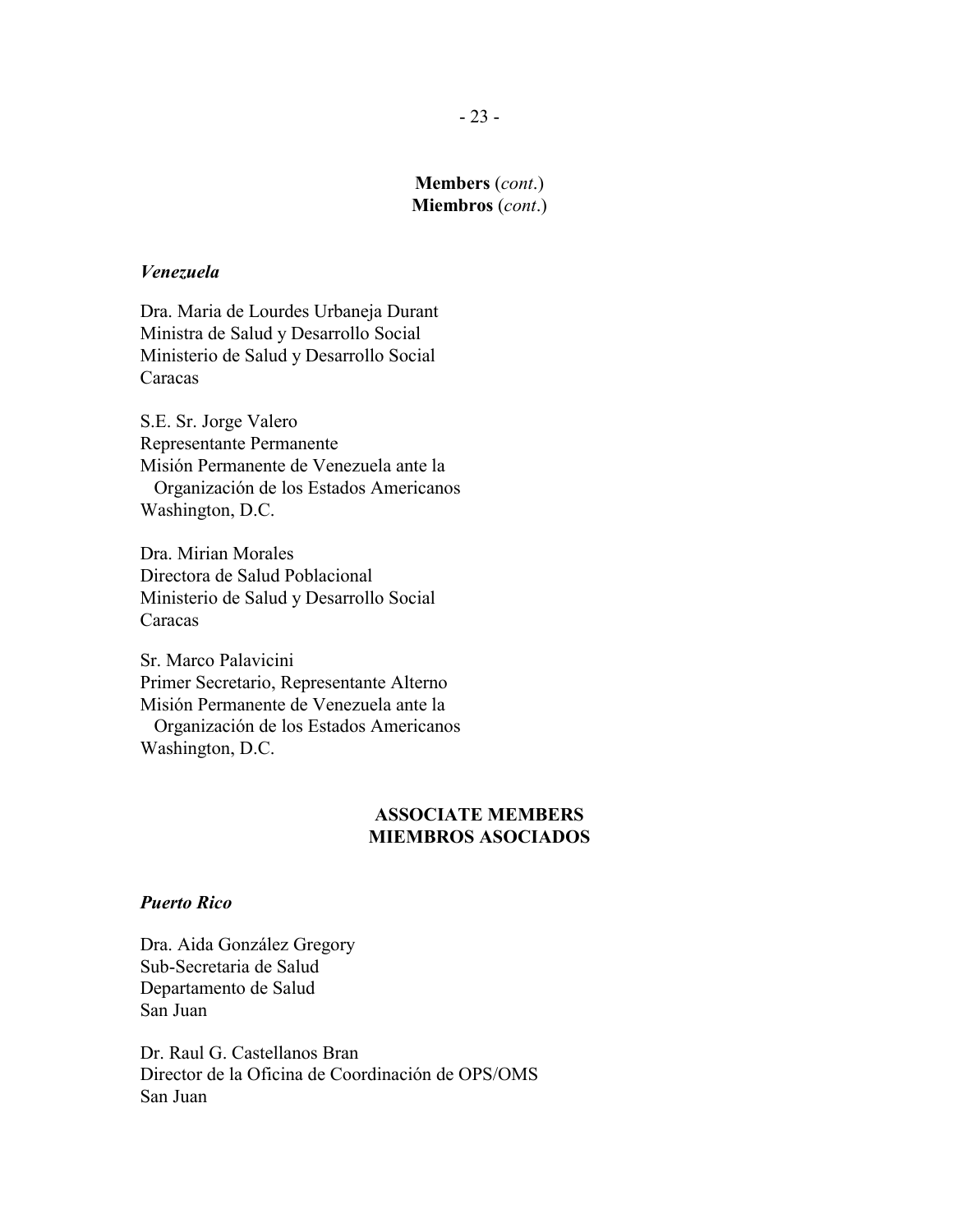# **Observer States Estados Observadores**

### *Spain España*

Dra. María Luisa García Tuñón Jefa del Servicio de Cooperación Internacional de la Subdirección General de Relaciones Internacionales Ministerio de Sanidad y Consumo Madrid

Dra. Cecilia Martín Bourgón Secretaria Técnica del Instituto de Salud Carlos III Madrid

Sr. Jesús Lozano Olivares Jefe de la Unidad de Cooperación y Salud Internacional del Instituto de Salud Carlos III Madrid

Sr. Enrique Asorey Brey Observador Permanente Adjunto Misión Permanente de España ante la Organización de los Estados Americanos Washington, D.C.

### **Representatives of the Executive Committee Representantes del Comité Ejecutivo**

Dr. Carlos Pablo Dotres Martínez Ministro de Salud Pública Ministerio de Salud Pública La Habana, Cuba

Mr. Nick Previsich Senior Science Advisor International Affairs Directorate Health Canada Ottawa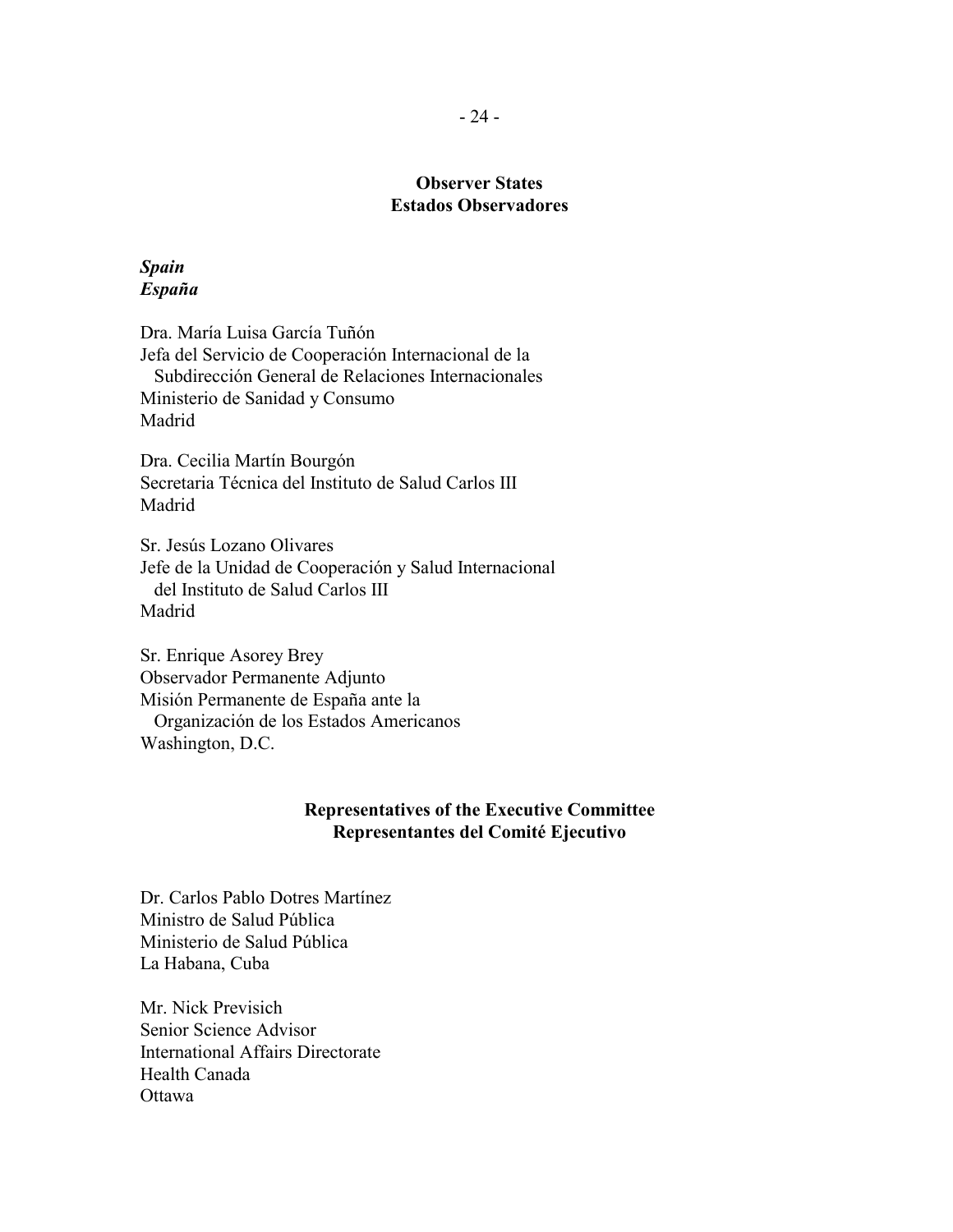# **Award Winners Ganadores de los Premios**

*Abraham Horwitz Award for Inter-American Health, 2001 Premio Abraham Horwitz en Salud Interamericana, 2001*

Prof. Ruy Laurenti Brasil

*PAHO Award for Administration, 2001 Premio OPS en Administración, 2001*

Dr. Carlos Gehlert Mata Guatemala

### **Representatives of Intergovernmental Organizations Representantes de Organizaciones Intergubernamentales**

### *Caribbean Community Comunidad del Caribe*

Dr. James St. Catherine Mr. Carl Browne

*Economic Commission for Latin America and the Caribbean Comisión Económica para América Latina y el Caribe*

Mr. Rex García

*Hipolito Unanue Agreement Convenio Hipólito Unánue*

Dr. Mauricio Bustamante

*Inter-American Commission of Women Comisión Interamericana de Mujeres*

Ms. Carmen Lomellin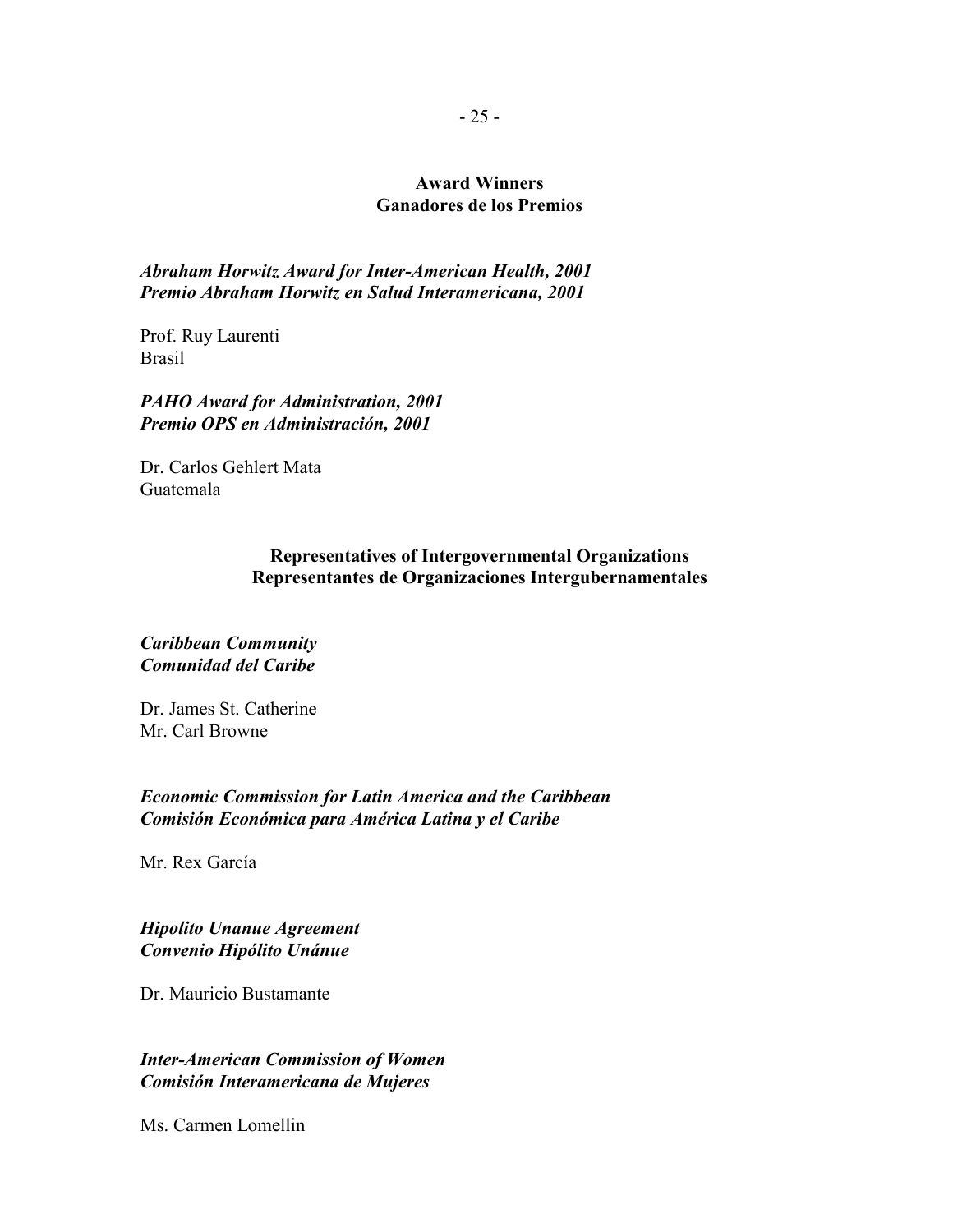### **Representatives of Intergovernmental Organizations** *(cont.)* **Representantes de Organizaciones Intergubernamentales** *(cont.)*

*Inter-American Development Bank Banco Interamericano de Desarrollo*

Mr. Enrique V. Iglesias Dr. Alfredo Solari

#### *Inter-American Institute for Cooperation on Agriculture Instituto Interamericano de Cooperación para la Agricultura*

Mr. John Anthony Miranda

### *Organization of American States Organización de Estados Americanos*

Mr. Bernhard Griesinger Mr. Paul Spencer

#### *United Nations Naciones Unidas*

Ms. Marie-Catherine Parmly

*United Nations Children´s Fund Fondo de las Naciones Unidas para la Infancia*

Dr. Osvaldo Legón

*United Nations Development Programme Programa de las Naciones Unidas para el Desarrollo*

Ms. Danielle Fignolé Benjamin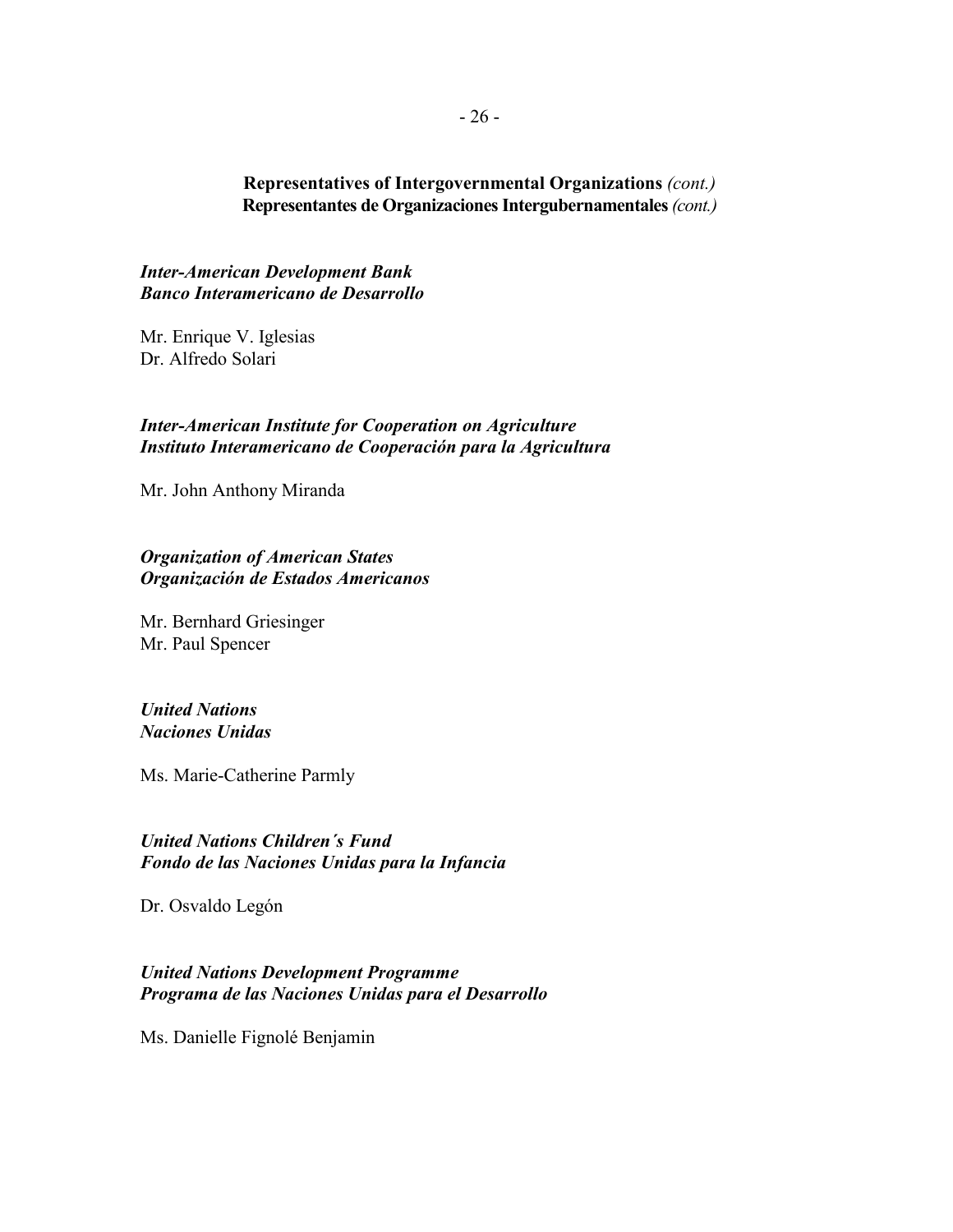**Representatives of Intergovernmental Organizations** *(cont.)* **Representantes de Organizaciones Intergubernamentales** *(cont.)*

*The World Bank Banco Mundial*

Mr. Charles Griffin Ms. Anabela Abreu Mr. Daniel Dulitzky Mr. Juan Pablo Uribe Ms. Magdalena Rosenmoller Ms. Montserrat Meiro-Lorenzo Mr. Girindre Beeharry Ms. Michele Gragnolati Mr. Patricio Marquez Mr. Ricard Lacort Ms. Sandra Rosenhouse

### **Representatives of Nongovernmental Organizations Representantes de Organizaciones No Gubernamentales**

*FDI World Dental Federation Federación Dental Internacional*

Dr. John W. Staubach

*Inter-American Association of Sanitary and Environmental Engineering (AIDIS) Asociación Interamericana de Ingeniería Sanitaria y Ambiental (AIDIS)*

Mr. Horst Otterstetter

*International Association for the Study of Obesity Asociación Internacional para el Estudio de la Obesidad*

Mr. Neville Rigby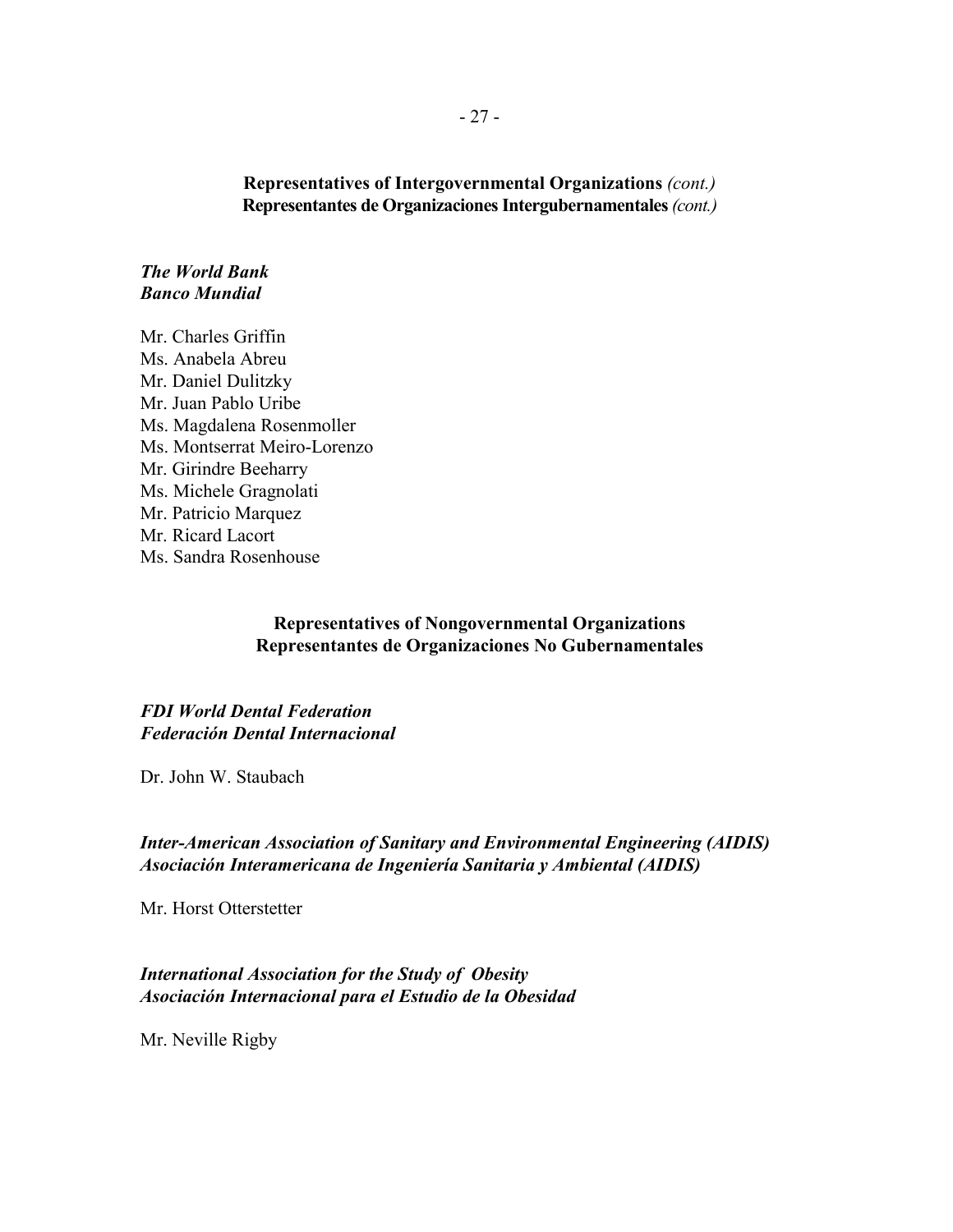# **Representatives of Nongovernmental Organizations** *(cont.)* **Representantes de Organizaciones No Gubernamentales** *(cont.)*

*International Commission on Occupational Health Comisión Internacional de Salud en el Trabajo*

Dr. Rudy Facci

*International Confederation of Midwives Confederación Internacional de Parteras*

Ms. Betty Farrell

*International Diabetes Federation Federación Internacional de Diabetes*

Dr. Christopher Howson

*International Federation of Oto-rhino-laringological Societies Federación Internacional de Sociedades de Otorinolaringología*

Dr. Juan Garro

### *International Federation of Pharmaceutical Manufacturers Associations Federación Internacional de la Industria del Medicamento*

Mr. Philip Hedger Ms. Susan Crowley Mr. Paul Aronsohn Mr. David Greeley

### *International Organization of Consumers Unions (Consumers International) Organización Internacional de Uniones de Consumidores (Consumers International)*

Ms. Emily Armistead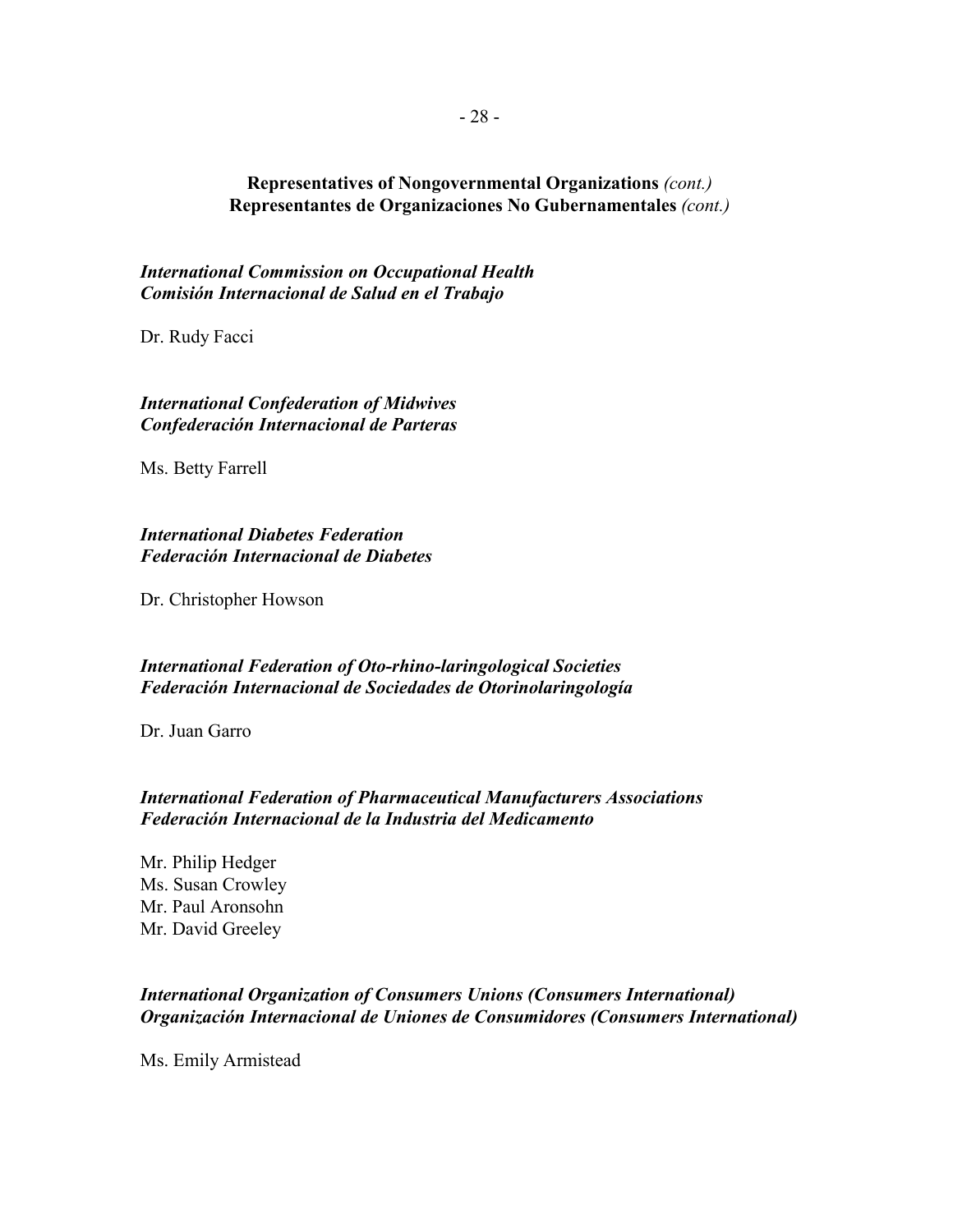### **Representatives of Nongovernmental Organizations** *(cont.)* **Representantes de Organizaciones No Gubernamentales** *(cont.)*

*International Pharmaceutical Federation Federación Internacional Farmacéutica*

Mr. George Griffenhagen

*International Society of Hematology Asociación Internacional de Hematología*

Dr. Guillermo Ruiz Argüelles

### *International Society of Nurses in Cancer Care Asociación Internacional de Enfermeras en Cancerología*

Dr. Vernice Ferguson

### *International Society of Radiographers and Radiological Technologists Asociación Internacional de Técnicos Diplomados en Electroradiología Médica*

Mrs. Cynthia Cowling

*International Special Dietary Foods Industries Federación Internacional de Industrias de Alimentos Dietéticos*

Ms. Jacqueline Anne Keith

*International Union against Sexually Transmitted Infections Unión Latinoamericana contra las Enfermedades de Transmisión Sexual*

Prof. Ron Ballard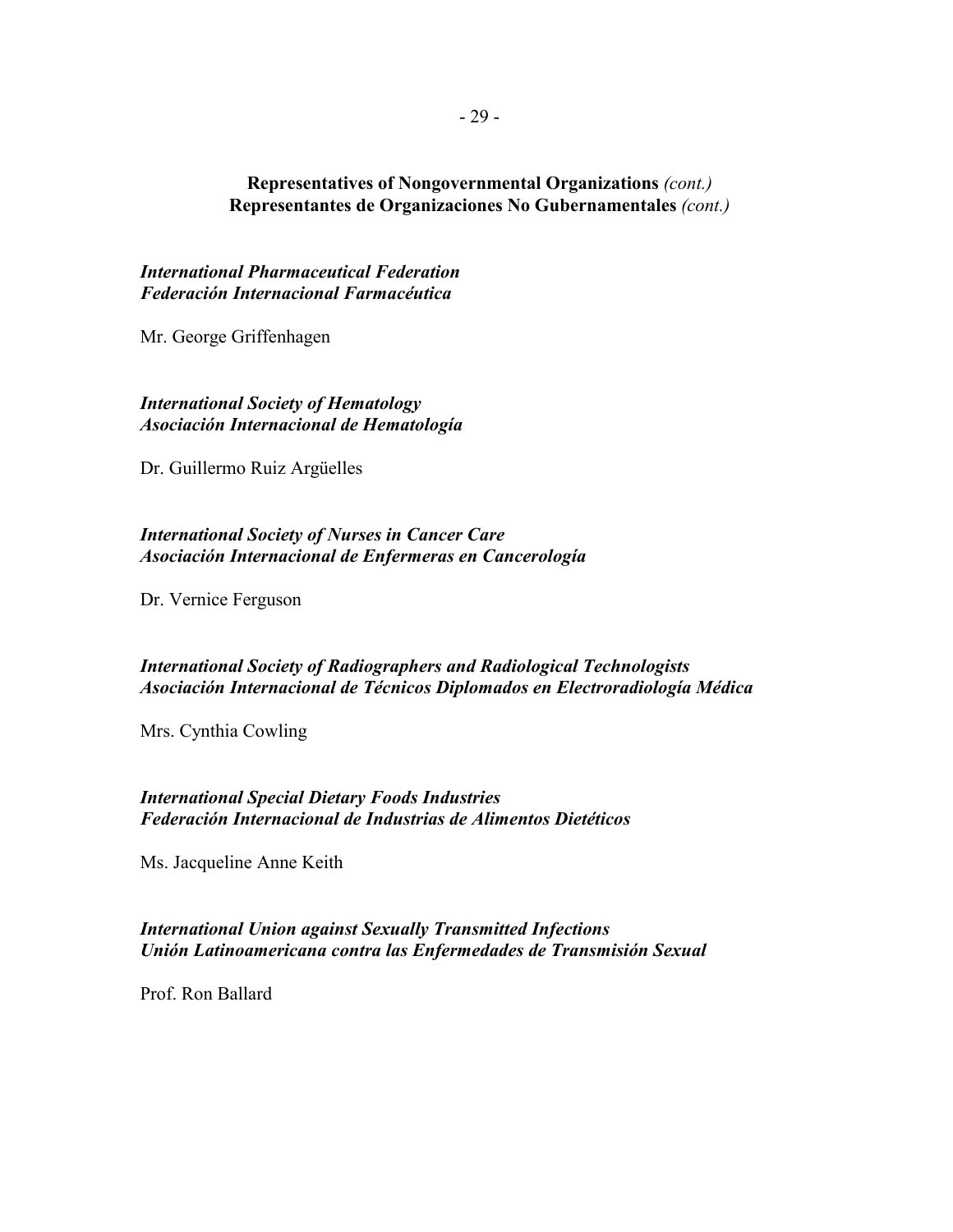## **Representatives of Nongovernmental Organizations** *(cont.)* **Representantes de Organizaciones No Gubernamentales** *(cont.)*

*International Union of Pharmacology Unión Internacional de Farmacología*

Prof. Folke Sjöqvis

*La Leche League International Liga Internacional La Leche*

Ms. Ann Cagigas

### *Latin American Federation of Hospitals Federación Latinoamericana de Hospitales*

Dr. Norberto Larroca Dr. Héctor Vazzano

### *Latin American Federation of Pharmaceutical Industries Federación Latinoamericana de la Industria Farmacéutica*

Mrs. Peg Willingham Dr. Caroline Nutley

#### *March of Dimes*

Dr. Christopher Howson

# *Medical Women's International Association Asociación Internacional de Mujeres Médicas*

Dr. Satty Keswani Dr. Sorosh Foshan Dr. Joyce Braak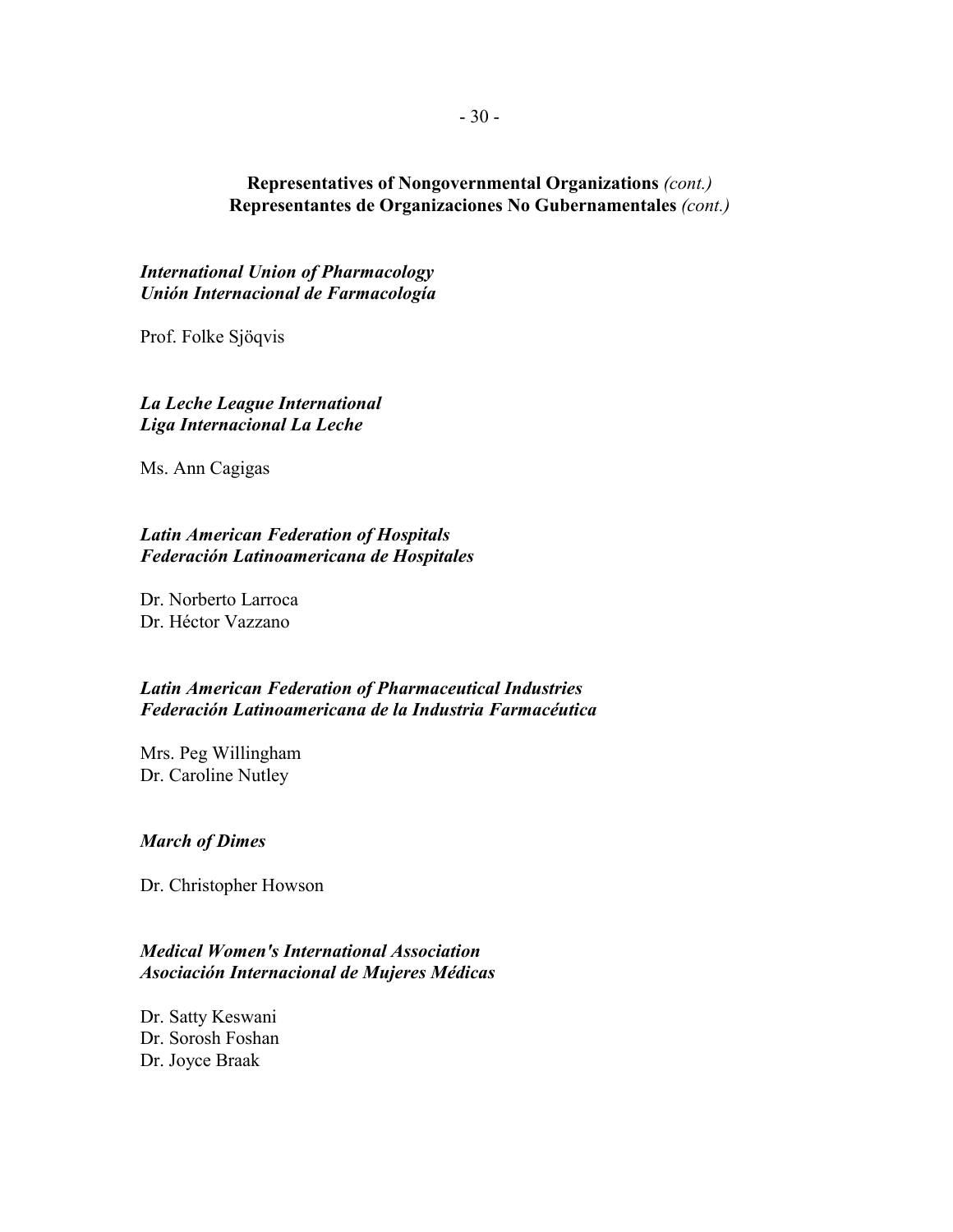## **Representatives of Nongovernmental Organizations** *(cont.)* **Representantes de Organizaciones No Gubernamentales** *(cont.)*

*The National Alliance for Hispanic Health La Alianza Nacional para la Salud Hispana*

Ms. Marcela Gaitán V.

## *Pan American Federation of Nursing Professionals Federación Panamericana de Profesionales de Enfermería*

Sra. Maria Goretti Lopes

#### *United States Pharmacopeial Convention, Inc.*

Dr. Enrique Fefer Ms. Jennifer Devine

*World Association for Sexology Asociación Mundial de Sexología*

Dr. Eli Coleman

*World Confederation for Physical Therapy Confederación Mundial de Fisioterapia*

Ms. Luz Excoa Ms. Dora Cristina Michaut

# *World Federation of Public Health Associations Federación Mundial de Asociaciones de Salud Pública*

Dr. Allen Keith Jones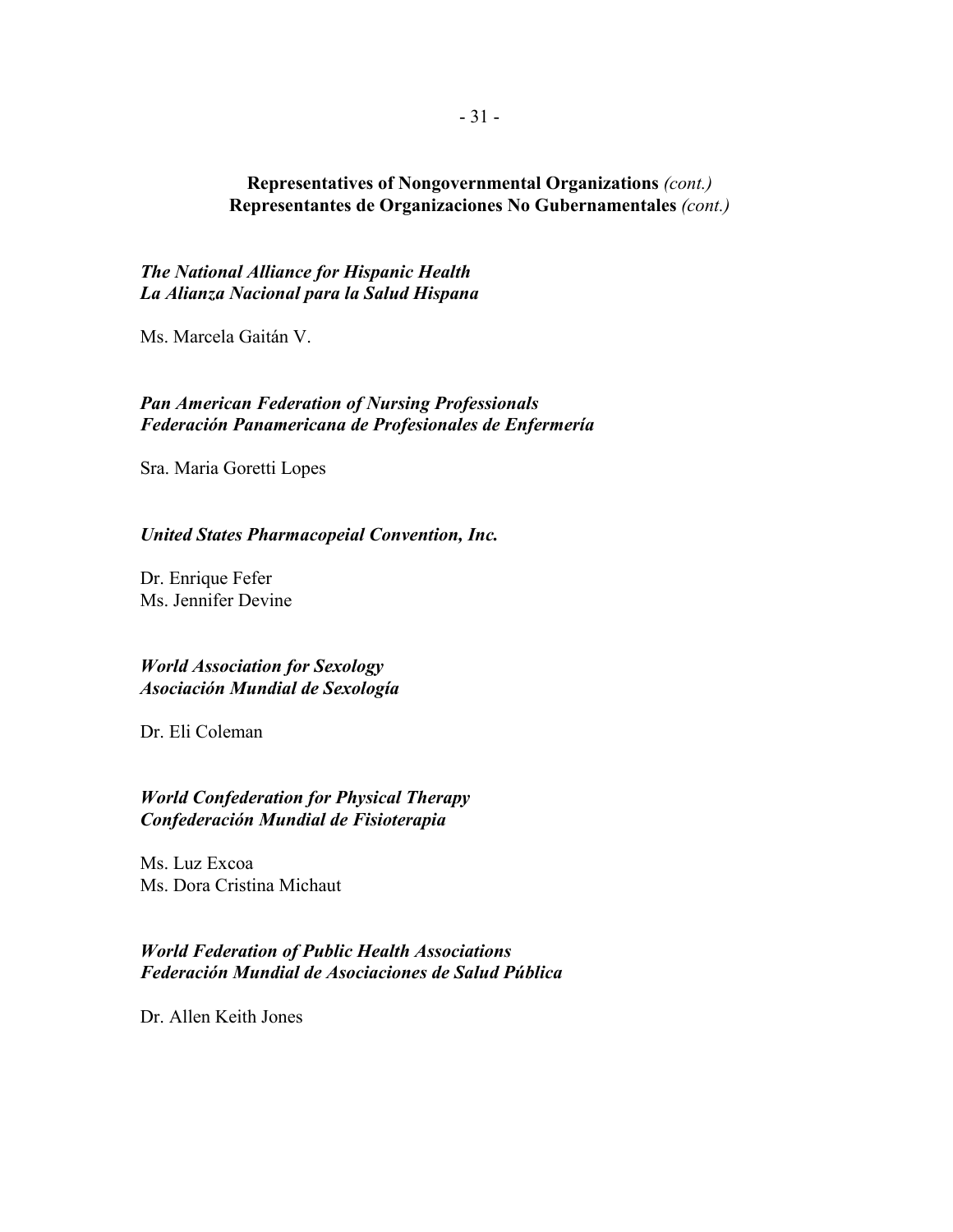# **Representatives of Nongovernmental Organizations** *(cont.)* **Representantes de Organizaciones No Gubernamentales** *(cont.)*

*World Organization of Family Doctors Organización Mundial de Médicos de Familia*

Dr. Ilse Hellemann

*World Psychiatric Association Asociación Mundial de Siquiatría*

Dr. Harold Eist

*World Self-Medication Industry Industria Mundial de la Automedicación Responsable*

Dr. Héctor Bolaños

*World Veterans Federation Federación Mundial de Veteranos*

Dr. Andrew E. Rice

*World Veterinary Association Asociación Mundial de Veterinaria*

Dr. Sebastian E. Heath Prof. Leon Russell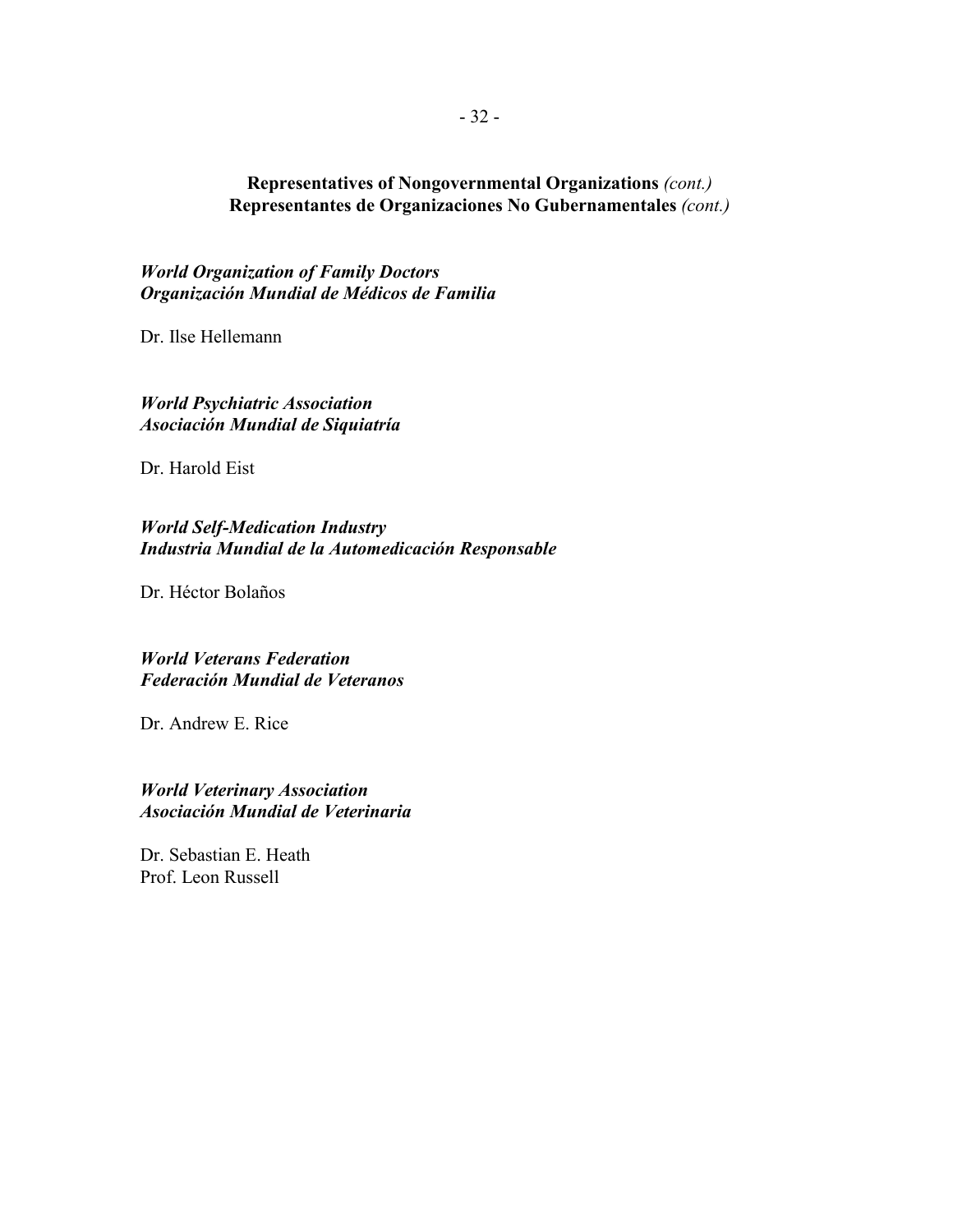# **WORLD HEALTH ORGANIZATION ORGANIZACIÓN MUNDIAL DE LA SALUD**

Dr. Gro Harlem Brundtland Director-General Geneva

Dr. David Nabarro Executive Director Office of the Director-General Geneva

Mr. Christopher Murray Executive Director Evidence and Information for Policy Geneva

Dr. Jonathan Quick **Director** Essential Drugs and Medicines Policy Geneva

## **Pan American Health Organization Organización Panamericana de la Salud**

*Director and Secretary ex officio of the Council Director y Secretario ex officio del Consejo*

Dr. George A. O. Alleyne **Director**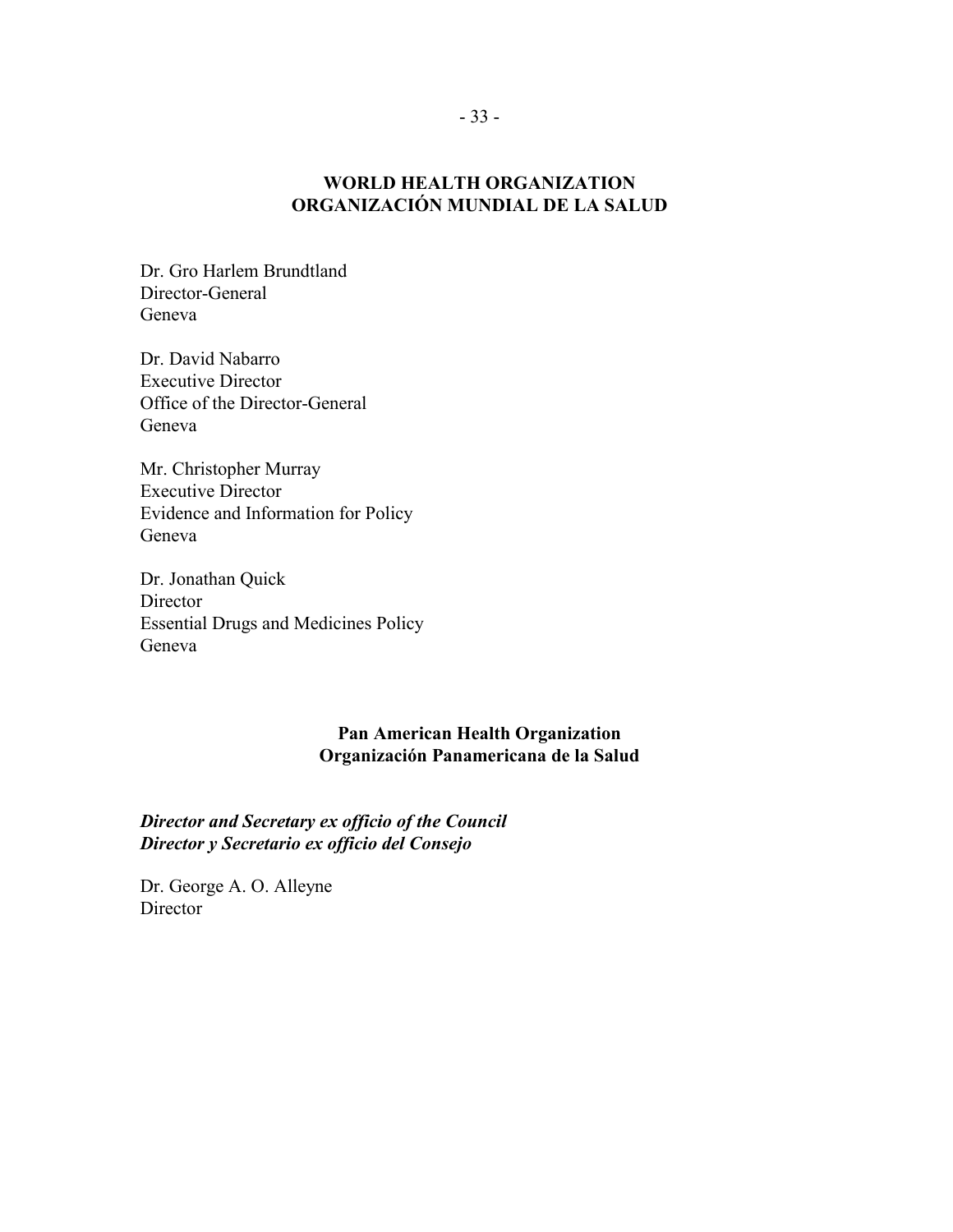## **Pan American Health Organization** (*cont*.) **Organización Panamericana de la Salud** (*cont*.)

*Advisers to the Director Asesores del Director*

Dr. David Brandling-Bennett Deputy Director Director Adjunto

Dr. Mirta Roses Periago Assistant Director Subdirectora

Mr. Eric J. Boswell Chief of Administration Jefe de Administración

Dr. Juan Antonio Casas Director, Division of Health and Human Development Director, División de Salud y Desarrollo Humano

Dr. María Teresa Cerqueira Director, Division of Health Promotion and Protection Directora, División de Promoción y Protección de la Salud

Dr. Stephen J. Corber Director, Division of Disease Prevention and Control Director, División de Prevención y Control de Enfermedades

Dr. Ciro de Quadros Director, Division of Vaccines and Immunization Director, División de Vacunas e Inmunización

Dr. Daniel López Acuña Director, Division of Health Systems and Services Development Director, División de Desarrollo de Sistemas y Servicios de Salud